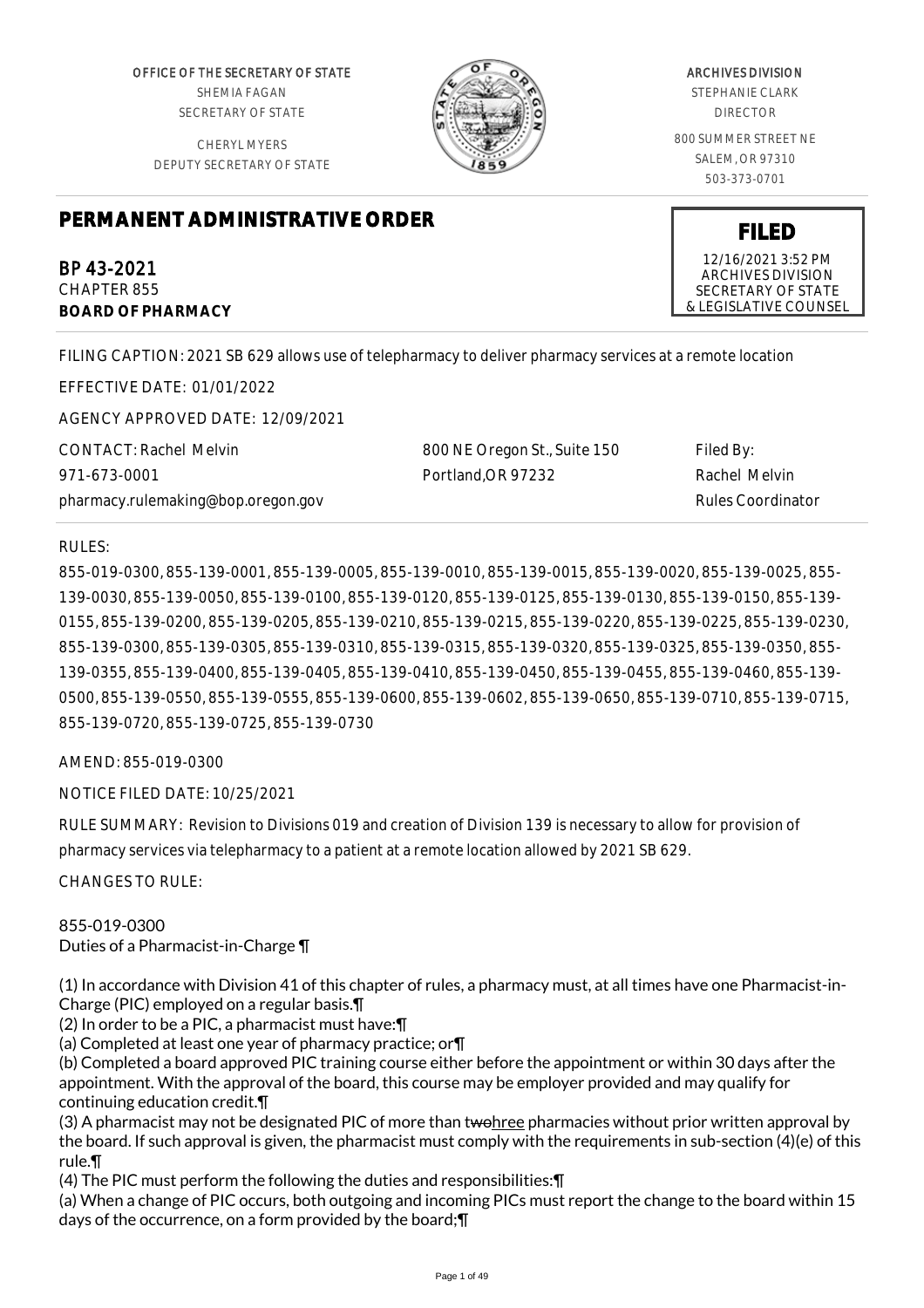(b) The new PIC must complete an inspection on the PIC Annual Self-Inspection Form, within 15 days of becoming PIC;¶

(c) The PIC may not authorize non-pharmacist employees to have unsupervised access to the pharmacy, except in the case of hospitals that do not have a 24-hour pharmacy where access may be granted as specified in OAR 855- 041-0120;¶

(d) In a hospital only, the PIC is responsible for providing education and training to the nurse supervisor who has been designated to have access to the pharmacy department in the absence of a pharmacist;¶

(e) A pharmacist designated as PIC for more than one pharmacy must personally conduct and document a quarterly compliance audit at each location. This audit must be on the Quarterly PIC Compliance Audit Form provided by the board;¶

(f) If a discrepancy is noted on a board inspection, the PIC must submit a plan of correction within 30 days of receiving notice.¶

(g) The records and forms required by this section must be filed in the pharmacy, made available to the board for inspection upon request, and must be retained for three years.¶

(5) The PIC is responsible for ensuring that the following activities are correctly completed:¶

(a) An inventory of all controlled substances must be taken within 15 days before or after the effective date of change of PIC, and must be dated and signed by the new PIC. This inventory must be maintained in the pharmacy for three years and in accordance with all federal laws and regulations;¶

(b) Verifying, on employment and as appropriate, but not less than annually, the licensure of all pharmacy personnel who are required to be licensed by the board;¶

(c) Conducting an annual inspection of the pharmacy using the PIC Annual Self-Inspection Form provided by the board, by February 1 each year. The completed self-inspection forms must be signed and dated by the PIC and maintained for three years from the date of completion;¶

(d) Conducting an annual inventory of all controlled drugs as required by OAR 855-080;¶

(e) Performing a quarterly inventory reconciliation of all Schedule II controlled drugs.¶

(f) Ensuring that all pharmacy staff have been trained appropriately for the practice site. Such training should include an annual review of the PIC Self-Inspection Report;¶

(g) Implementing a quality assurance plan for the pharmacy.¶

(h) The records and forms required by this section must be filed in the pharmacy, made available to the board for inspection upon request, and must be retained for three years.¶

(6) The PIC, along with other licensed pharmacy personnel, must ensure that the pharmacy is in compliance with all state and federal laws and rules governing the practice of pharmacy and that all controlled substance records and inventories are maintained in accordance with all state and federal laws and rules.

Statutory/Other Authority: ORS 689.205

Statutes/Other Implemented: ORS 689.151, ORS 689.155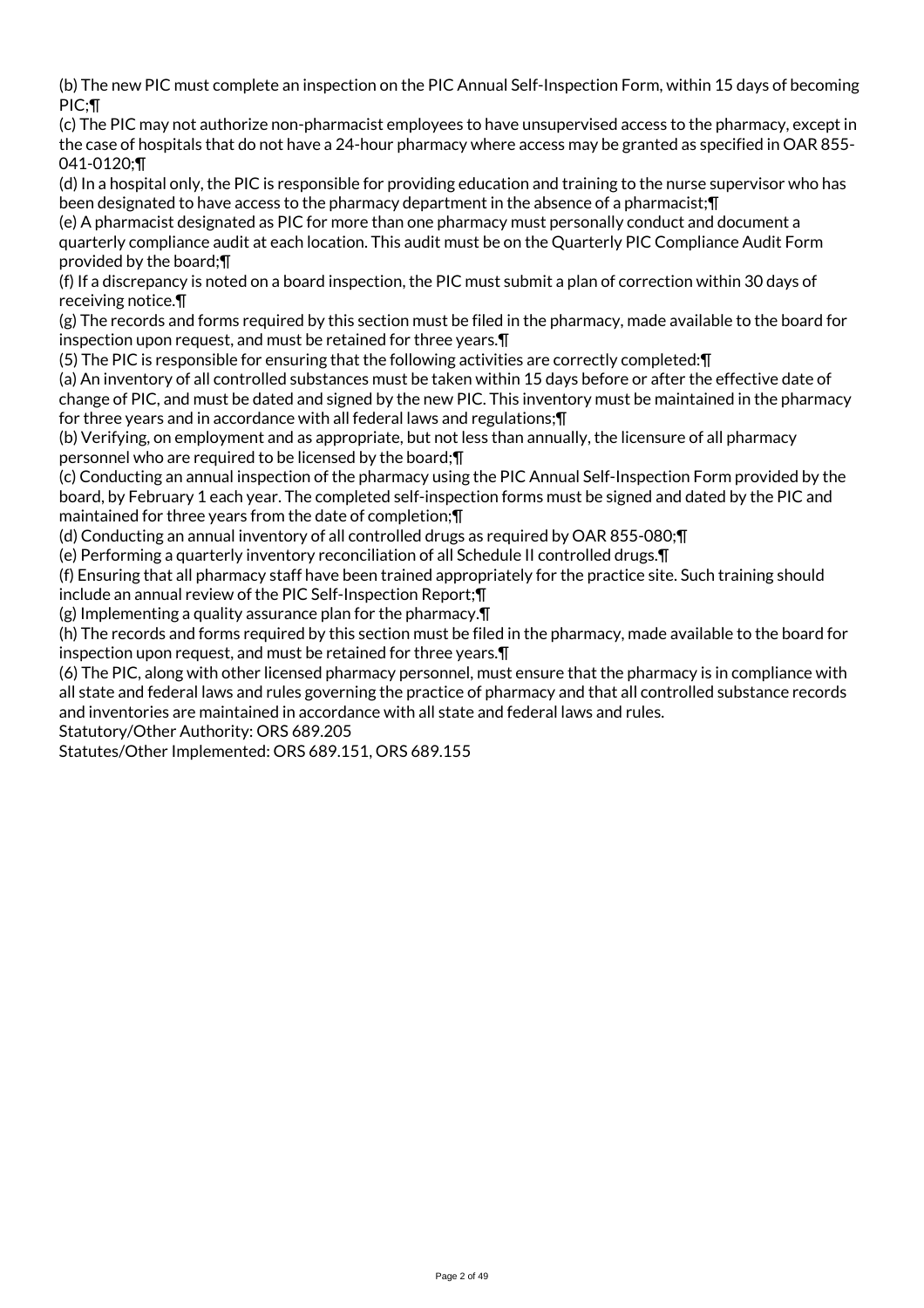# NOTICE FILED DATE: 10/25/2021

RULE SUMMARY: Revision to Divisions 019 and creation of Division 139 is necessary to allow for provision of pharmacy services via telepharmacy to a patient at a remote location allowed by 2021 SB 629.

CHANGES TO RULE:

855-139-0001 Purpose and Scope The purpose of OAR 855-139 is to provide minimum requirements for the locations where telepharmacy services are conducted. Statutory/Other Authority: ORS 689.205, 2021 SB 629 Statutes/Other Implemented: ORS 689.155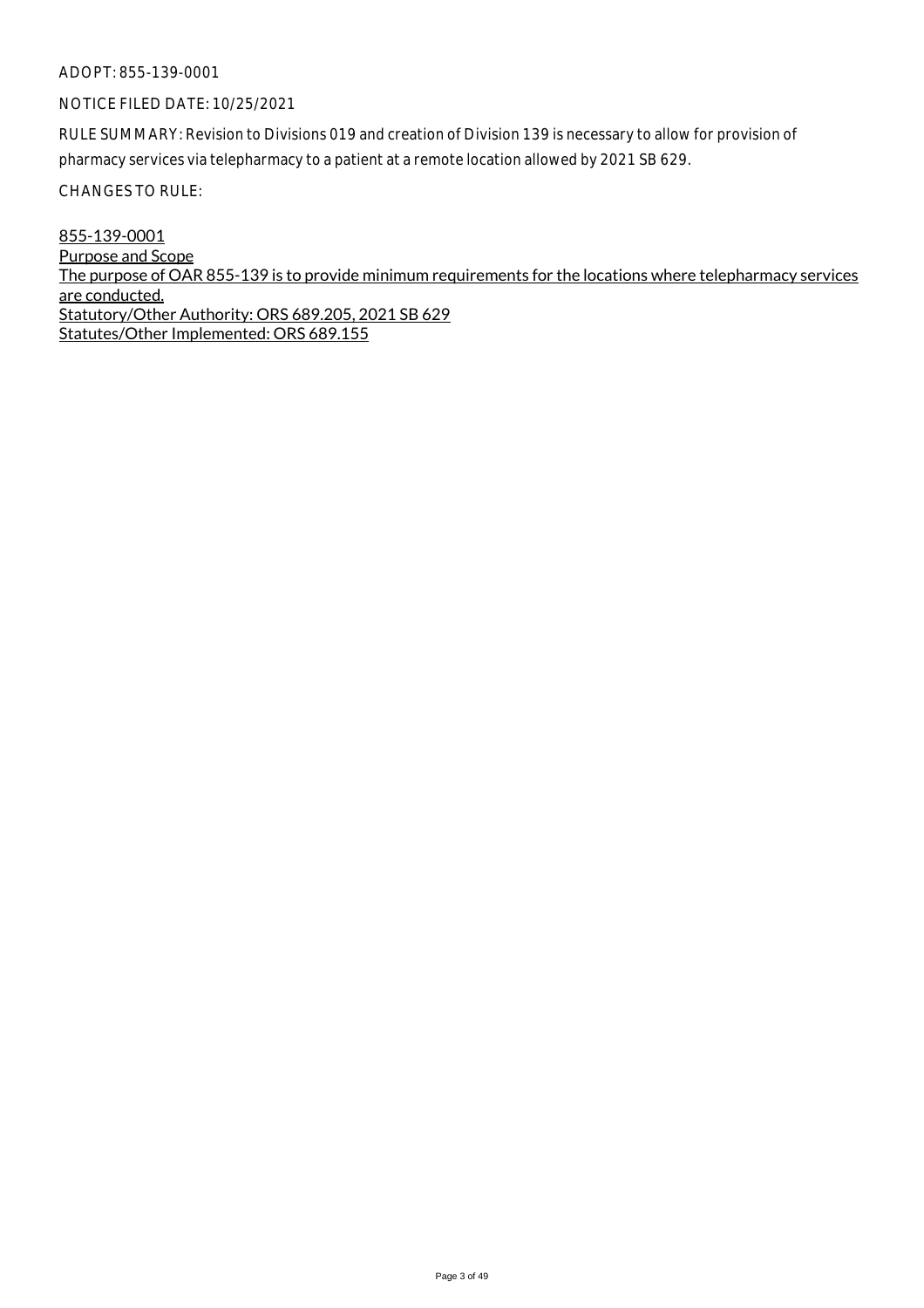#### NOTICE FILED DATE: 10/25/2021

RULE SUMMARY: Revision to Divisions 019 and creation of Division 139 is necessary to allow for provision of pharmacy services via telepharmacy to a patient at a remote location allowed by 2021 SB 629.

CHANGES TO RULE:

#### 855-139-0005

#### **Definitions**

The following words and terms, when used in OAR 855-139, have the following meanings, unless the context clearly indicates otherwise. Any term not defined in this section has the definition set out in OAR 855-006.¶ (1) "Biological product" means, with respect to the prevention, treatment or cure of a disease or condition of human beings, a virus, therapeutic serum, toxin, antitoxin, vaccine, blood, blood component, blood derivative, allergenic product, protein other than a chemically synthesized polypeptide, analogous products or arsphenamine or any other trivalent organic arsenic compound.¶

(2) "Biosimilar product" means a biological product licensed by the United States Food and Drug Administration pursuant to 42 USC 262(k)(3)(A)(i) (12/01/2021).¶

(3) "Interchangeable" means, in reference to a biological product, that the United States Food and Drug Administration has determined that a biosimilar product meets the safety standards set forth in 42 USC 262(k)(4) (12/01/2021).¶

(4) "RDSP Affiliated Pharmacy" means a Retail Drug Outlet Pharmacy registered in Oregon where an Oregon licensed Pharmacist provides pharmacy services through a telepharmacy system. ¶

(5) "Reference biological product" means the biological product licensed pursuant to 42 USC 262(a) (12/01/2021) against which a biological product is evaluated in an application submitted to the United States Food and Drug Administration for licensure of a biological product as a biosimilar product or for determination that a biosimilar product is interchangeable.¶

(6) "Remote Dispensing Site Pharmacy" or "RDSP" means an Oregon location registered as a Retail Drug Outlet Remote Dispensing Site Pharmacy staffed by a Certified Oregon Pharmacy Technician under the supervision, direction and control of an Oregon licensed Pharmacist using a telepharmacy system.¶

(7) "Repackage" means the act of taking a drug from the container in which it was distributed by the manufacturer and placing it into a different container without further manipulation of the drug. ¶

(8) "Still image capture" means a specific image captured electronically from a video or other image capture device.¶

(9) "Store and forward" means a video or still image record which is saved electronically for future review.¶ (10) "Telepharmacy" means the delivery of pharmacy services by an Oregon licensed Pharmacist through the use of a telepharmacy system to a patient at a remote location staffed by a Certified Oregon Pharmacy Technician.¶ (11) "Telepharmacy system" means a system of telecommunications technologies that enables monitoring, documenting and recording of the delivery of pharmacy services at a remote location by an electronic method which must include the use of audio and video, still image capture, and store and forward. Statutory/Other Authority: ORS 689.205, ORS 689.522, 2021 SB 629

Statutes/Other Implemented: ORS 689.522, ORS 689.564, 2021 SB 629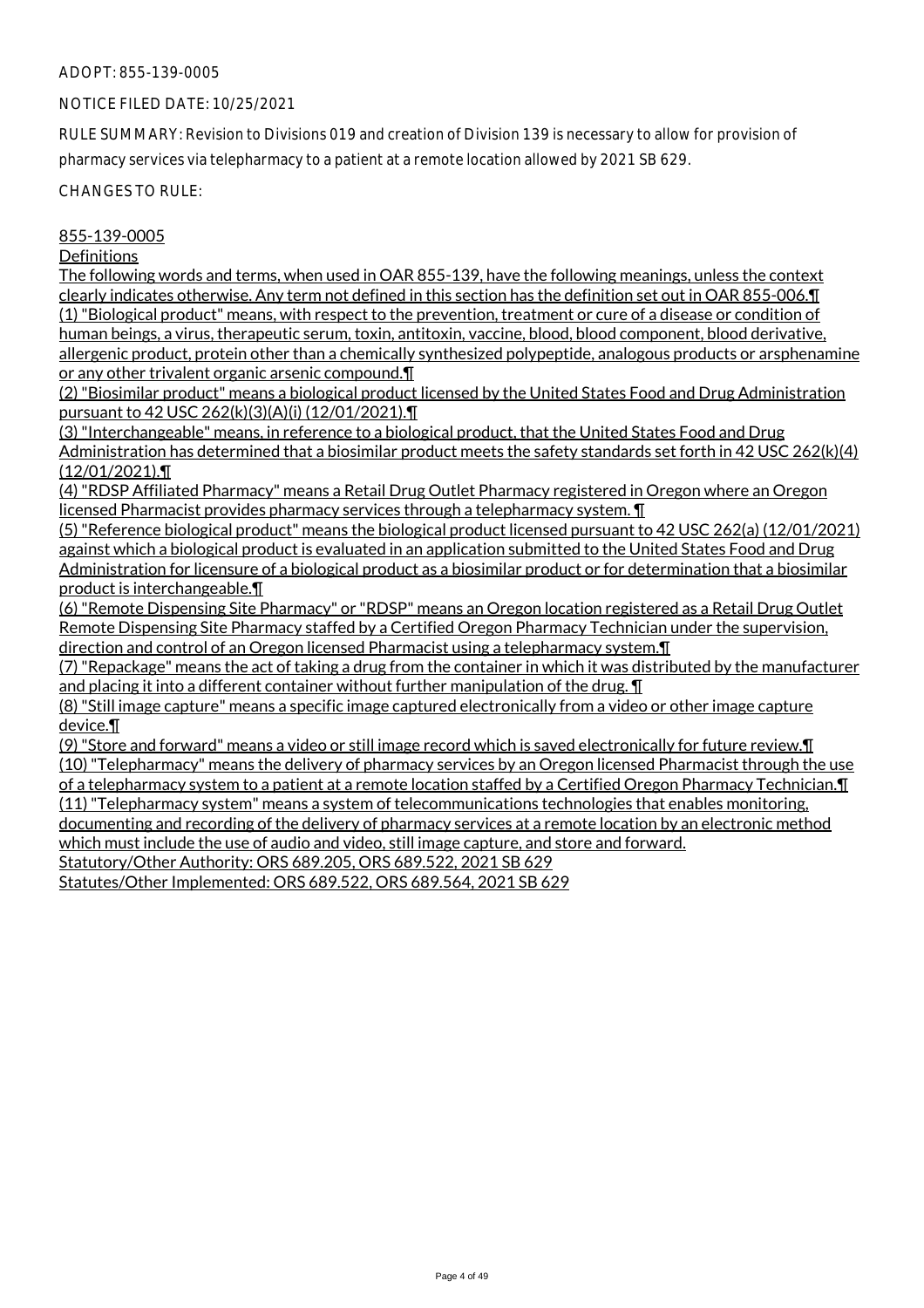# NOTICE FILED DATE: 10/25/2021

RULE SUMMARY: Revision to Divisions 019 and creation of Division 139 is necessary to allow for provision of pharmacy services via telepharmacy to a patient at a remote location allowed by 2021 SB 629.

CHANGES TO RULE:

#### 855-139-0010

Registration: General

(1) A location in Oregon where the practice of pharmacy occurs by an Oregon licensed Pharmacist through the use of a telepharmacy system to a patient at a remote location staffed by a Certified Oregon Pharmacy Technician must be registered by the board in Oregon as a Retail Drug Outlet RDSP. ¶

(2) If controlled substances are stored in the RDSP, the RDSP must have an active Controlled Substance Registration Certificate with the board and Drug Enforcement Administration (DEA).¶

(3) A Retail Drug Outlet RDSP application must specify the RDSP Affiliated Pharmacy and cannot operate without a RDSP Affiliated Pharmacy that is registered by the board as a Retail Drug Outlet Pharmacy.¶

(4) All registration renewal applications must be accompanied by the annual fee and must contain the same information required in OAR 855-139-0011(3) and (4).¶

(5) The initial and annual registration fee for pharmacies is set out in OAR 855-110.¶

(6) Retail Drug Outlet RDSP registration expires March 31, annually. If the annual registration fee referred to in OAR 855-110 is not paid by March 31 of the current year, a late fee as set out in OAR 855-110 must be included

with the application for registration renewal.  $\P$ 

(7) The registration is not transferable and the registration fee cannot be prorated.¶

(8) No RDSP may be operated until a certificate of registration has been ¶

issued to the pharmacy by the board.

Statutory/Other Authority: ORS 689.205, 2021 SB 629

Statutes/Other Implemented: ORS 689.151, ORS 689.155, ORS 689.225, 2021 SB 629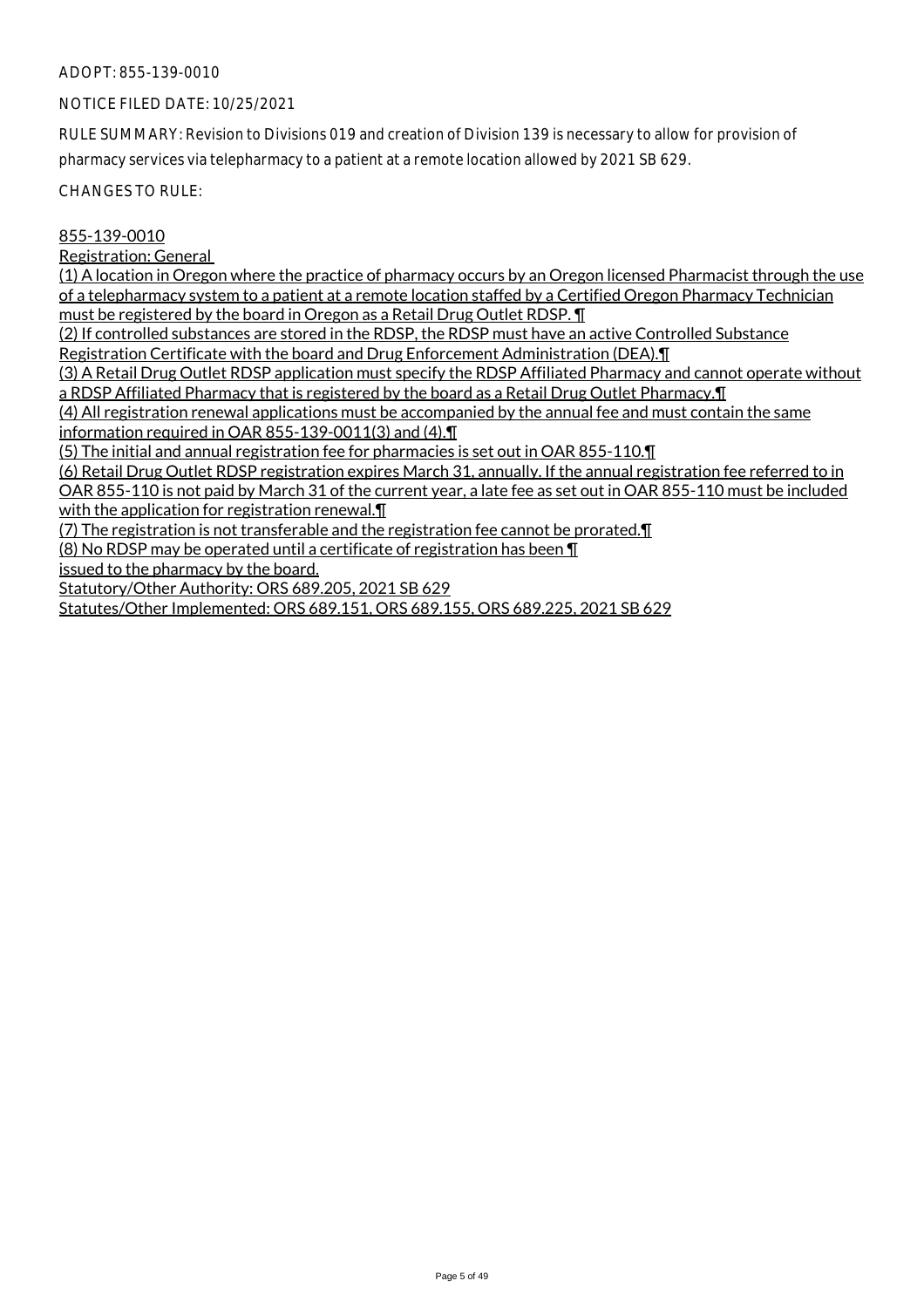# NOTICE FILED DATE: 10/25/2021

RULE SUMMARY: Revision to Divisions 019 and creation of Division 139 is necessary to allow for provision of pharmacy services via telepharmacy to a patient at a remote location allowed by 2021 SB 629.

CHANGES TO RULE:

# 855-139-0015

Registration: Application

(1) An application for registration of a new RDSP must be accompanied by a floor plan drawn to scale and must be approved by the board prior to opening.¶

(2) The application must specify the location of the RDSP and must indicate the owner, trustee, receiver, or other person applying for the registration. When an applicant is not the owner of the pharmacy, the application must indicate the owner and the applicant's affiliation with the owner:¶

(a) If the owner is a partnership or other multiple owners, the names of the partners or persons holding the five largest interests must be indicated on the application;¶

(b) If the owner is a corporation, the name filed must be the same as filed with the Secretary of State. The name of the corporation, the names of the corporation officers and the names of the stockholders who own the five largest interests must be indicated on the application.¶

(3) Upon request by the board, the applicant must furnish such information as required by the board regarding the partners, stockholders, or other persons not named in the application.¶

(4) A certificate of registration will be issued upon board approval of the application.

Statutory/Other Authority: ORS 475.035, ORS 689.205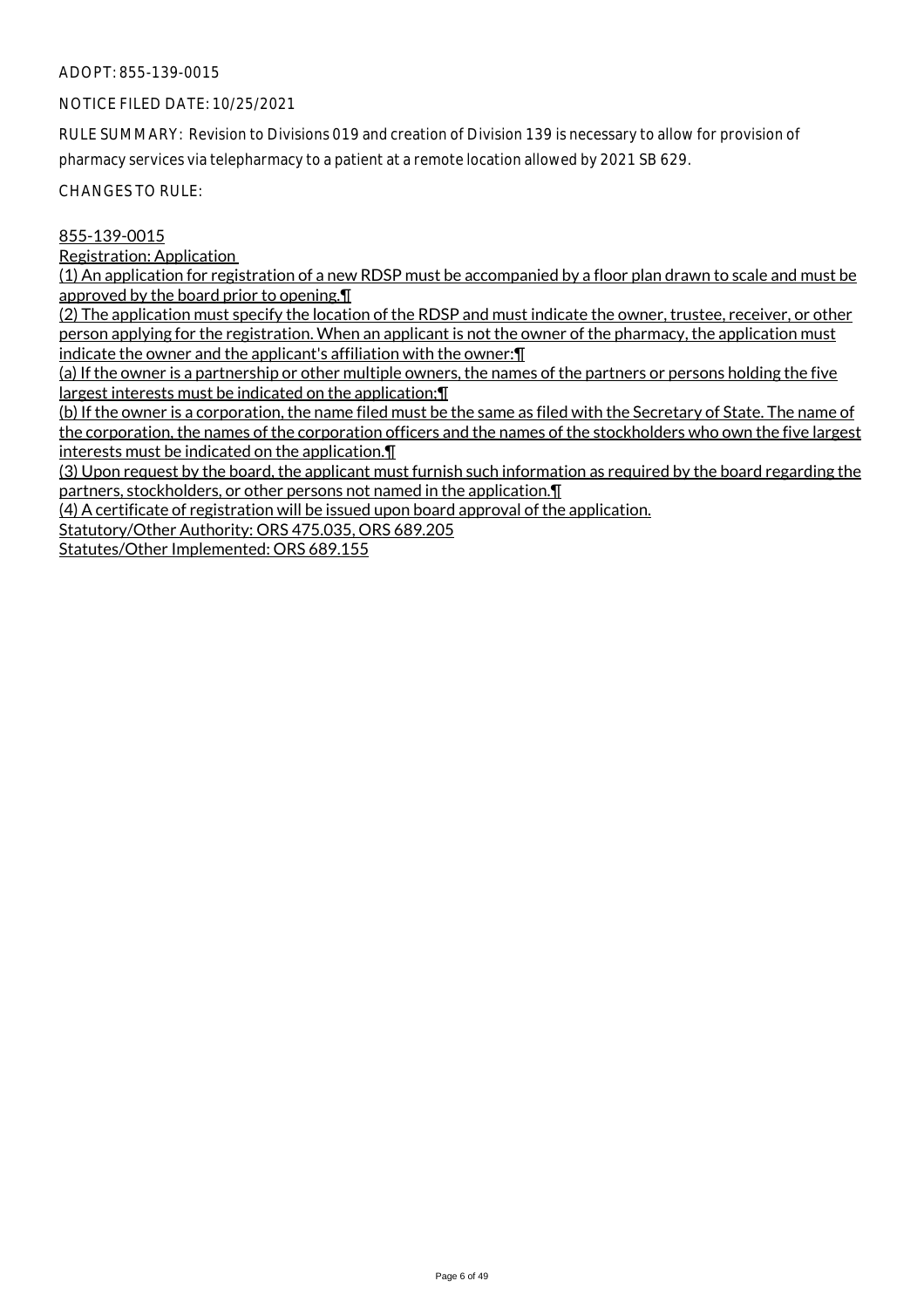NOTICE FILED DATE: 10/25/2021

RULE SUMMARY: Revision to Divisions 019 and creation of Division 139 is necessary to allow for provision of pharmacy services via telepharmacy to a patient at a remote location allowed by 2021 SB 629.

CHANGES TO RULE:

855-139-0020

Registration: Change of Owner, Location, or RDSP Affiliated Pharmacy

(1) A change of location of the RDSP Affiliated Pharmacy or location of the Retail Drug Outlet RDSP requires:¶

(a) Submission of a new Retail Drug Outlet RDSP application 15 days prior to occurrence; ¶

(b) Registration fee;¶

(c) Approval of the board; and¶

(d) New certificate of registration. ¶

(2) A change in the RDSP Affiliated Pharmacy or ownership of the Retail Drug Outlet RDSP requires:¶

(a) Submission of a new Retail Drug Outlet RDSP application 15 days prior to occurrence; ¶

(b) Registration fee;¶

(c) Approval of the board; and¶

(d) New certificate of registration. ¶

(3) A change of ownership includes any change in the legal form of the business including additions or deletions of partners.¶

(4) A certificate of registration will be issued upon board approval of the application.

Statutory/Other Authority: ORS 475.035, ORS 689.205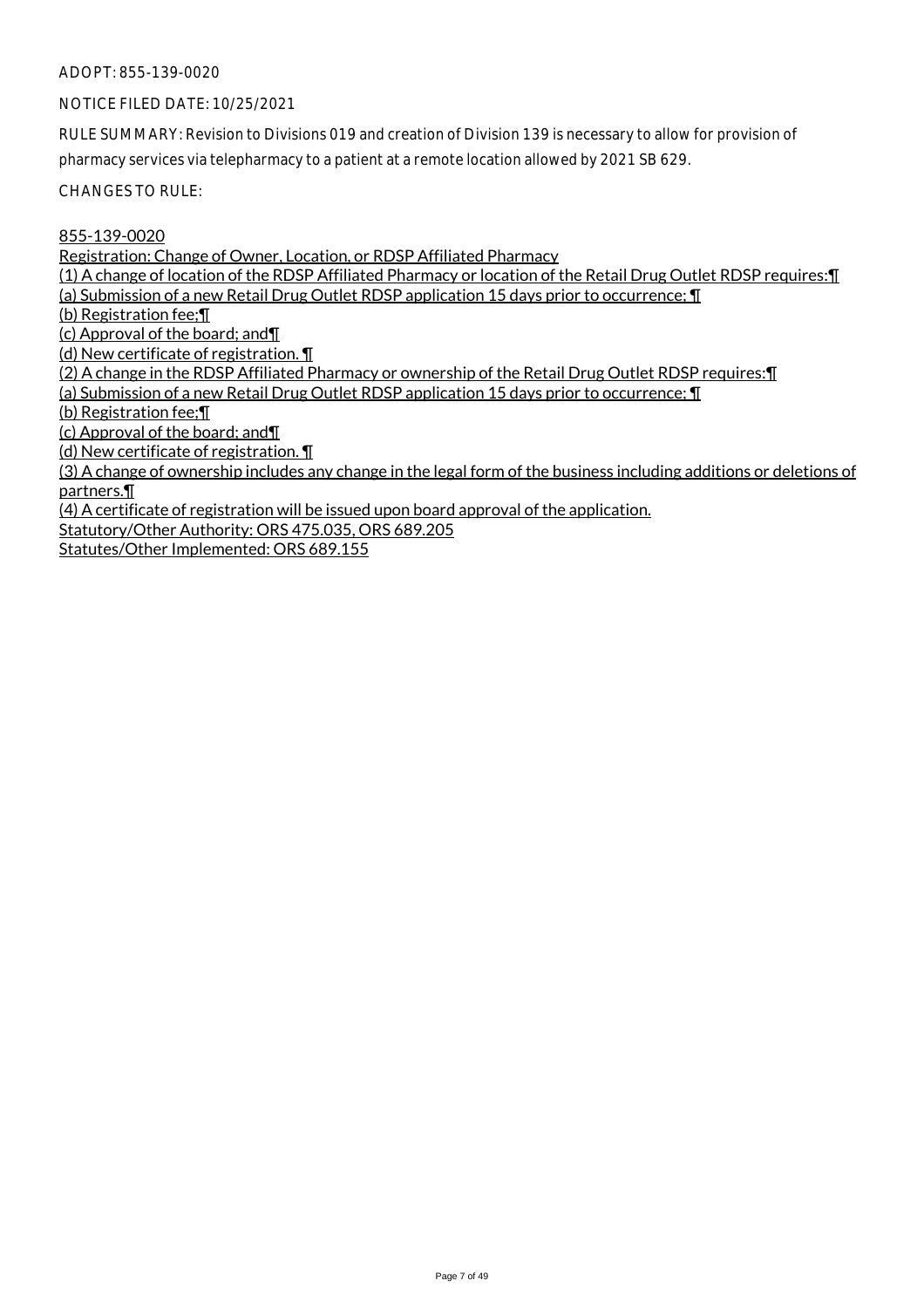#### NOTICE FILED DATE: 10/25/2021

RULE SUMMARY: Revision to Divisions 019 and creation of Division 139 is necessary to allow for provision of pharmacy services via telepharmacy to a patient at a remote location allowed by 2021 SB 629.

CHANGES TO RULE:

855-139-0025

Registration: Change of Business Name or Closure (1) A RDSP Affiliated Pharmacy must notify the board 15 days prior to any change of business name of a Retail Drug Outlet RDSP. The change must be reported by filing a new application for which no fee is required. **I** (2) A RDSP Affiliated Pharmacy must notify the board 15 days prior to discontinuing operation of a Retail Drug Outlet RDSP. Notification must include the: ¶ (a) Final disposition of drugs stored in the Retail Drug Outlet RDSP including:¶ (A) Name and location where the drugs are transferred; ¶ (B) Name and location where destruction occurred; and¶ (C) Name and location of the site that will store all records;¶ (c) Transfer all Schedule II medications on DEA 222 forms, and Schedule III, IV and V by invoice;¶ (d) Provide the board with:¶ (A) Oregon Board of Pharmacy state license(s); and¶ (B) Signed statement giving the effective date of closure; and¶ (e) Comply with the requirements of 21 CFR 1301.52 (04/01/2021).

Statutory/Other Authority: ORS 475.035, ORS 689.205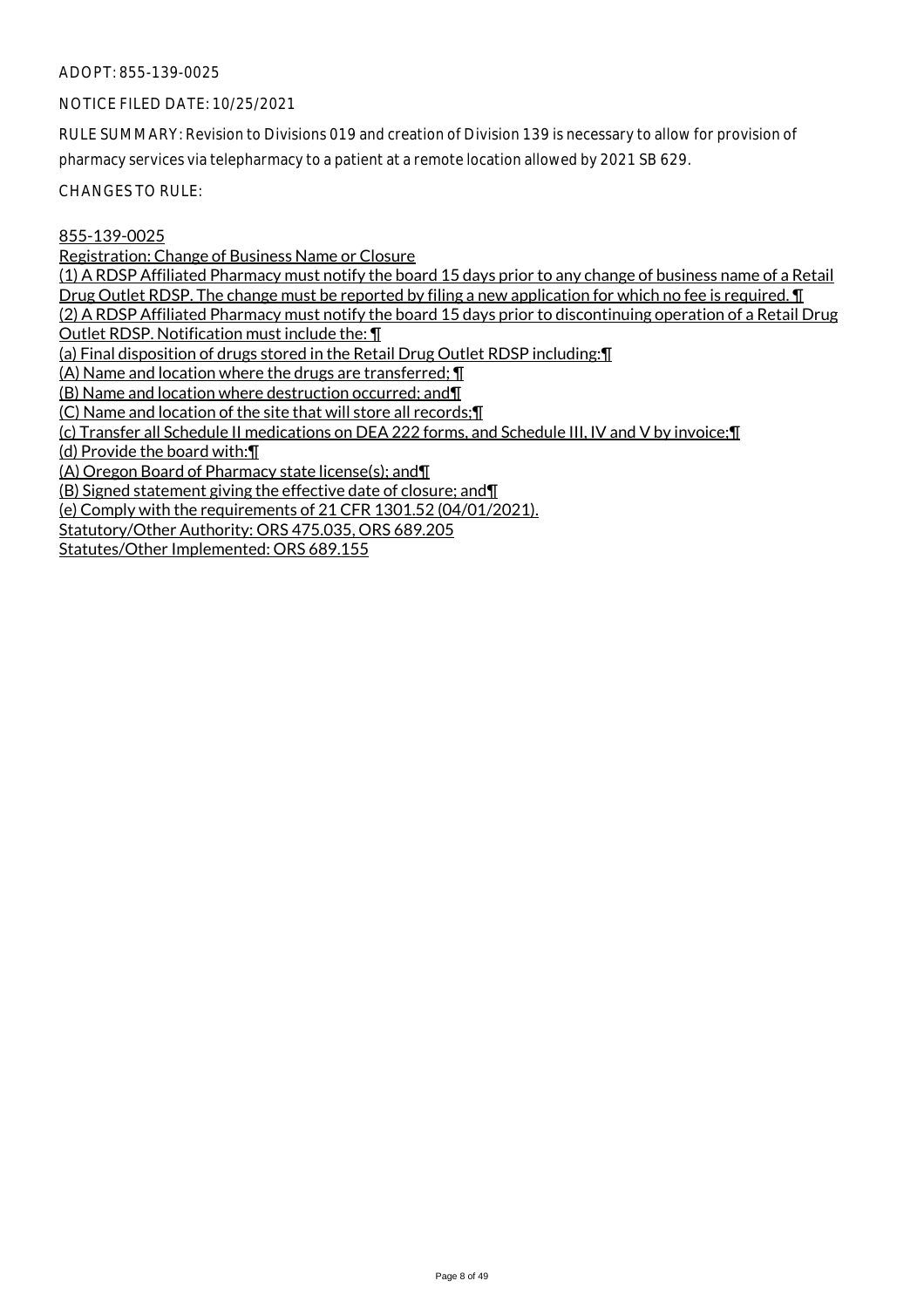# NOTICE FILED DATE: 10/25/2021

RULE SUMMARY: Revision to Divisions 019 and creation of Division 139 is necessary to allow for provision of pharmacy services via telepharmacy to a patient at a remote location allowed by 2021 SB 629.

CHANGES TO RULE:

# 855-139-0030

Non-Resident Pharmacies

(1) For the purpose of these rules, a non-resident pharmacy includes a RDSP Affiliated Pharmacy located outside of Oregon and providing pharmacy services through a telepharmacy system to a Retail Drug Outlet RDSP located in Oregon.¶

(2) Each non-resident RDSP Affiliated Pharmacy must be registered with the Oregon Board of Pharmacy.¶

(3) To qualify for registration under these rules, every non-resident RDSP Affiliated Pharmacy must be registered and in good standing with the Board of Pharmacy in the pharmacy's state of residence.¶

(4) Each out-of-state non-resident RDSP Affiliated Pharmacy must designate an Oregon licensed Pharmacist-in-Charge (PIC), who is responsible for all pharmacy services and to provide supervision and control of the RDSP. To qualify for this designation, the person must:¶

(a) Hold a license to practice pharmacy in the resident state;¶

(b) Be normally working for the RDSP Affiliated Pharmacy a minimum of 20 hours per week;¶

(c) Complete the annual RDSP PIC self-inspection report prior to February 1 each year; and¶

(d) Provide the PIC self-inspection report as requested by the board.¶

(5) Every non-resident RDSP Affiliated Pharmacy will have a Pharmacist-in-Charge (PIC) who is licensed in Oregon prior to initial registration of the RDSP.¶

(6) The PIC must comply with the requirements of OAR 855-019-0300.

Statutory/Other Authority: ORS 689.205

Statutes/Other Implemented: ORS 689.151, ORS 689.155, ORS 689.225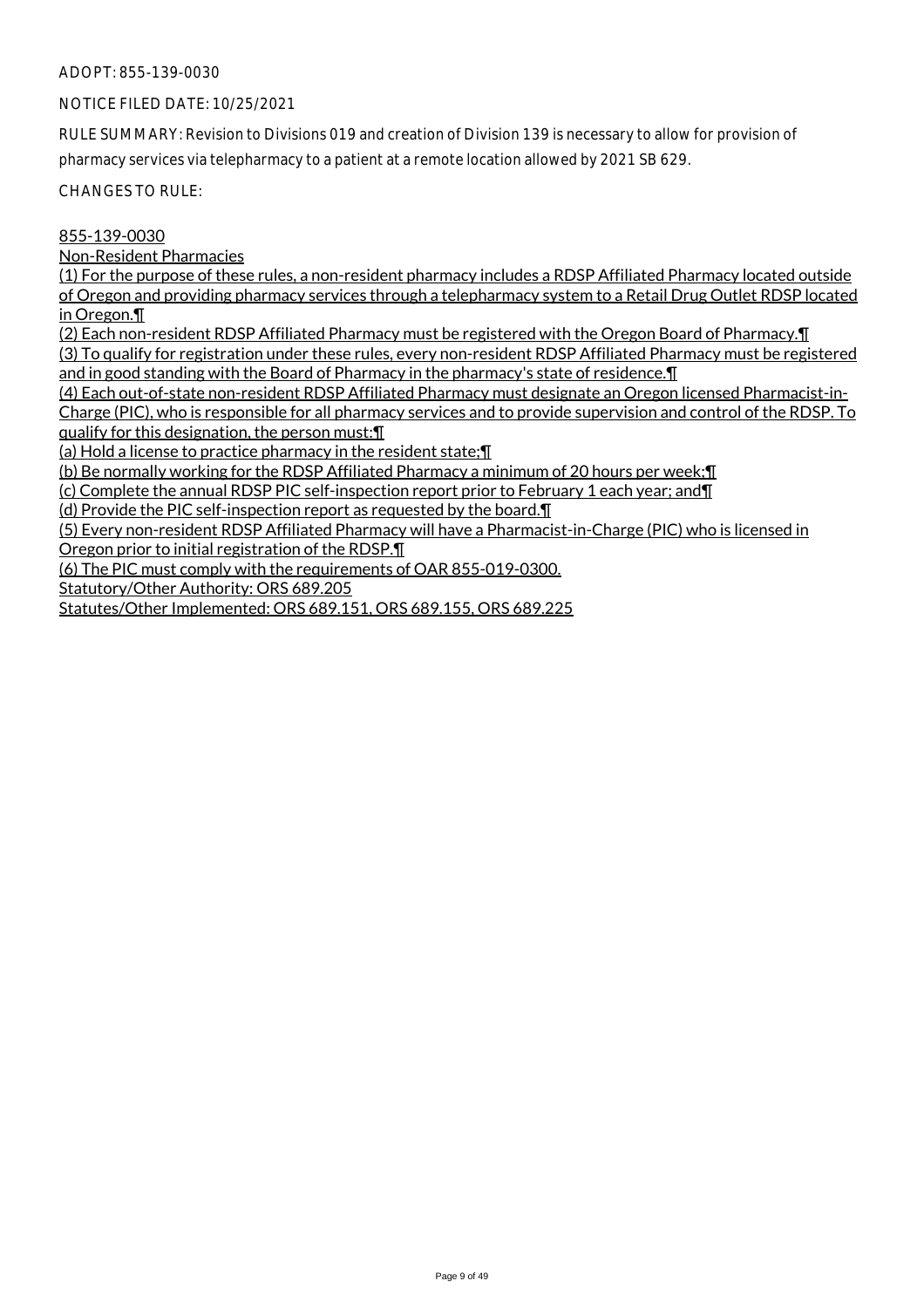#### NOTICE FILED DATE: 10/25/2021

RULE SUMMARY: Revision to Divisions 019 and creation of Division 139 is necessary to allow for provision of pharmacy services via telepharmacy to a patient at a remote location allowed by 2021 SB 629.

CHANGES TO RULE:

#### 855-139-0050

#### Personnel

(1) The Oregon licensed Pharmacist-in-charge of the RDSP Affiliated Pharmacy is responsible for all operations at the RDSP including responsibility for the telepharmacy system and enforcing policies and procedures. I (2) A RDSP may not utilize Interns, Pharmacy Technicians, or unlicensed personnel. ¶

(3) A Certified Oregon Pharmacy Technician working at a RDSP is required to have at least one year experience working at an Oregon registered Retail Drug Outlet Pharmacy during the three years preceding the date the Certified Oregon Pharmacy Technician begins working at the RDSP.¶

(4) The Oregon licensed Pharmacist from the RDSP Affiliated Pharmacy who is supervising a RDSP must determine and document how many licensed individuals the pharmacist is capable of supervising, directing and controlling based on the services being provided. ¶

(5) When supervising a Certified Oregon Pharmacy Technician working at a RDSP, the Oregon licensed Pharmacist may supervise no more than four licensed pharmacy technicians among all locations, including the RDSP Affiliated Pharmacy. ¶

(6) The RDSP Affiliated Pharmacy is required to comply with the pharmacist's determination in (4) and retain records.¶

(7) The RDSP and RDSP Affiliated Pharmacy must ensure adequate staffing at both the RDSP and RDSP Affiliated Pharmacy. ¶

(8) Prior to working at a RDSP, the Certified Oregon Pharmacy Technician and the Oregon licensed Pharmacist supervising the RDSP must have completed a training program on the proper use of the telepharmacy system.¶ (9) A RDSP Affiliated Pharmacy that terminates or allows a board licensee to resign in lieu of termination must report the termination or resignation to the board within 10 working days.

Statutory/Other Authority: ORS 689.205

Statutes/Other Implemented: ORS 689.151, ORS 689.155, ORS 689.305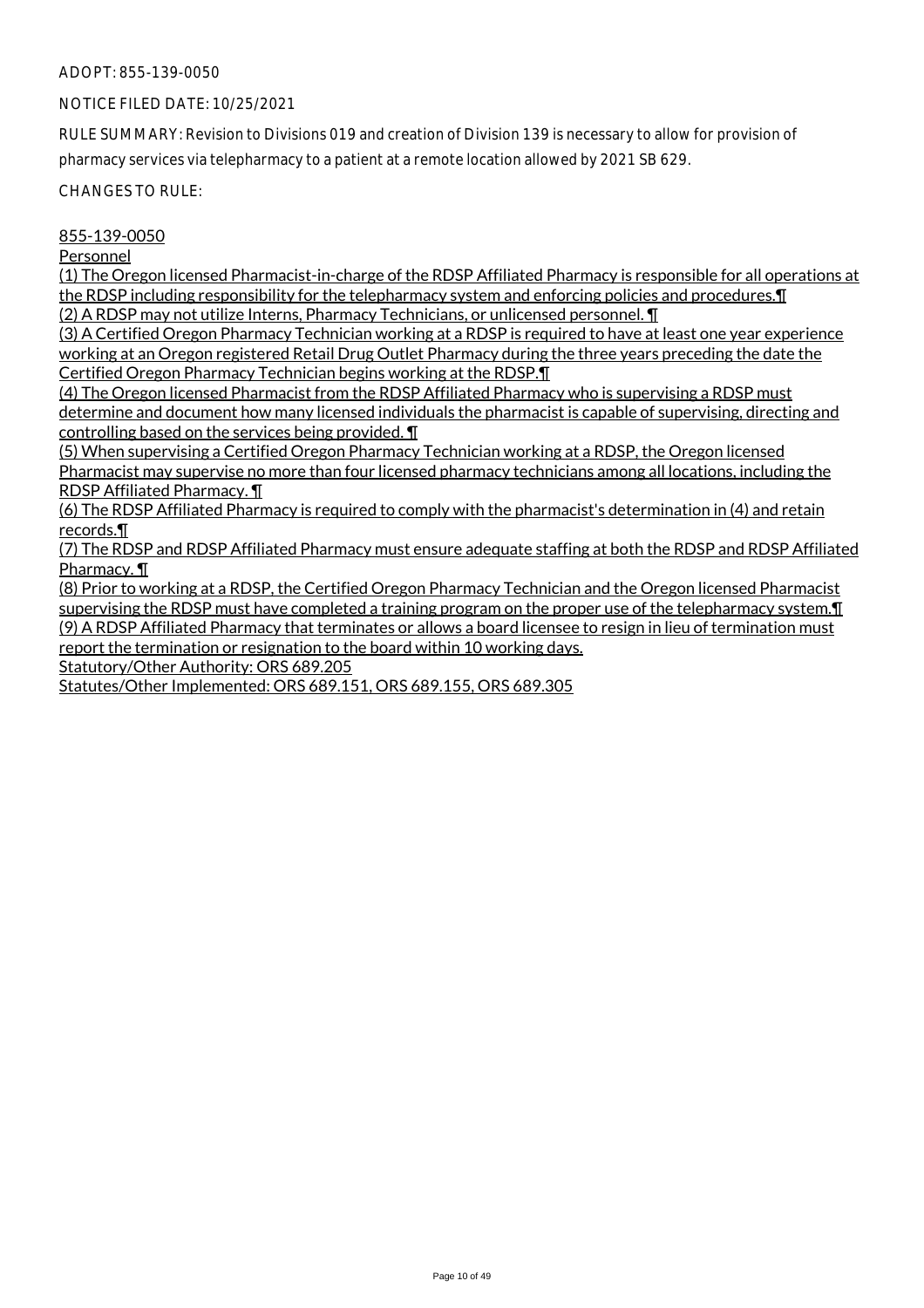# NOTICE FILED DATE: 10/25/2021

RULE SUMMARY: Revision to Divisions 019 and creation of Division 139 is necessary to allow for provision of pharmacy services via telepharmacy to a patient at a remote location allowed by 2021 SB 629.

CHANGES TO RULE:

# 855-139-0100

**Security** 

(1) The area in a registered RDSP where legend and/or controlled substances are stored, possessed, prepared, compounded or repackaged must be restricted in access by utilizing physical barriers to include floor to ceiling walls and a locked separate entrance to ensure the security of those drugs. I

(2) The RDSP Affiliated Pharmacy, the RDSP, Oregon licensed Pharmacist-in-charge of the RDSP Affiliated Pharmacy and each Oregon licensed Pharmacist supervising the RDSP is responsible for the security of the prescription area including provisions for adequate safeguards against loss, theft or diversion of prescription drugs, and records for such drugs.¶

(3) The RDSP must be locked and the security system armed to prevent entry when:¶

(a) There is no Oregon licensed Pharmacist from the RDSP Affiliated Pharmacy actively supervising the RDSP; or¶ (b) There is no Certified Oregon Pharmacy Technician present in the RDSP.¶

(4) A record must be maintained with the name and license number of each person entering the pharmacy area of the RDSP.¶

(5) No one may be in the prescription area of a RDSP unless authorized in real-time by an Oregon licensed Pharmacist who is supervising the RDSP and from the RDSP Affiliated Pharmacy.¶

(6) Minimum security methods must include a properly functioning:¶

(a) Alarm system with an audible alarm at the RDSP and real-time notification to a designated licensee of the RDSP Affiliated Pharmacy;¶

(b) Electronic keypad or other electronic entry system that records the:¶

(A) Identification of the Oregon licensed Pharmacist authorizing access and securing the RDSP;¶

(B) Identification of the Certified Oregon Pharmacy Technician accessing and securing the RDSP; and¶

(C) Date and time of each activity. ¶

(c) Surveillance system that utilizes continuously accessible and recorded audiovisual link between the RDSP Affiliated Pharmacy and the RDSP. The system must provide a clear view of:¶

(A) Dispensing site entrances;¶

(B) Preparation areas;¶

(C) Drug storage areas;¶

(D) Pick up areas;¶

(E) Office areas; and¶

(F) Publicly accessible areas.

Statutory/Other Authority: ORS 475.035, ORS 689.205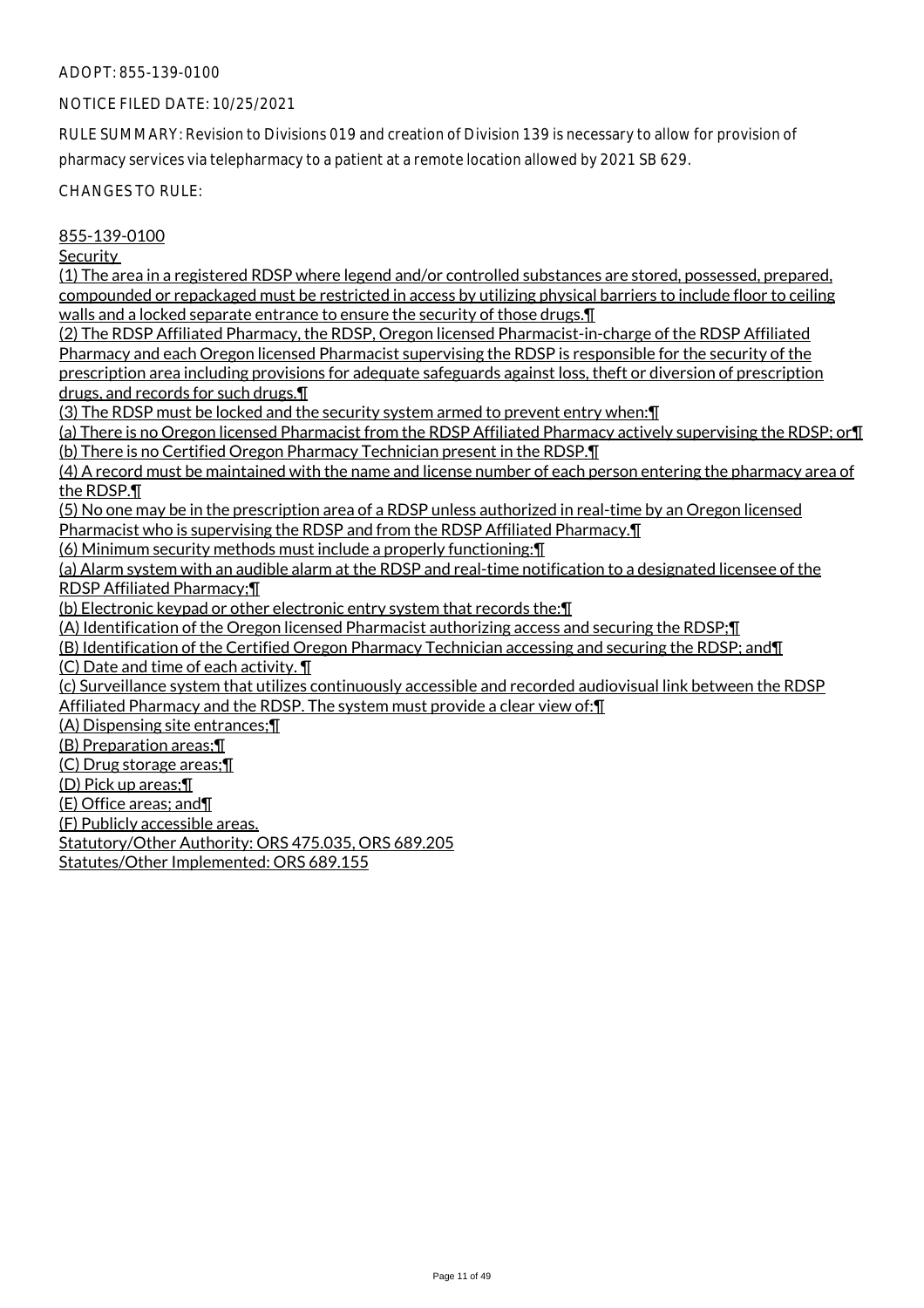# NOTICE FILED DATE: 10/25/2021

RULE SUMMARY: Revision to Divisions 019 and creation of Division 139 is necessary to allow for provision of pharmacy services via telepharmacy to a patient at a remote location allowed by 2021 SB 629.

CHANGES TO RULE:

855-139-0120 Drug: Procurement RDSP may only receive drugs from an Oregon Registered Drug Outlet (i.e. Wholesaler, Manufacturer or Pharmacy). Statutory/Other Authority: ORS 475.035, ORS 689.205 Statutes/Other Implemented: ORS 689.155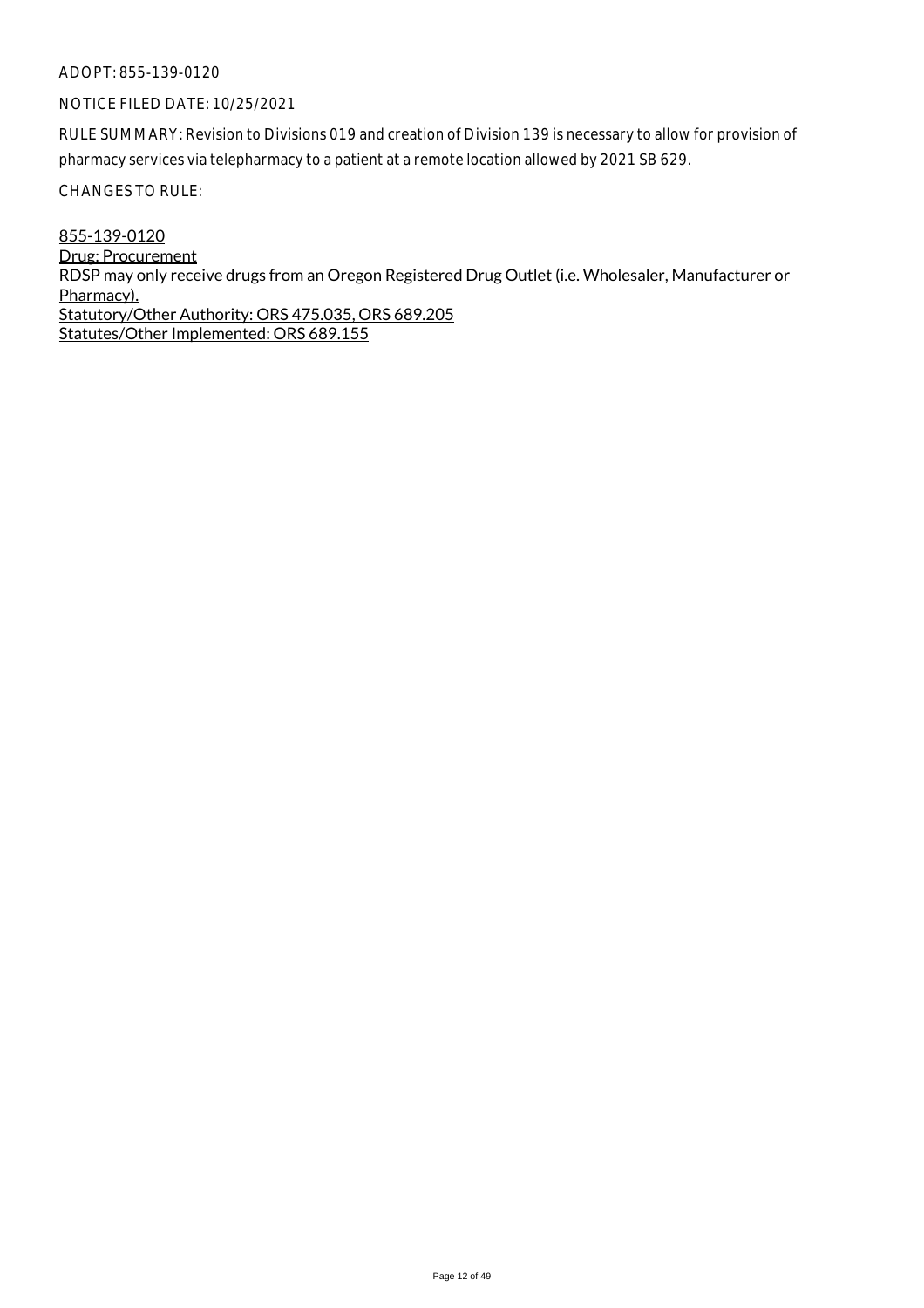# NOTICE FILED DATE: 10/25/2021

RULE SUMMARY: Revision to Divisions 019 and creation of Division 139 is necessary to allow for provision of pharmacy services via telepharmacy to a patient at a remote location allowed by 2021 SB 629.

CHANGES TO RULE:

855-139-0125

Drug: Storage

(1) A RDSP must maintain proper storage of all drugs. This includes, but is not limited to the following:¶ (a) All drugs must be stored according to manufacturer's published or USP guidelines.¶

(b) All drugs must be stored in appropriate conditions of temperature, light, humidity, sanitation, ventilation, and space.¶

(c) Appropriate storage conditions must be provided for, including during transfers between facilities and to patients.¶

(d) A RDSP must quarantine drugs which are outdated, adulterated, misbranded or suspect. Cold Storage and Monitoring.¶

(2) A RDSP must store all drugs at the proper temperature according to manufacturer's published guidelines (pursuant to FDA package insert or USP guidelines).¶

(a) All drug refrigeration systems must:¶

(A) Maintain refrigerated products between 2 to 8  $\overline{2}C$  (35 to 46  $\overline{2}F$ ); frozen products between -25 to -10  $\overline{2}C$  (-13 to 14  $\mathbb{Z}F$ ); or as specified by the manufacturer. $\P$ 

(B) Utilize a centrally placed, accurate, and calibrated thermometer;¶

(C) Be dedicated to pharmaceuticals only;¶

(D) Be measured continuously and documented either manually twice daily to include minimum, maximum and current temperatures; or with an automated system capable of creating a producible history of temperature readings. ¶

(b) A RDSP must adhere to a monitoring plan, which includes, but is not limited to:¶

(A) Documentation of training of all personnel;¶

(B) Maintenance of manufacturer recommended calibration of thermometers;¶

(C) Maintenance of records of temperature logs for a minimum of three years;¶

(D) Documentation of excursion detail, including, but not limited to, event date and name of persons(s) involved in excursion responses;¶

(E) Documentation of action(s) taken, including decision to quarantine product for destruction, or determination by an Oregon licensed Pharmacist that it is safe for continued use. This documentation must include details of the information source;¶

(F) A written emergency action plan; ¶

(G) Routine preventative maintenance and evaluation of refrigeration equipment and monitoring equipment; and¶

(H) Documentation and review of temperature recordings at least once every 28 days by the Oregon licensed Pharmacist at the time of in person physical inspection.¶

(3) Vaccine Drug Storage:¶

(a) A RDSP that stores vaccines must comply with section two of this rule and the following:¶

(A) Vaccines must be stored in the temperature stable sections of the refrigerator;¶

(B) A centrally placed and accurate buffered probe thermometer, such as glycol or glass beads, calibrated within a plus or minus 0.5  $2C$  variance must be utilized;  $\P$ 

(C) Each freezer and refrigerator compartment must have its own exterior door and independent thermostat control;¶

(D) A system of continuous temperature monitoring with automated data logging and physical confirmation must be utilized. Documentation of the temperature of each active storage unit must be logged at least twice daily, data must be downloaded weekly, and system validations must be conducted quarterly; and¶

(E) Must adhere to a written quality assurance process to avoid temperature excursions.¶

(4) A retail drug outlet may store drugs in another location that is registered as a Drug Room and meets all

Pharmacy drug storage and security requirements.

Statutory/Other Authority: ORS 689.205, ORS 689.325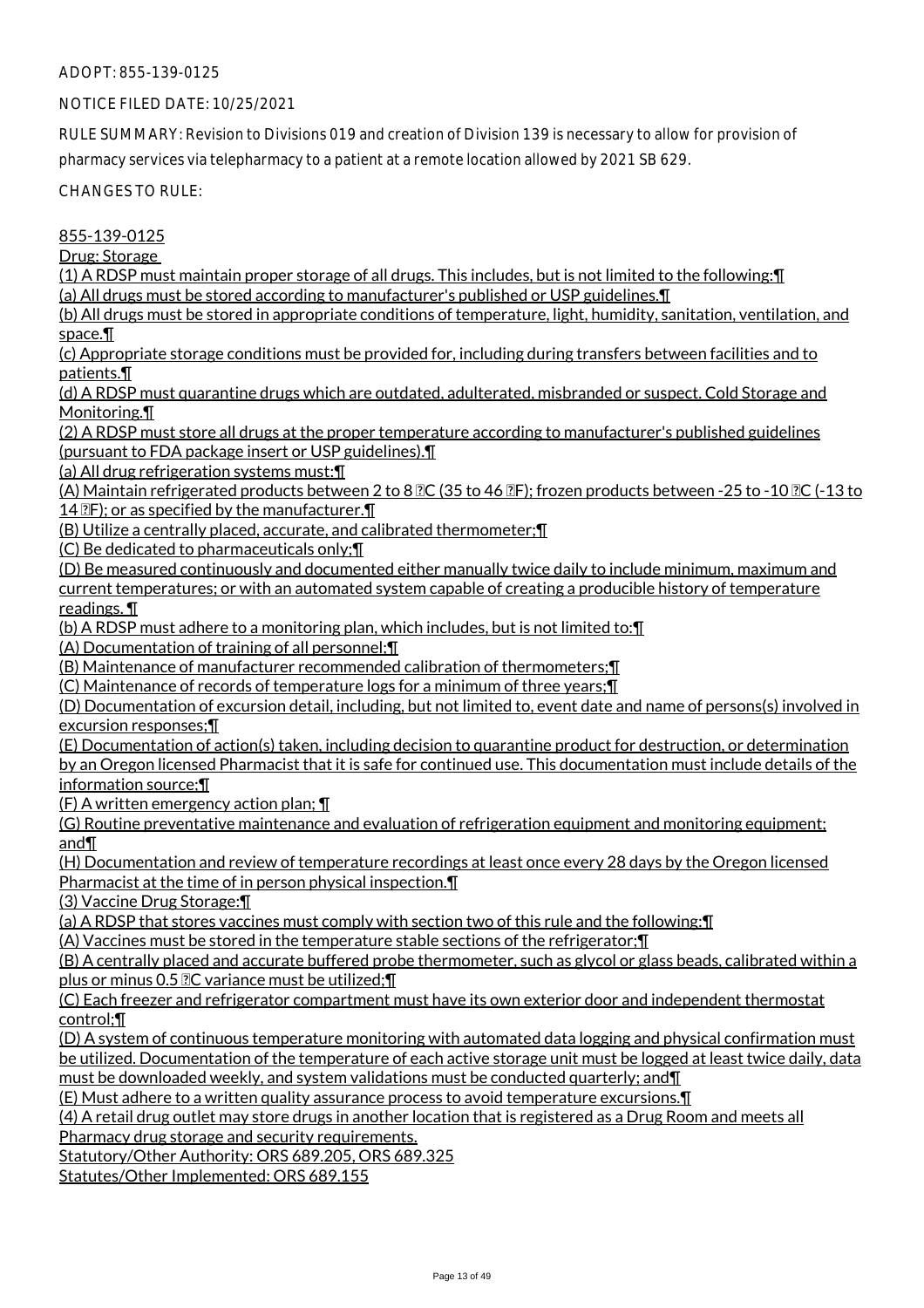# NOTICE FILED DATE: 10/25/2021

RULE SUMMARY: Revision to Divisions 019 and creation of Division 139 is necessary to allow for provision of pharmacy services via telepharmacy to a patient at a remote location allowed by 2021 SB 629.

CHANGES TO RULE:

855-139-0130

Drug: Loss

A RDSP and its RDSP Affiliated Pharmacy must:¶

(1) Ensure that disasters, accidents and emergencies which may affect the strength, purity, or labeling of drugs or devices are reported to the board immediately.¶

(2) Ensure that confirmed significant drug loss or any loss related to suspected drug theft of a controlled substance is reported to the board within one business day. ¶

(3) Ensure that a Report of Theft or Loss of Controlled Substances (DEA Form 106) or Report of Theft or Loss of Listed Chemicals (DEA Form 107) is sent to the Drug Enforcement Administration, a copy is sent to the board at the same time.

Statutory/Other Authority: ORS 475.035, ORS 689.205, ORS 689.315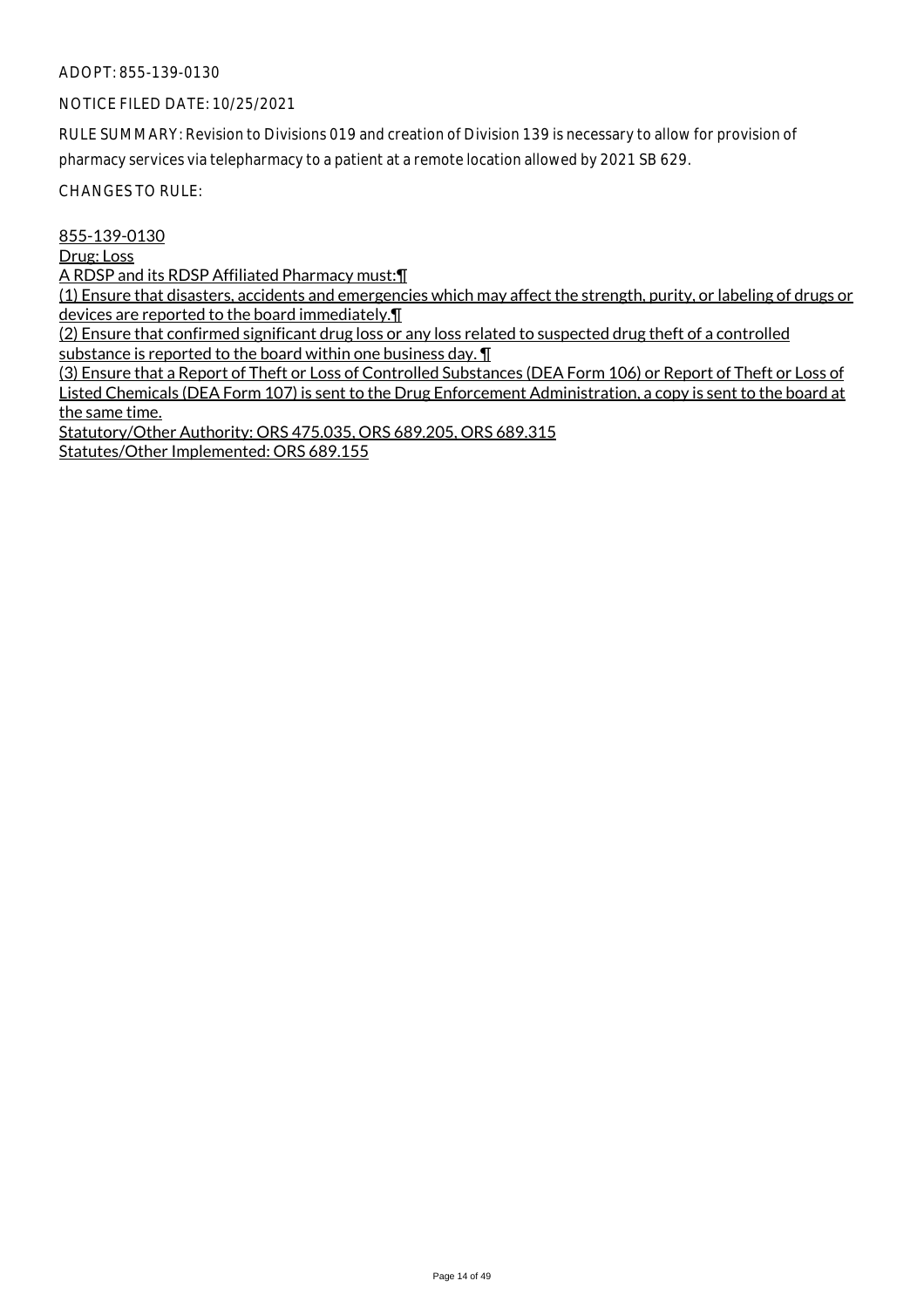# NOTICE FILED DATE: 10/25/2021

RULE SUMMARY: Revision to Divisions 019 and creation of Division 139 is necessary to allow for provision of pharmacy services via telepharmacy to a patient at a remote location allowed by 2021 SB 629.

CHANGES TO RULE:

855-139-0150 Outlet: Sanitation A RDSP and its RDSP Affiliated Pharmacy must:¶ (1) Ensure the RDSP is kept clean.¶ (2) Ensure the Certified Oregon Pharmacy Technician working in the RDSP practices appropriate infection control. Statutory/Other Authority: ORS 689.305 Statutes/Other Implemented: ORS 689.305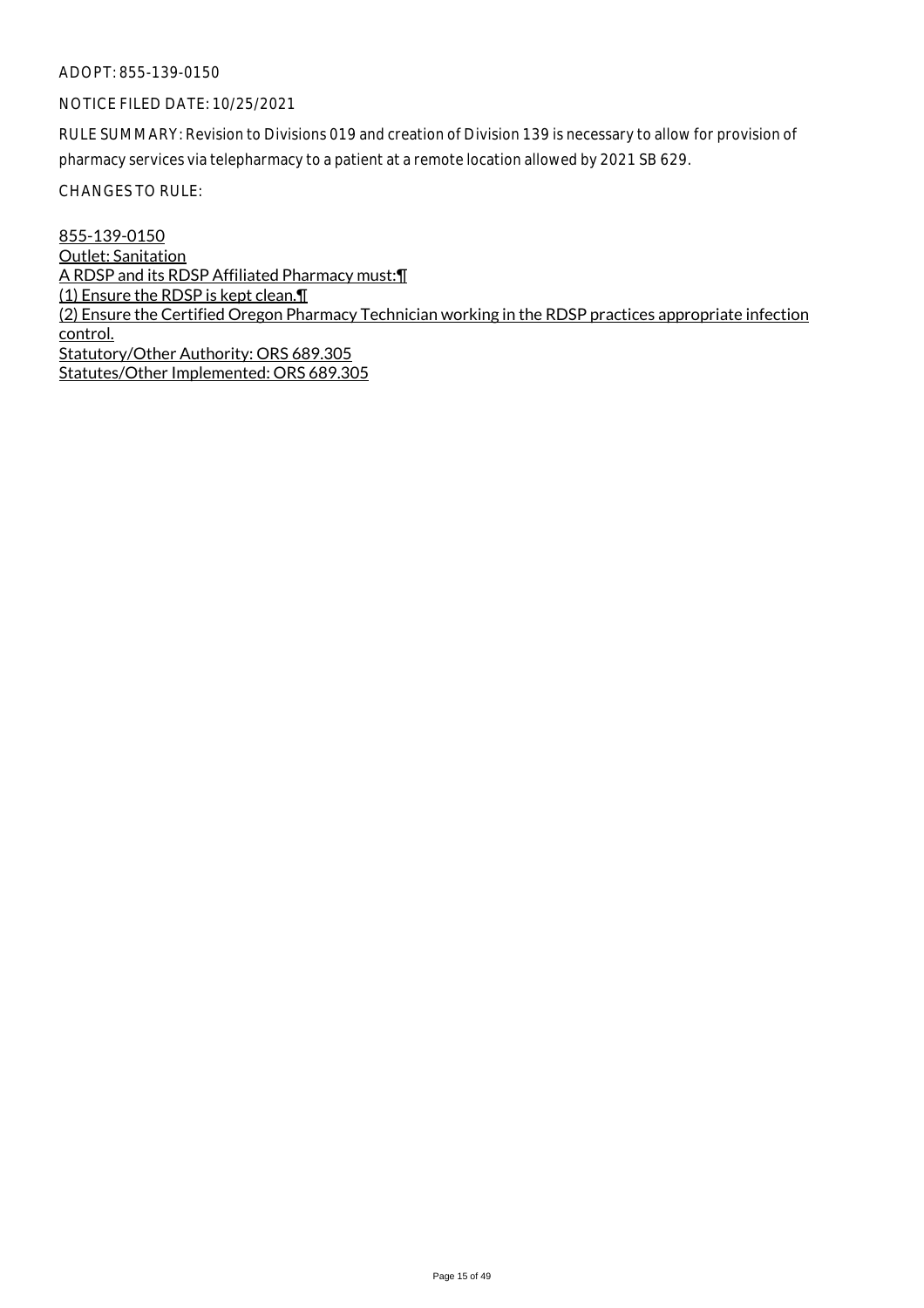# NOTICE FILED DATE: 10/25/2021

RULE SUMMARY: Revision to Divisions 019 and creation of Division 139 is necessary to allow for provision of pharmacy services via telepharmacy to a patient at a remote location allowed by 2021 SB 629.

CHANGES TO RULE:

# 855-139-0155

Outlet: Minimum Equipment Requirements

(1) Each Oregon Retail Drug Outlet RDSP must have the following:¶

(a) Appropriate and current pharmaceutical references (e.g. pharmacology, injectables, and veterinary drugs) services offered by the outlet; ¶

(b) Appropriate and current Oregon Revised Statutes, Oregon Administrative Rules, United States Code, Code of Federal Regulations, standards adopted by reference (e.g. USP) based on services offered by the outlet and a minimum of three years of the Board of Pharmacy quarterly newsletters;¶

(c) Access to appropriate electronic reporting databases (e.g. PDMP, NPLEx, OHA ALERT-IIS) based on the services offered by the outlet;¶

(d) Appropriate equipment to maintain the proper storage of drugs;¶

(e) Appropriate equipment and supplies as required by Oregon Revised Statutes, Oregon Administrative Rules, United States Code, Code of Federal Regulations, and standards adopted by reference (e.g. USP) based on services offered by the outlet;¶

(f) A sink with running hot and cold water;¶

(g) Signage in a location easily seen by the public where prescriptions are dispensed or administered: ¶ (A) Stating "This pharmacy may be able to substitute a less expensive drug which is therapeutically equivalent to the one prescribed by your doctor unless you do not approve." The printing on this sign must be in block letters not less than one inch in height. ¶

(B) Providing notification in each of the languages required in OAR 855-139-0062 of the right to free, competent oral interpretation and translation services, including translated prescription labels, for patients who are of limited English proficiency, in compliance with federal and state regulations if the pharmacy dispenses prescriptions for a patient's self-administration;¶

(C) Providing written notice in a conspicuous manner that naloxone and the necessary medical supplies to administer naloxone are available at the pharmacy if naloxone services are provided by the pharmacy per OAR 855-139-0215; and¶

(D) Stating "This location is a Remote Dispensing Site Pharmacy, supervised by an Oregon licensed Pharmacist from (insert name of RDSP Affiliated Pharmacy, address, and telephone number)." The printing on the sign must be in block letters not less than one inch in height; and¶

(h) Additional equipment and supplies that are determined as necessary by the Pharmacy or Pharmacist-in-Charge.¶

(2) Failure to have, use and maintain required equipment constitutes unprofessional conduct under ORS 689.405(1)(a).

Statutory/Other Authority: ORS 689.205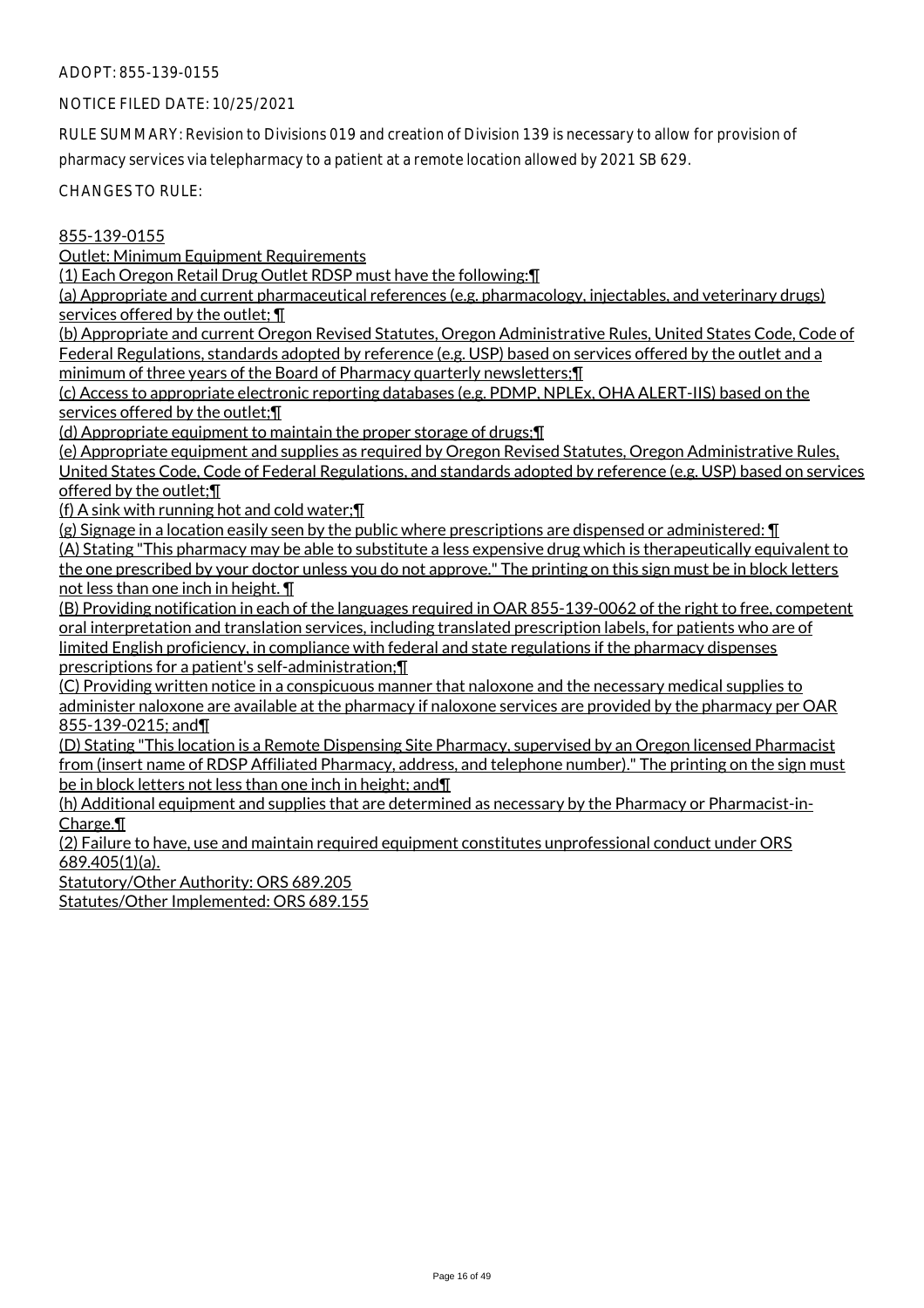#### NOTICE FILED DATE: 10/25/2021

RULE SUMMARY: Revision to Divisions 019 and creation of Division 139 is necessary to allow for provision of pharmacy services via telepharmacy to a patient at a remote location allowed by 2021 SB 629.

CHANGES TO RULE:

855-139-0200

Outlet: General Requirements

(1) A RDSP Affiliated Pharmacy may not be affiliated with more than two Remote Dispensing Site Pharmacies.¶ (2) A RDSP Affiliated Pharmacy must be less than 120 miles apart via the shortest surface street route from the RDSP. ¶

(3) A RDSP and its RDSP Affiliated Pharmacy must:¶

(a) Have the same owner; or¶

(b) Have a written contract that specifies:¶

(A) The services to be provided by each licensee and registrant;¶

(B) The responsibilities of each licensee and registrant; and¶

(C) The accountabilities of each licensee and registrant;¶

(c) Ensure each prescription is dispensed in compliance with OAR 855-019, OAR 855-025 and OAR 855-139;¶

(d) Comply with all applicable federal and state laws and rules;¶

(e) Designate in writing the Oregon licensed Pharmacists and Certified Oregon Pharmacy Technicians authorized to access the RDSP and operate the telepharmacy system;¶

(f) Train the Oregon licensed Pharmacists and Certified Oregon Pharmacy Technicians in the operation of the telepharmacy system and RDSP;¶

(g) Develop, implement and enforce a continuous quality improvement program for dispensing services from a RDSP designed to objectively and systematically:¶

(A) Monitor, evaluate, document the quality and appropriateness of patient care; ¶

(B) Improve patient care; and¶

(C) Identify, resolve and establish the root cause of dispensing and DUR errors and prevent their reoccurrence;¶ (h) Provide a telephone number that a patient, patient's agent or prescriber may use to contact the Oregon licensed Pharmacist from the RDSP Affiliated Pharmacy; and¶

(i) Develop, implement and enforce a process for an in person physical inspection of the RDSP by an Oregon licensed Pharmacist at least once every 28 days or more frequently as deemed necessary by the Oregon licensed Pharmacist-in-charge of the RDSP Affiliated Pharmacy. The inspection must utilize the RDSP self-inspection form, be documented and records retained.

Statutory/Other Authority: ORS 689.205, 2021 SB 629

Statutes/Other Implemented: 2021 SB 629, ORS 689.155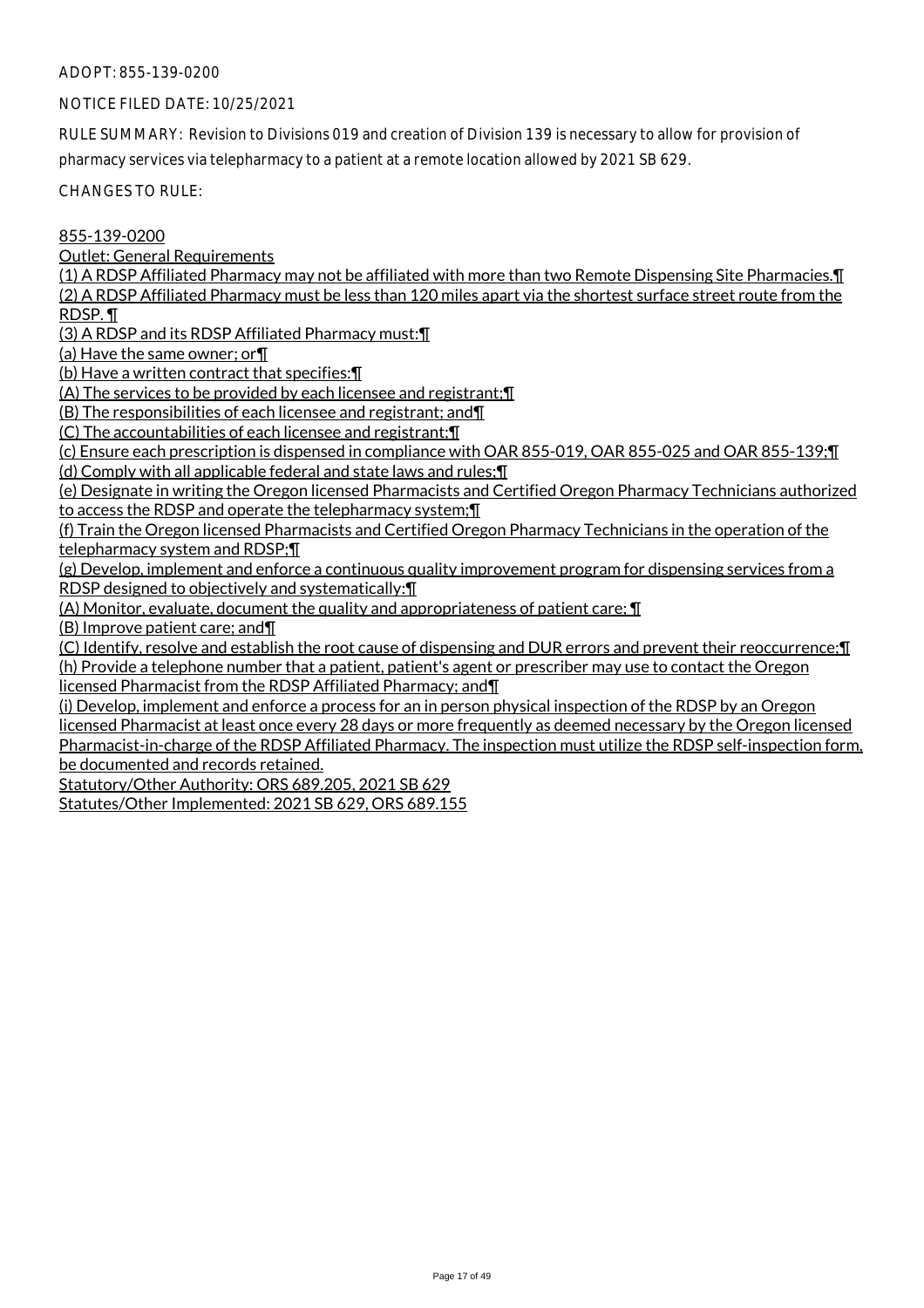# NOTICE FILED DATE: 10/25/2021

RULE SUMMARY: Revision to Divisions 019 and creation of Division 139 is necessary to allow for provision of pharmacy services via telepharmacy to a patient at a remote location allowed by 2021 SB 629.

CHANGES TO RULE:

# 855-139-0205

Outlet: Technology

A RDSP and its RDSP Affiliated Pharmacy must:¶

(1) Utilize a shared telepharmacy system and have appropriate technology or interface to allow access to information required to process and fill a prescription drug order;¶

(2) Use still image capture or store and forward for verification of prescriptions with a camera that is of sufficient

quality and resolution so that the Oregon licensed Pharmacist from the RDSP Affiliated Pharmacy can visually identify each:¶

(a) Source container including manufacturer, name, strength, lot, and expiration;¶

(b) Source ingredient including the imprint and physical characteristics if compounding; ¶

(c) Dispensed product including the imprint and physical characteristics; ¶

(d) Completed prescription container including the label; and ¶

(e) Ancillary document provided to patient at the time of dispensing.¶

(3) Utilize barcode, radio-frequency identification or quick response code technology to record information in (2) if available;¶

(4) Test the telepharmacy system and document that it operates properly before providing pharmacy services; and¶

(5) Develop, implement and enforce a plan for routine maintenance of the telepharmacy system. Statutory/Other Authority: ORS 689.205, 2021 SB 629

Statutes/Other Implemented: 2021 SB 629, ORS 689.155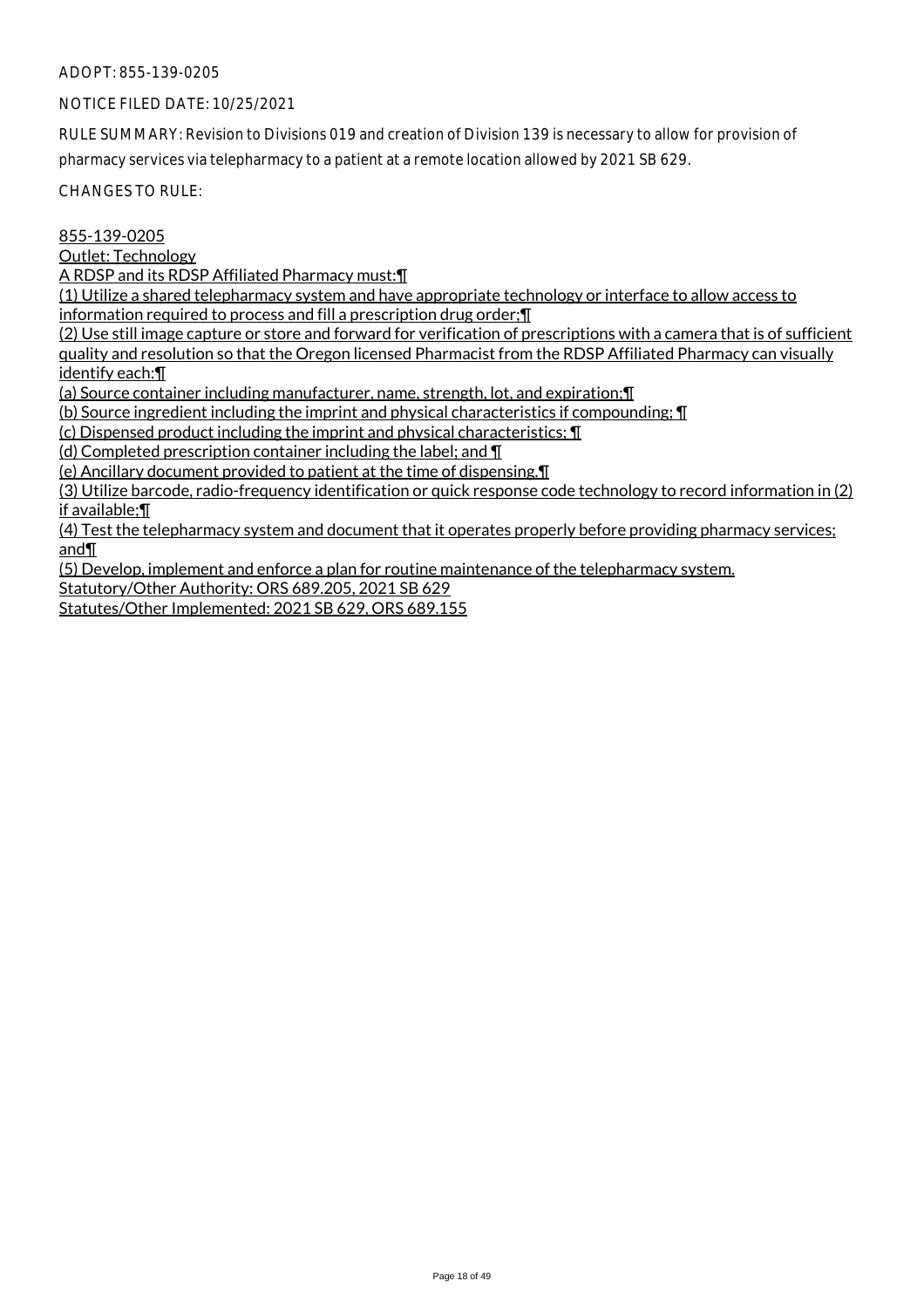# NOTICE FILED DATE: 10/25/2021

RULE SUMMARY: Revision to Divisions 019 and creation of Division 139 is necessary to allow for provision of pharmacy services via telepharmacy to a patient at a remote location allowed by 2021 SB 629.

CHANGES TO RULE:

# 855-139-0210

Outlet: Supervision

A RDSP and its RDSP Affiliated Pharmacy must:¶

(1) Ensure prescription drugs are only dispensed at the RDSP if an Oregon licensed Pharmacist is supervising the Certified Oregon Pharmacy Technician, and the telepharmacy system is fully operational;¶

(2) Ensure an Oregon licensed Pharmacist supervises, directs and controls each Certified Oregon Pharmacy Technician at the RDSP using continuous audio and visual technology which must be recorded, reviewed and

stored;¶

(3) The Oregon licensed Pharmacist who is supervising Certified Oregon Pharmacy Technician at a RDSP must:¶ (a) Using professional judgment, determine the percentage of patient interactions for each licensee that must be reviewed to ensure public health and safety with a minimum of 10% of patient interactions observed or reviewed; ¶

(b) Review patient interactions within 48 hours of the patient interaction to ensure that each licensee is acting within the authority permitted under their license and patients are connected with a pharmacist upon request; [1] (c) Document the following within 24 hours of the review in (3)(b):¶

(A) Number of each licensee's patient interactions;¶

(B) Number of each licensee's patient interactions pharmacist is reviewing; ¶

(C) Date and time of licensee patient interaction pharmacist is reviewing; ¶

(D) Date and time of pharmacist review of licensee's patient interaction; and¶

(E) Pharmacist notes of each interaction reviewed; and¶

(d) Report any violation of OAR 855 to the RDSP Affiliated Pharmacy within 24 hours of discovery and to the board within 10 days. ¶

(4) The Oregon registered Drug Outlet Pharmacy must comply with the pharmacist's determination in (3)(a), employ adequate staff to allow for completion of the review within 48 hours, and retain records.¶

(5) Ensure telephone audio is recorded, reviewed and stored for all patient interactions completed by the Certified Oregon Pharmacy Technician.¶

(6) Develop, implement and enforce a plan for responding to and recovering from an interruption of service which prevents an Oregon licensed Pharmacist from supervising a Certified Oregon Pharmacy Technician at the RDSP. Statutory/Other Authority: ORS 689.205, ORS 689.225

Statutes/Other Implemented: ORS 689.151, ORS 689.155, ORS 689.305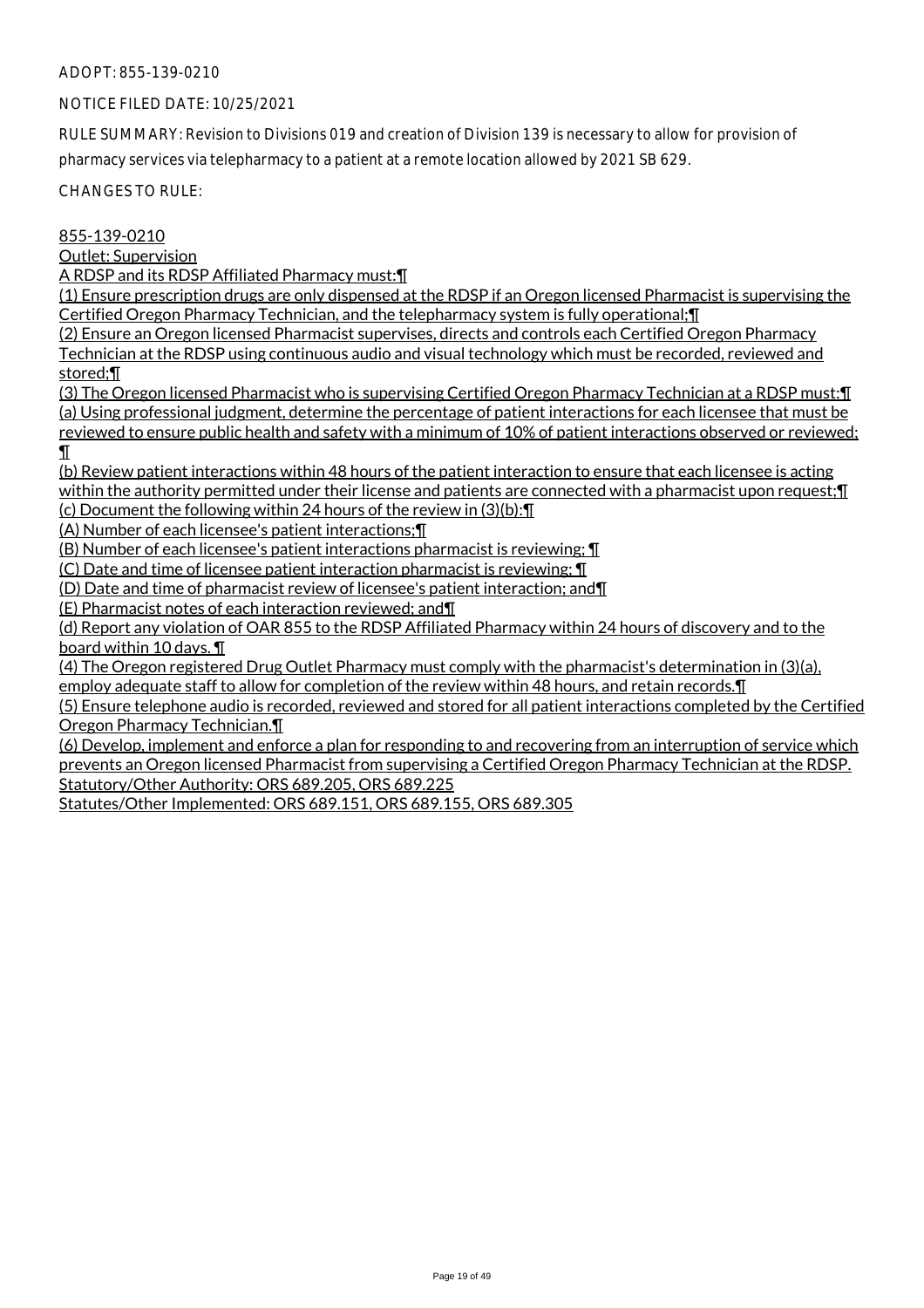# NOTICE FILED DATE: 10/25/2021

RULE SUMMARY: Revision to Divisions 019 and creation of Division 139 is necessary to allow for provision of pharmacy services via telepharmacy to a patient at a remote location allowed by 2021 SB 629.

CHANGES TO RULE:

#### 855-139-0215

Outlet: Pharmacist Utilization

A RDSP and its RDSP Affiliated Pharmacy must:¶

(1) Utilize an Oregon licensed Pharmacist from the RDSP Affiliated Pharmacy to perform the professional tasks of interpretation, evaluation, DUR, verification and counseling before the prescription is dispensed; and¶ (2) Utilize an Oregon licensed Pharmacist and real-time audio-visual communication to provide counseling or accept the refusal of counseling from the patient or the patient's agent for each prescription being dispensed when counseling is required under OAR 855-019-0230 and when requested and document the interaction. Statutory/Other Authority: ORS 689.205 Statutes/Other Implemented: ORS 689.155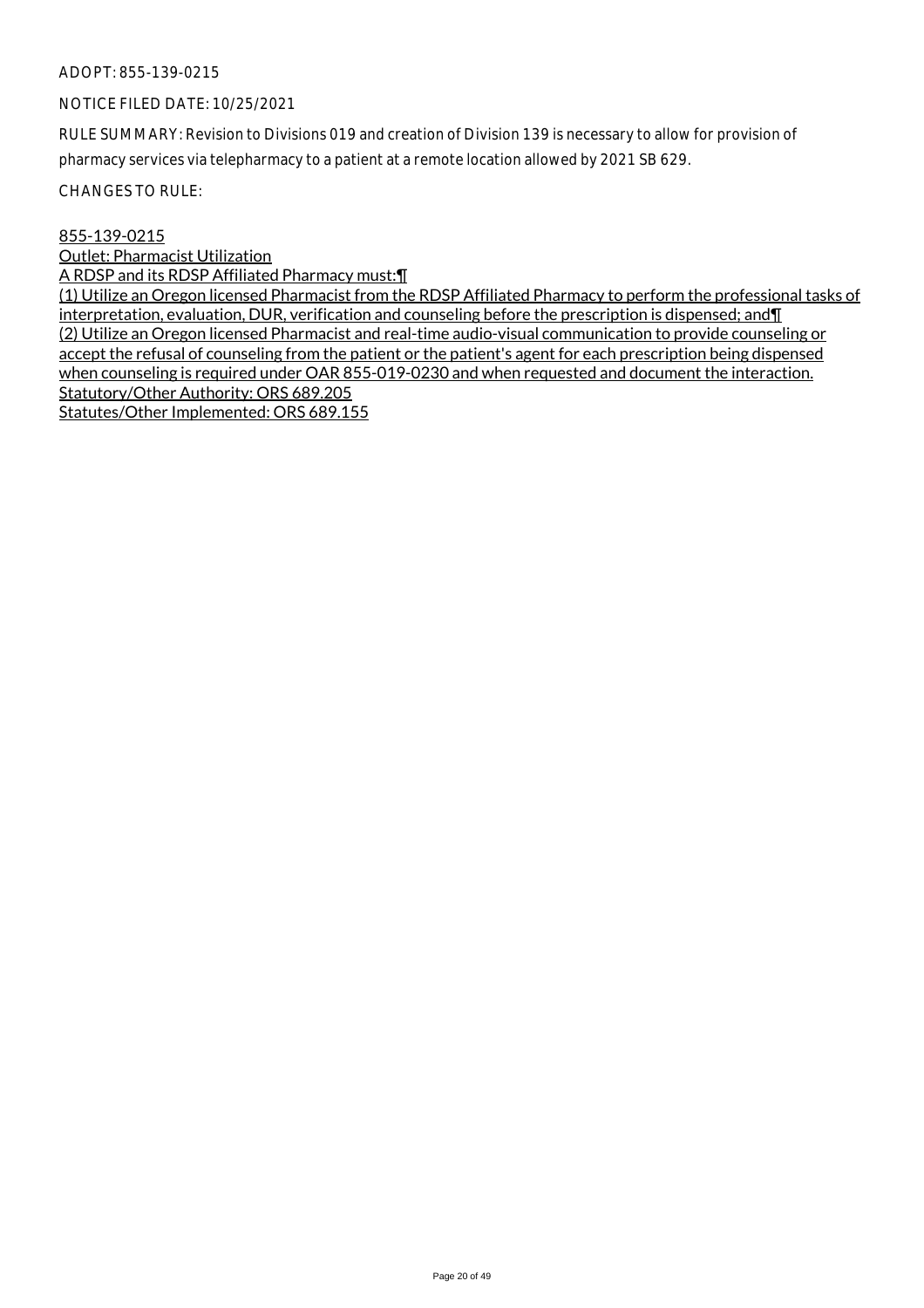# NOTICE FILED DATE: 10/25/2021

RULE SUMMARY: Revision to Divisions 019 and creation of Division 139 is necessary to allow for provision of pharmacy services via telepharmacy to a patient at a remote location allowed by 2021 SB 629.

CHANGES TO RULE:

#### 855-139-0220

Outlet: Non-Prescription Drugs

If non-prescription drugs are offered for sale at the RDSP, the RDSP and its RDSP Affiliated Pharmacy must:¶ (1) Ensure that the Certified Oregon Pharmacy Technician does not provide advice, information that requires judgment, or recommendations involving non-prescription drugs; and II

(2) Ensure that an Oregon-licensed Pharmacist is immediately available to provide counseling or¶

recommendations involving non-prescription drugs.

Statutory/Other Authority: ORS 689.205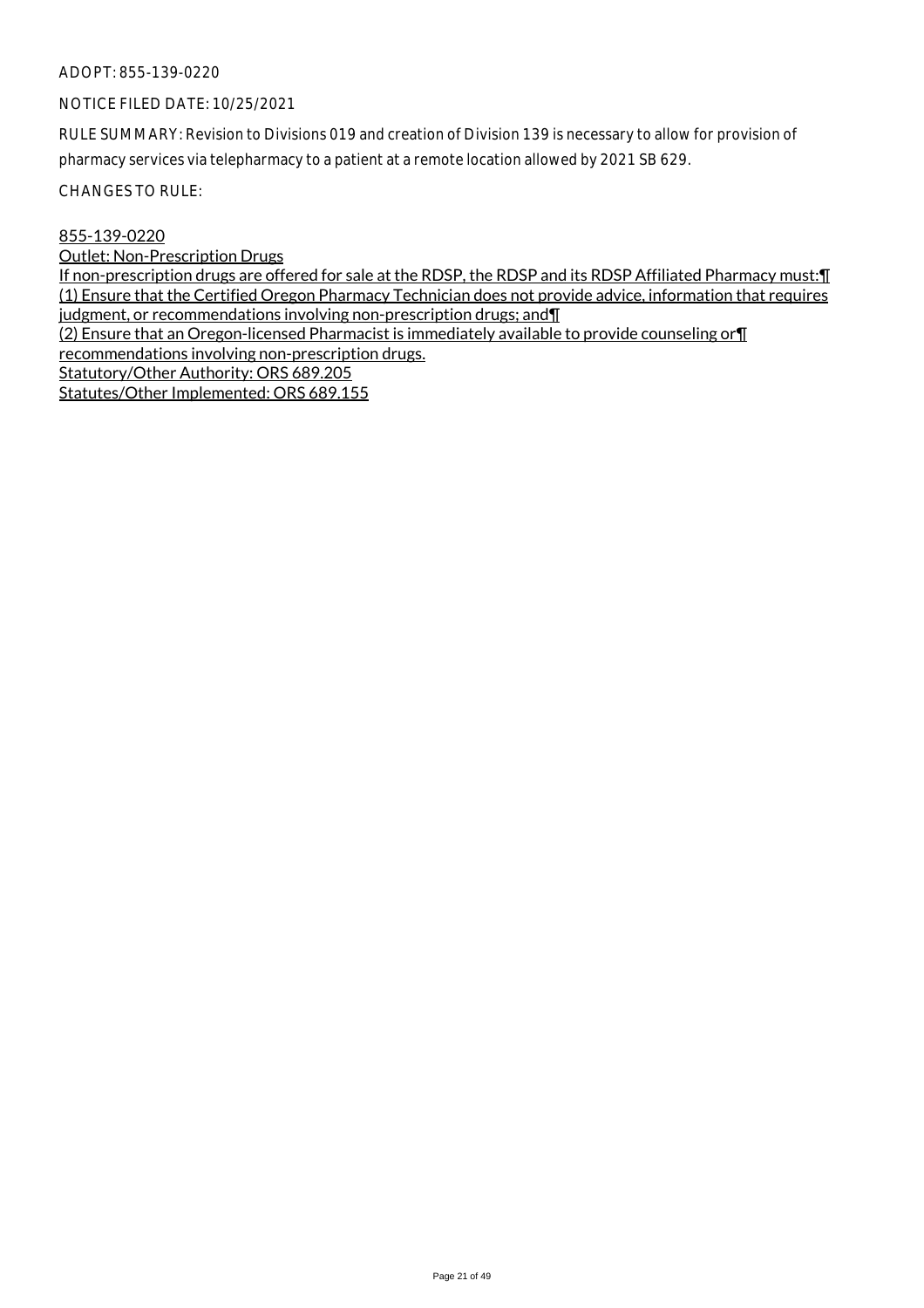# NOTICE FILED DATE: 10/25/2021

RULE SUMMARY: Revision to Divisions 019 and creation of Division 139 is necessary to allow for provision of pharmacy services via telepharmacy to a patient at a remote location allowed by 2021 SB 629.

CHANGES TO RULE:

# 855-139-0225

Outlet: Controlled Substances

If controlled substances are at the RDSP, the RDSP and its RDSP Affiliated Pharmacy must:¶

(1) Comply with controlled substance regulations; ¶

(2) Store all controlled substances in a secure locked cabinet;¶

(3) Maintain an accurate controlled substance perpetual inventory; and¶

(4) Ensure an Oregon licensed Pharmacist conducts a controlled substance inventory at least once every 28 days and reconciles all discrepancies at the time of in person physical inspection.

Statutory/Other Authority: ORS 689.205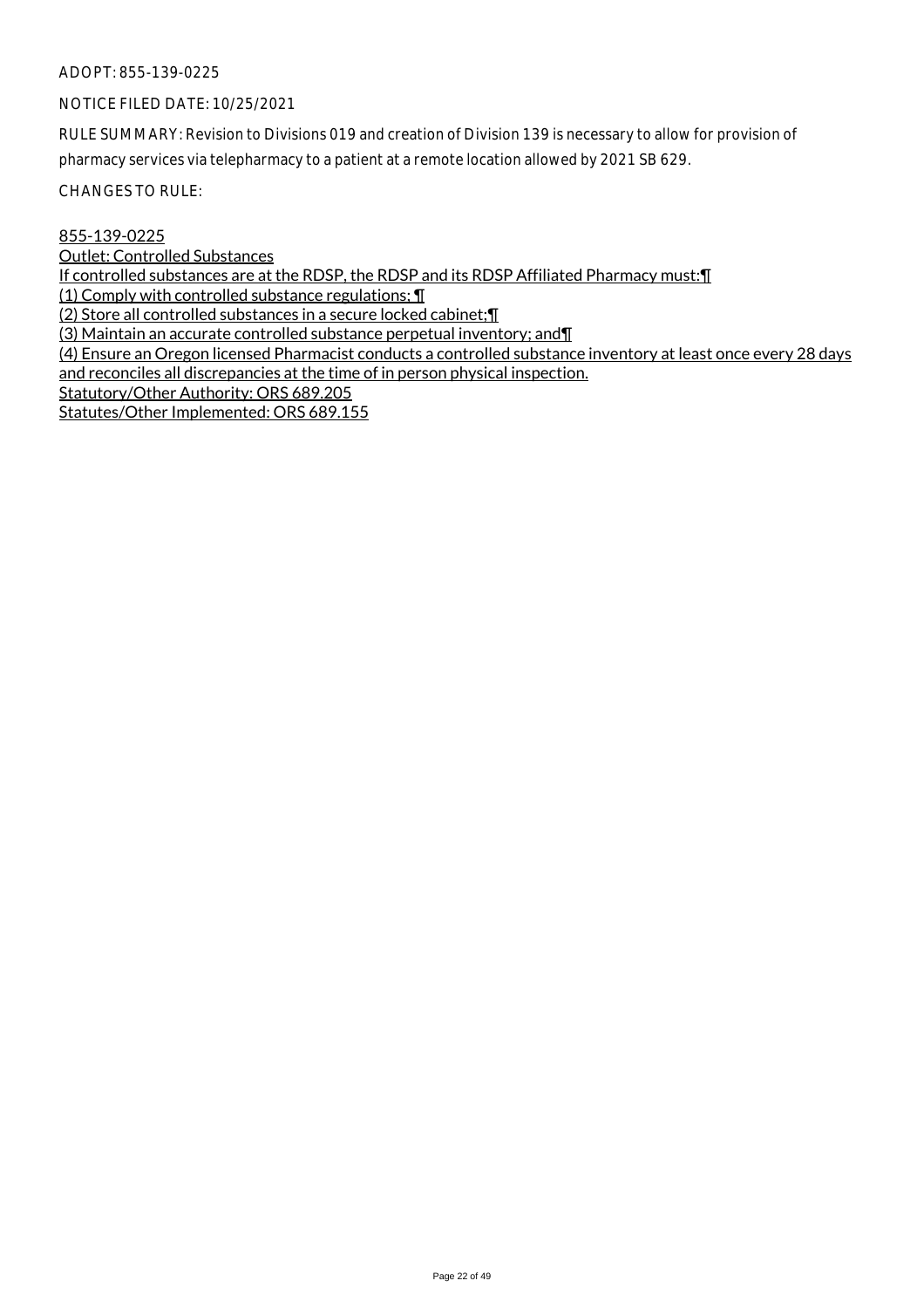# NOTICE FILED DATE: 10/25/2021

RULE SUMMARY: Revision to Divisions 019 and creation of Division 139 is necessary to allow for provision of pharmacy services via telepharmacy to a patient at a remote location allowed by 2021 SB 629.

CHANGES TO RULE:

# 855-139-0230

Outlet: Non-Sterile Compounding

If non-sterile preparations are compounded at the RDSP, the RDSP and its RDSP Affiliated Pharmacy must:¶ (1) Adhere to the requirements of OAR 855-045;¶

(2) Ensure an Oregon licensed Pharmacist:¶

(a) Supervises via a real-time audio-visual connection all steps of the compounding; and¶

(b) Documents and visually verifies each item required in OAR 855-139-0041.

Statutory/Other Authority: ORS 689.205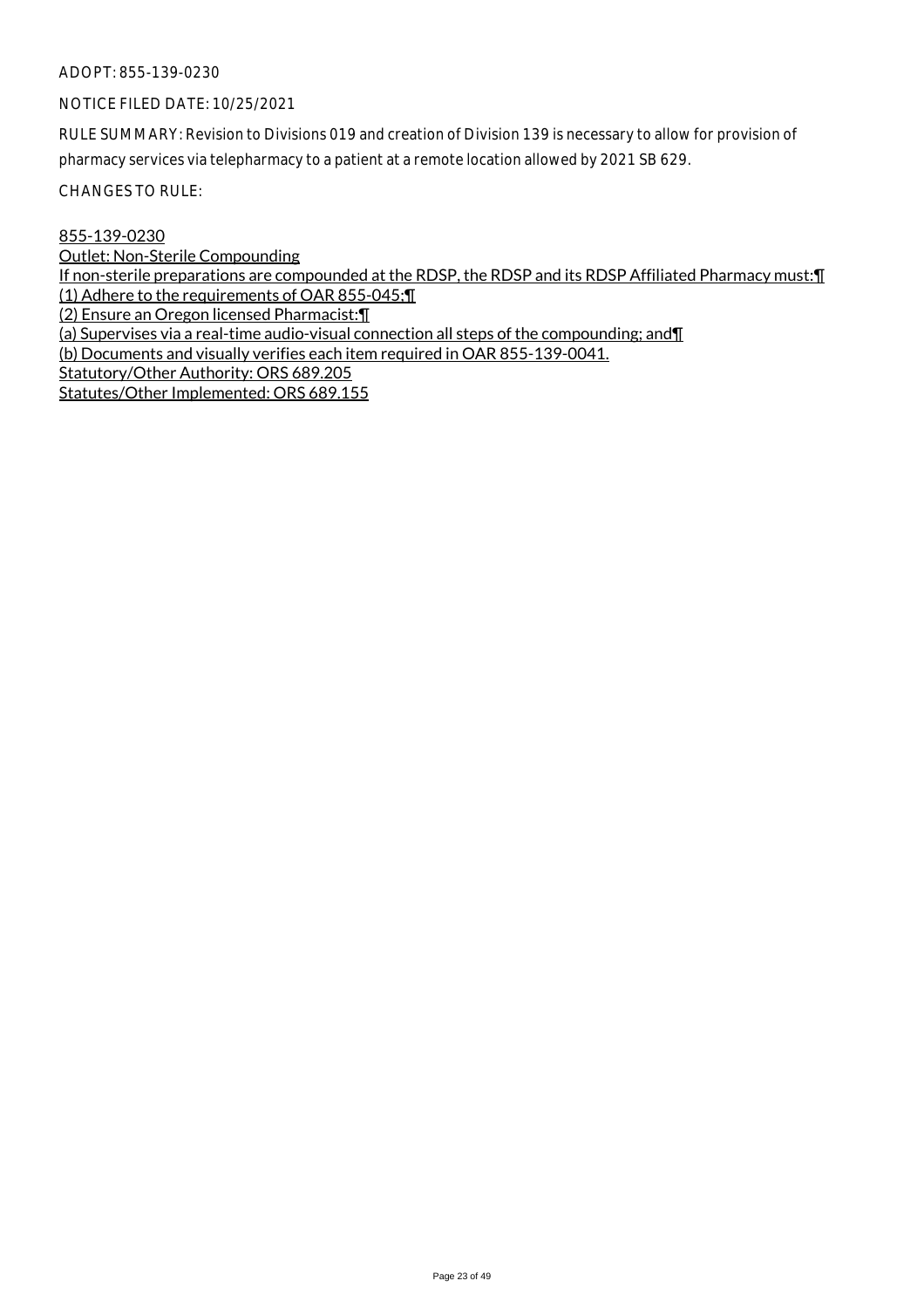#### NOTICE FILED DATE: 10/25/2021

RULE SUMMARY: Revision to Divisions 019 and creation of Division 139 is necessary to allow for provision of pharmacy services via telepharmacy to a patient at a remote location allowed by 2021 SB 629.

CHANGES TO RULE:

#### 855-139-0300

Prescription: General Requirements

(1) Prescriptions, prescription refills, and drug orders must be correctly dispensed in accordance with the prescribing practitioner's authorization. When a prescription is transmitted orally, it must be transmitted to the Oregon licensed Pharmacist from the RDSP Affiliated Pharmacy and both the receiving pharmacist's name or initials and the name of the person transmitting must be noted on the prescription.¶

(2) Each RDSP must document the following information for each prescription:¶

(a) The name and date of birth of the patient for whom the drug is prescribed, unless for an animal.¶

(b) If for an animal, the name of the patient, name the owner and the species of the animal.¶

(c) The full name, address, and contact phone number of the practitioner. If for a controlled substance, the Drug Enforcement Administration registration number of the practitioner and other number as authorized under rules adopted by reference under rule OAR 855-080-0085;¶

(d) The name, strength, dosage forms of the substance, quantity prescribed and, if different from the quantity prescribed, the quantity dispensed;¶

(e) The directions for use, if given by the practitioner; and¶

(f) The date of filling, and the total number of refills authorized by the prescribing practitioner.¶

(3) In accordance with ORS 689.515(3), a practitioner may specify in writing, by a telephonic communication or by electronic transmission that there may be no substitution for the specified brand name drug in a prescription.¶ (a) For a hard copy prescription issued in writing or a prescription orally communicated over the telephone, instruction may use any one of the following phrases or notations:¶

(A) No substitution;¶

(B) N.S.;¶

(C) Brand medically necessary;¶

(D) Brand necessary;¶

(E) Medically necessary;¶

(F) D.A.W. (Dispense As Written); or¶

(G) Words with similar meaning.¶

(b) For an electronically transmitted prescription, the prescriber or prescriber's agent must clearly indicate substitution instructions by way of the text (without quotes) "brand medically necessary" or words with similar meaning, in the electronic prescription drug order, as well as all relevant electronic indicators sent as part of the electronic prescription transmission.¶

(c) Such instructions must not be default values on the prescription.¶

(4) A RDSP or Oregon licensed Pharmacist filling a prescription or order for a biological product may not substitute a biosimilar product for the prescribed biological product unless:¶

(a) The biosimilar product has been determined by the United States Food and Drug Administration to be interchangeable with the prescribed biological product;¶

(b) The prescribing practitioner has not designated on the prescription that substitution is prohibited;¶

(c) The patient for whom the biological product is prescribed is informed of the substitution prior to dispensing the biosimilar product;¶

(d) The RDSP or Oregon licensed Pharmacist provides written, electronic or telephonic notification of the substitution to the prescribing practitioner or the prescribing practitioner's staff within three (3) business days of dispensing the biosimilar product; and¶

(5) The RDSP must dispense prescriptions accurately and to the correct party.

Statutory/Other Authority: ORS 689.205, ORS 689.522

Statutes/Other Implemented: ORS 689.505, ORS 689.515, ORS 689.522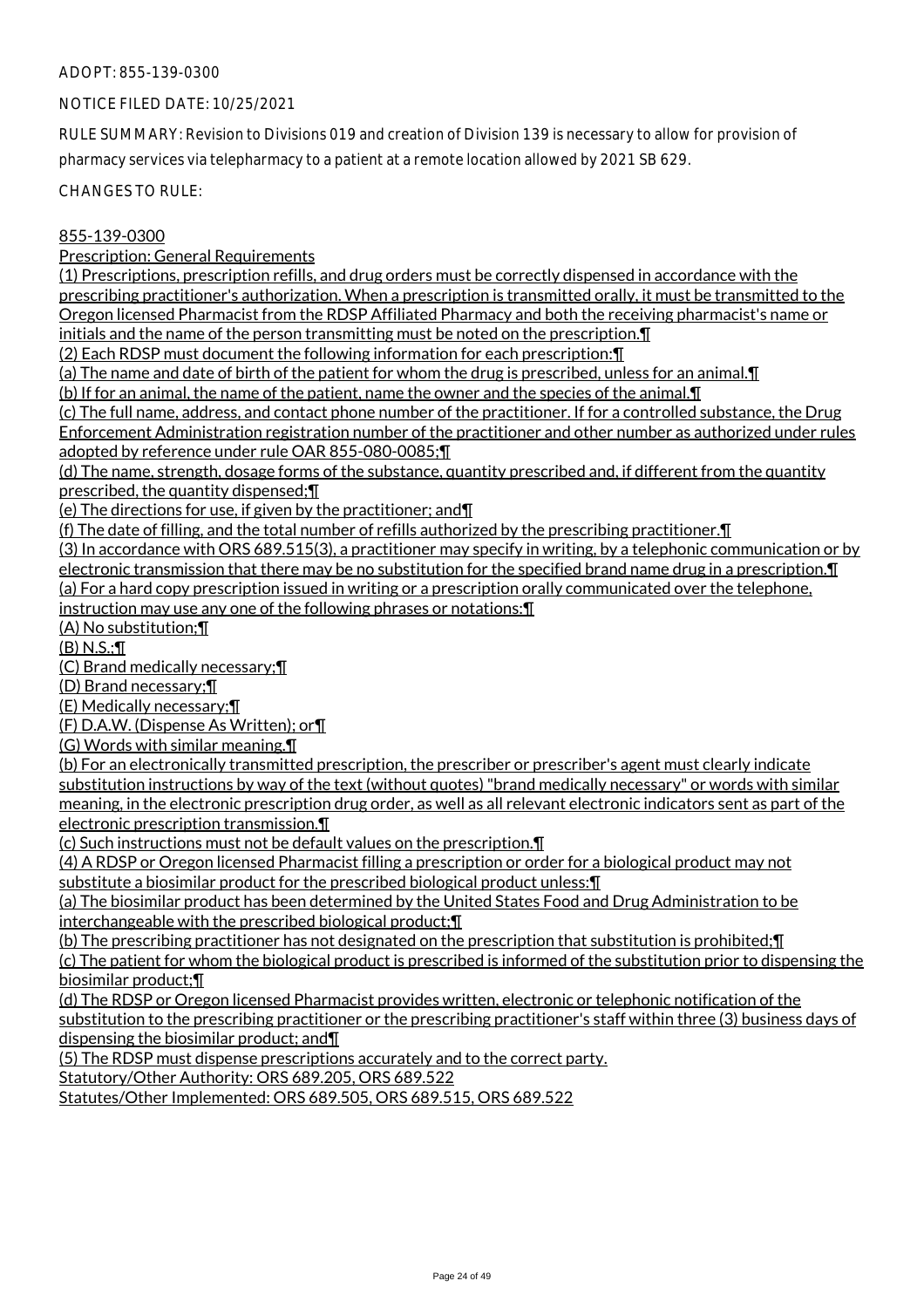# NOTICE FILED DATE: 10/25/2021

RULE SUMMARY: Revision to Divisions 019 and creation of Division 139 is necessary to allow for provision of pharmacy services via telepharmacy to a patient at a remote location allowed by 2021 SB 629.

CHANGES TO RULE:

855-139-0305 Prescription: Tamper-resistant When the use of a tamper-resistant prescription is required by any federal or state law or rule, the term "tamperresistant" has the meaning as defined in OAR 855-006-0015. Statutory/Other Authority: ORS 689.205 Statutes/Other Implemented: ORS 689.155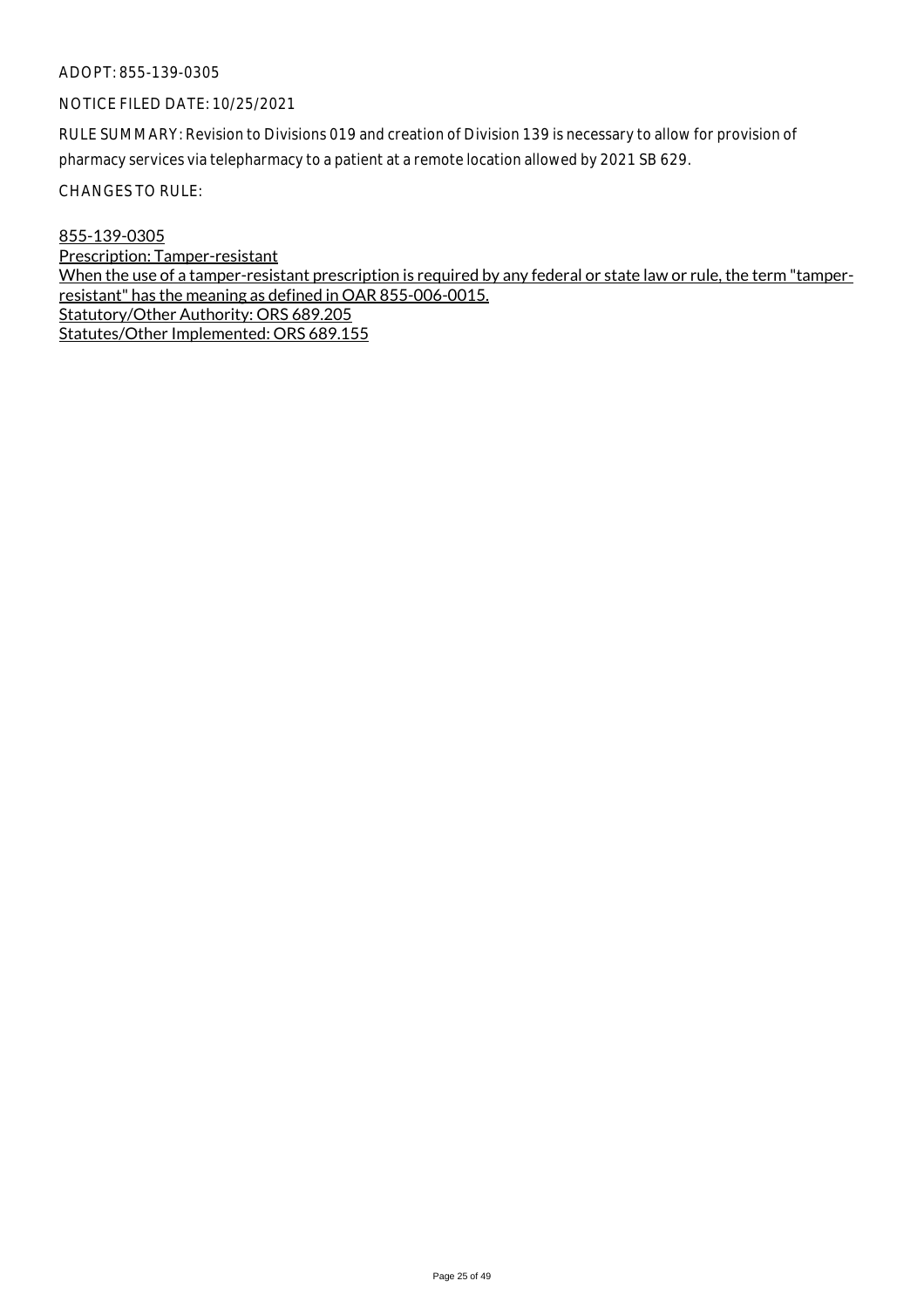# NOTICE FILED DATE: 10/25/2021

RULE SUMMARY: Revision to Divisions 019 and creation of Division 139 is necessary to allow for provision of pharmacy services via telepharmacy to a patient at a remote location allowed by 2021 SB 629.

CHANGES TO RULE:

855-139-0310

Prescription: Verification of Authenticity Alteration of a written prescription, other than by an Oregon licensed Pharmacist's or practitioner's authorization, in any manner constitutes an invalid order unless verified with the prescriber. Statutory/Other Authority: ORS 689.205 Statutes/Other Implemented: ORS 689.151, ORS 689.155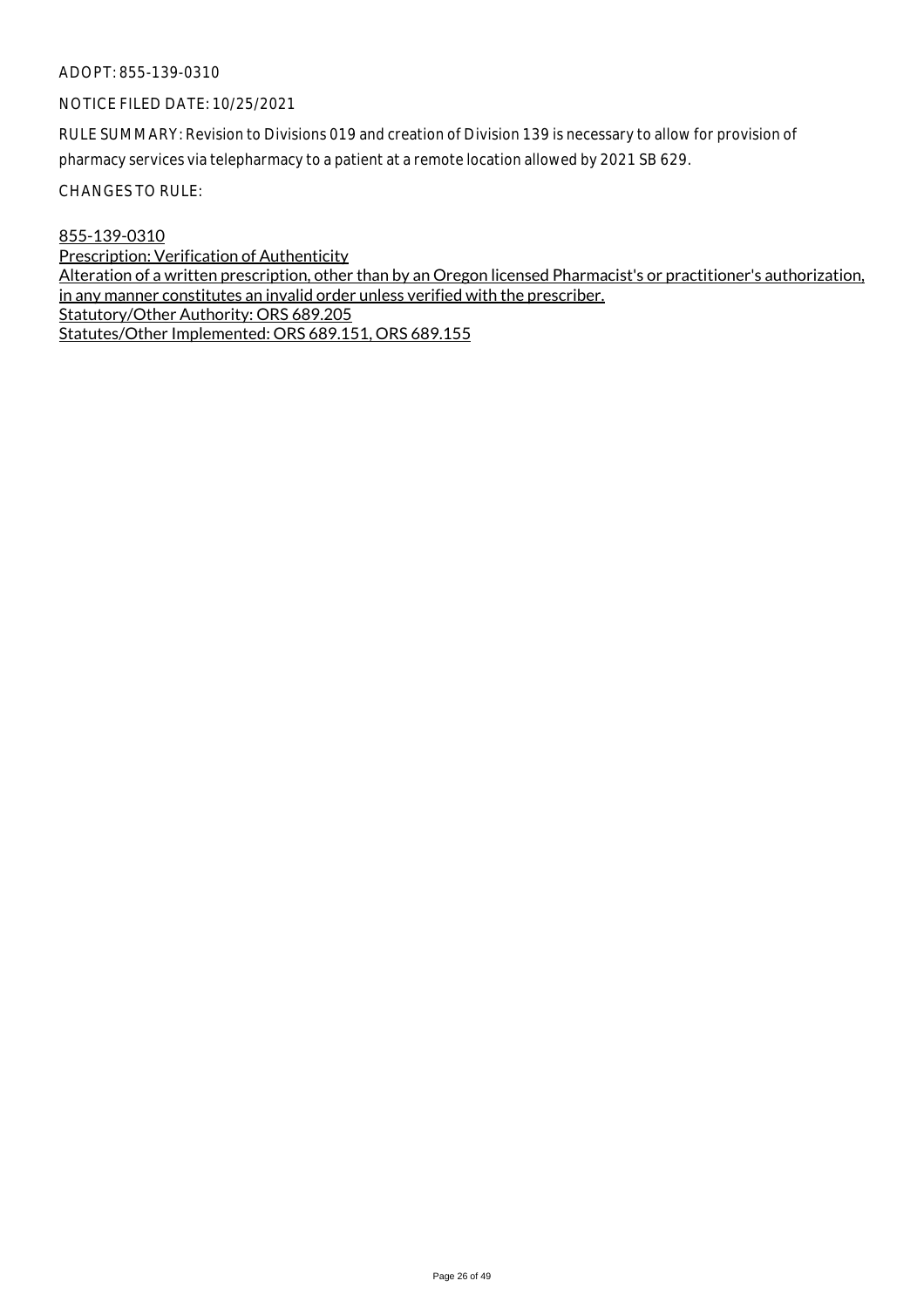# NOTICE FILED DATE: 10/25/2021

RULE SUMMARY: Revision to Divisions 019 and creation of Division 139 is necessary to allow for provision of pharmacy services via telepharmacy to a patient at a remote location allowed by 2021 SB 629.

CHANGES TO RULE:

# 855-139-0315

Prescription: Refills

(1) Where refill authority is given other than by the original prescription, documentation that such refill authorization was given, the date of authorization, and name of the authorizing prescriber or the prescriber's agent must be recorded. This documentation must be readily retrievable. Prescriptions for controlled substances in Schedules III, IV and V are limited to five refills or six months from date of issue, whichever comes first.¶ (2) If the practitioner is not available and in the professional judgment of the Oregon licensed Pharmacist an emergency need for the refill of a prescription drug has been demonstrated, the Oregon licensed Pharmacist may authorize the Certified Oregon Pharmacy Technician to prepare for pharmacist verification a sufficient quantity of the drug consistent with the dosage regimen, provided it is not a controlled substance, to last until a practitioner can be contacted for authorization, but not to exceed a 72-hour supply. The practitioner must be promptly notified of the emergency refill.¶

(3) Each refilling of a prescription must be accurately documented, readily retrievable, and uniformly maintained for three years. This record must include;¶

(a) The identity of the Certified Oregon Pharmacy Technician and responsible Oregon licensed Pharmacist;¶ (b) Name of the patient;¶

(c) Name of the medication;¶

(d) Date of refill; and¶

(e) Quantity dispensed.¶

(4) Refill quantities may be combined into a single filling if the prescription is not for a controlled substance or psychotherapeutic drug and the prescriber is notified of the change.¶

(5) A retail pharmacy may only dispense a prescription refill upon request of the patient or patient's agent. A request specific to each prescription medication is required, unless the requested fill or refill is part of an autorefill program and is a continuation of therapy.¶

(6) A prescription must be refilled in context with the approximate dosage schedule unless specifically authorized by the prescriber.¶

(7) Auto-Refill Programs. A mail order or retail pharmacy, excluding cycle-fill for long term care, may use a program that automatically refills non-controlled prescription medications, that have existing refills available and are consistent with the patient's current medication therapy only when the following conditions are met:¶ (a) A patient or patient's agent must enroll each prescription medication in an auto-refill program before a

pharmacy can include the prescription medication as part of the auto-refill program; ¶

(b) The prescription is not a controlled substance; ¶

(c) The pharmacy must discontinue auto-refill program enrollment when requested by the patient or patient's agent; ¶

(d) Pick-up notification to a patient or patient's agent may be generated upon completion of a prescription refill; and¶

(e) When an auto-refill prescription is returned to stock or when delivery is refused that prescription medication is removed from the auto-refill program for that patient.

Statutory/Other Authority: ORS 689.205

Statutes/Other Implemented: ORS 689.505, ORS 689.515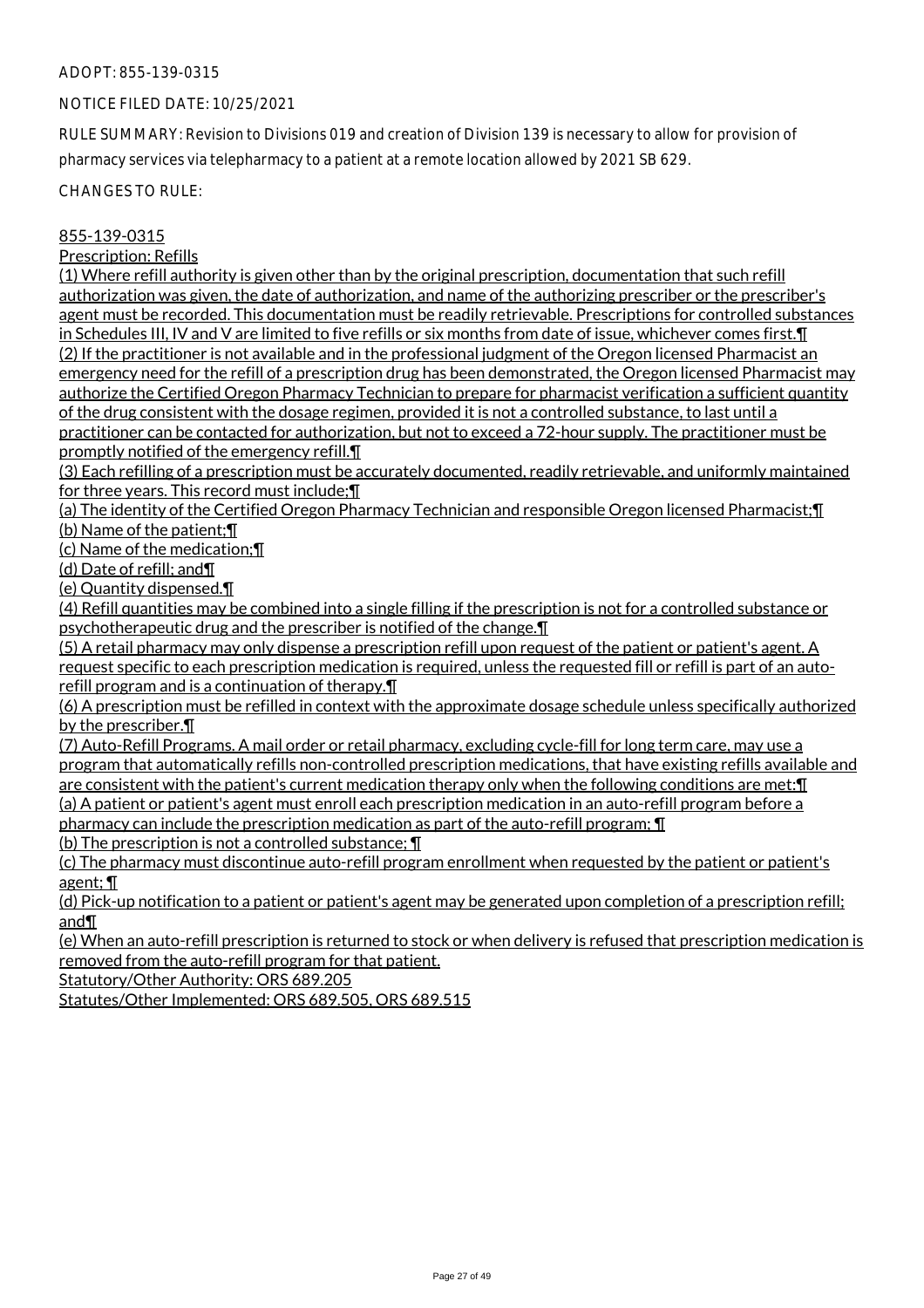# NOTICE FILED DATE: 10/25/2021

RULE SUMMARY: Revision to Divisions 019 and creation of Division 139 is necessary to allow for provision of pharmacy services via telepharmacy to a patient at a remote location allowed by 2021 SB 629.

CHANGES TO RULE:

#### 855-139-0320

Prescription: Expiration

This section of rule addresses the expiration date of the prescription and not the expiration date of the drug.¶ (1) After one year from date of issue, a prescription for a non-controlled substance becomes invalid and must be re-authorized by the prescriber.¶

(2) When used alone as a prescription refill designation the abbreviation, "PRN" for a non-controlled substance means that the medication can be refilled in proper context for a period of one year.¶

(a) When this abbreviation is used alone as a means to authorize refills for a controlled substance, the medication can be refilled in proper context for a period of six months or five refills, whichever comes first. I

(b) When this abbreviation is used in conjunction with a definite time period, or a specific number of refills, the non-controlled medication can be refilled in proper context for a period not to exceed one year.

Statutory/Other Authority: ORS 689.205

Statutes/Other Implemented: ORS 689.505, ORS 689.515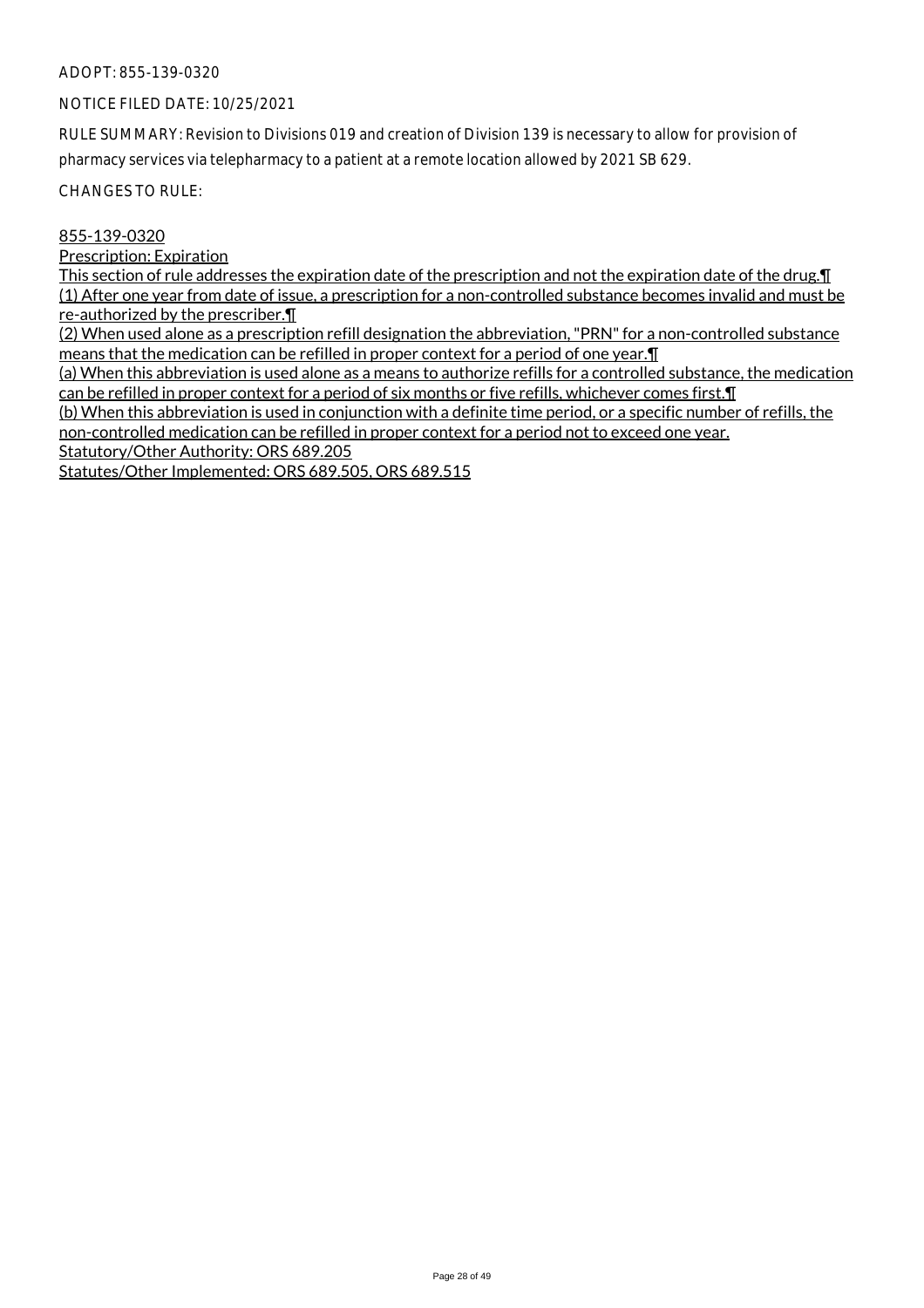#### NOTICE FILED DATE: 10/25/2021

RULE SUMMARY: Revision to Divisions 019 and creation of Division 139 is necessary to allow for provision of pharmacy services via telepharmacy to a patient at a remote location allowed by 2021 SB 629.

CHANGES TO RULE:

#### 855-139-0325

Prescription: Transfers

(1) Prescriptions may be transferred between pharmacies for the purpose of refill dispensing provided that:¶ (a) The prescription is invalidated at the sending pharmacy; and¶

(b) The receiving pharmacy obtains all the information constituting the prescription and its relevant refill history in a manner that ensures accuracy and accountability.¶

(2) Prescriptions for controlled substances can only be transferred one time.¶

(3) Pharmacies using the same electronic prescription database are not required to transfer prescriptions for dispensing purposes.

Statutory/Other Authority: ORS 689.205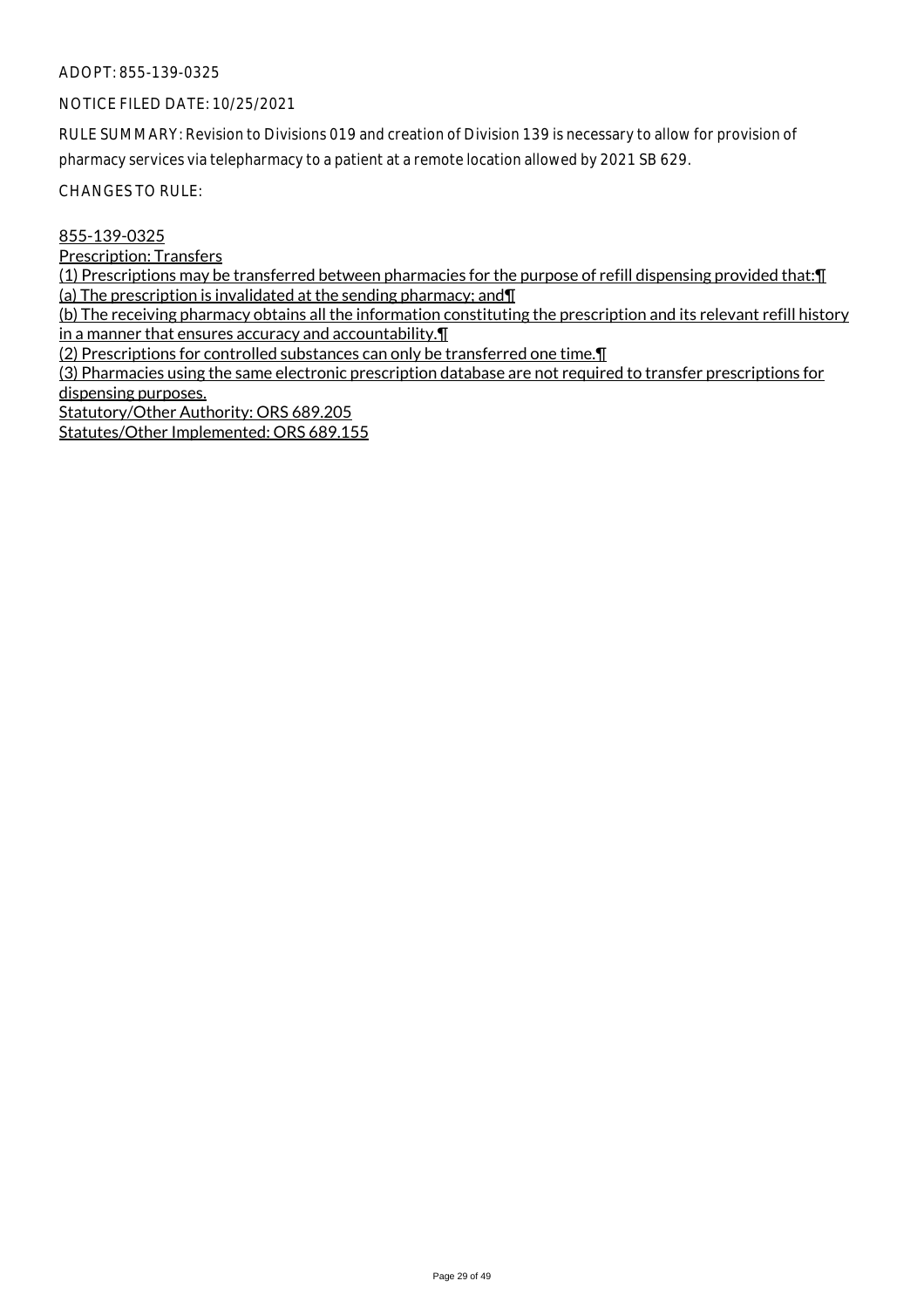#### NOTICE FILED DATE: 10/25/2021

RULE SUMMARY: Revision to Divisions 019 and creation of Division 139 is necessary to allow for provision of pharmacy services via telepharmacy to a patient at a remote location allowed by 2021 SB 629.

CHANGES TO RULE:

855-139-0350 Dispensing: Containers Each pharmacy must dispense a drug in a new container that complies with the current provisions of the Poison Prevention Packaging Act in 16 CFR 1700 (04/01/2021), 16 CFR 1701 (04/01/2021), and 16 CFR 1702 (04/01/2021). ¶ [Publications: Publications referenced are available from the agency.] Statutory/Other Authority: ORS 689.205 Statutes/Other Implemented: ORS 689.155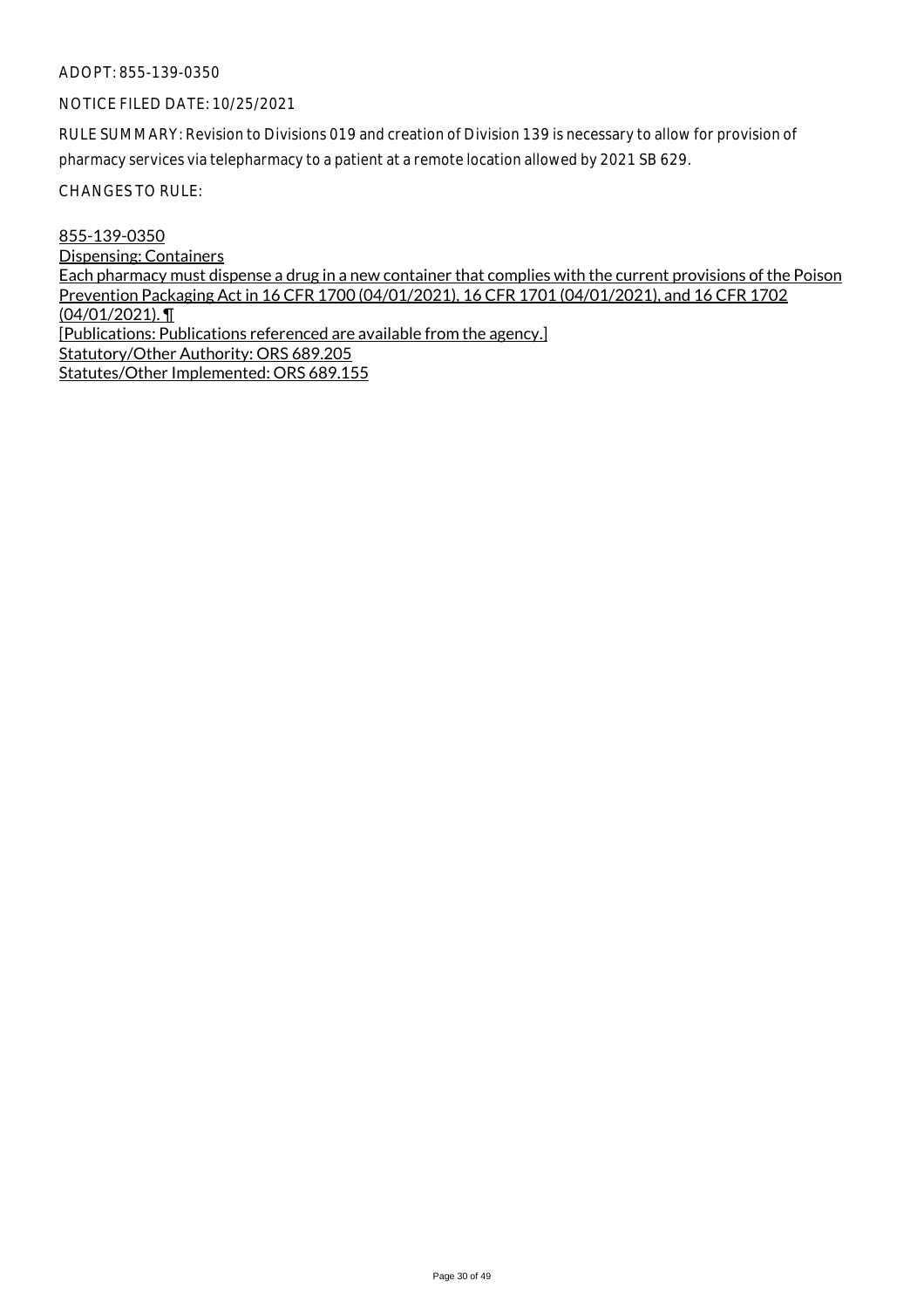# NOTICE FILED DATE: 10/25/2021

RULE SUMMARY: Revision to Divisions 019 and creation of Division 139 is necessary to allow for provision of pharmacy services via telepharmacy to a patient at a remote location allowed by 2021 SB 629.

CHANGES TO RULE:

855-139-0355

Dispensing: Customized Patient Medication Packages

In lieu of dispensing two or more prescribed drug products in separate containers, an Oregon licensed Pharmacist may, with the consent of the patient, the patient's caregiver, or a prescriber, provide a customized patient medication package (patient med pak). A patient med pak is a package prepared by a Certified Oregon Pharmacy Technician and verified by a pharmacist for a specific patient comprising a series of containers and containing two or more prescribed solid oral dosage forms. The patient med pak is so designed for each container is so labeled as to indicate the day and time, or period of time, that the contents within each container are to be taken:¶ (1) Label:¶

(a) The patient med pak must bear a label stating:¶

(A) The name of the patient;¶

(B) A serial number for each patient med pak itself and a separate identifying serial number for each of the prescription orders for each of the drug products contained therein;¶

(C) The name, strength, physical description or identification, and total quantity of each drug product contained therein;¶

(D) The directions for use and cautionary statements, if any, contained in the prescription order for each drug product therein;¶

(E) Any storage instructions or cautionary statements required by the official compendia;¶

(F) The name of the prescriber of each drug product;¶

(G) The date of preparation of the patient med pak and the beyond-use date assigned to the patient med pak (such beyond-use date must be no later than 60 days from the date of preparation);¶

(H) The name, address, and telephone number of the dispenser and the dispenser's registration number where necessary; and¶

(I) Any other information, statements, or warnings required for any of the drug products contained therein.¶ (b) If the patient med pak allows for the removal or separation of the intact containers therefrom, each individual container must bear a label identifying each of the drug products contained therein.¶

(2) Labeling: The patient med pak must be accompanied by a patient package insert, in the event that any medication therein is required to be dispensed with such insert as accompanying labeling. Alternatively, such required information may be incorporated into a single, overall educational insert provided by the RDSP for the total patient med pak.¶

(3) Packaging:¶

(a) In the absence of more stringent packaging requirements for any of the drug products contained therein, each container of the patient med pak must comply with the moisture permeation requirements for a Class B singleunit or unit-dose container. Each container must be either not reclosable or so designed as to show evidence of having been opened;¶

(b) There is no special exemption for patient med paks from the requirements of the Poison Prevention Packaging Act. Thus the patient med pak, if it does not meet child-resistant standards must be placed in an outer package that does comply, or the necessary consent of the purchaser or physician, to dispense in a container not intended to be child-resistant, must be obtained.¶

(4) Guidelines: It is the responsibility of the dispenser, when preparing a patient med pak, to take into account any applicable compendia requirements or guidelines and the physical and chemical compatibility of the dosage forms placed within each container, as well as any therapeutic incompatibilities that may attend the simultaneous administration of the medications. In this regard, pharmacists are encouraged to report to USP headquarters any observed or report incompatibilities.¶

(5) Recordkeeping: In addition to any individual prescription filing requirements, a record of each patient med pak must be made and filed. Each record must contain, as a minimum:¶

(a) The name and address of the patient;¶

(b) The serial number of the prescription order for each drug product contained therein;¶

(c) The name of the manufacturer or labeler and lot number for each drug product contained therein;¶ (d) Information identifying or describing the design, characteristics, or specifications of the patient med pak sufficient to allow subsequent preparation of an identical patient med pak for the patient;¶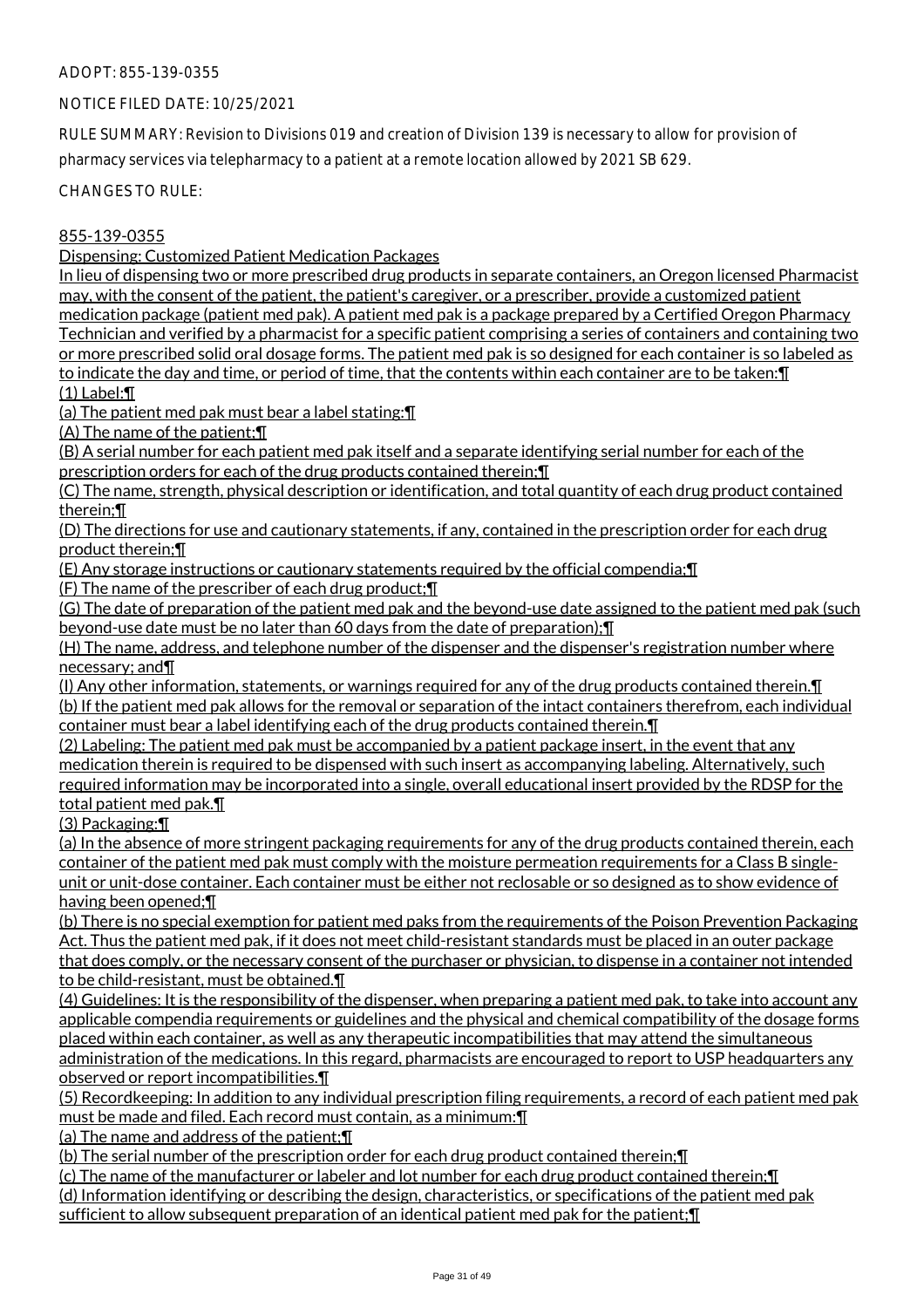(e) The date of preparation of the patient med pak and the beyond-use date that was assigned;¶

(f) Any special labeling instructions; and¶

(g) The name or initials of the Certified Oregon Pharmacy Technician who prepared the med pak and the Oregon licensed Pharmacist who verified the patient med pak.¶

(6) Ensure an Oregon licensed Pharmacist visually verifies and documents each item required in OAR 855-139- 0041 for each individual dosage unit in the med pak.

Statutory/Other Authority: ORS 689.205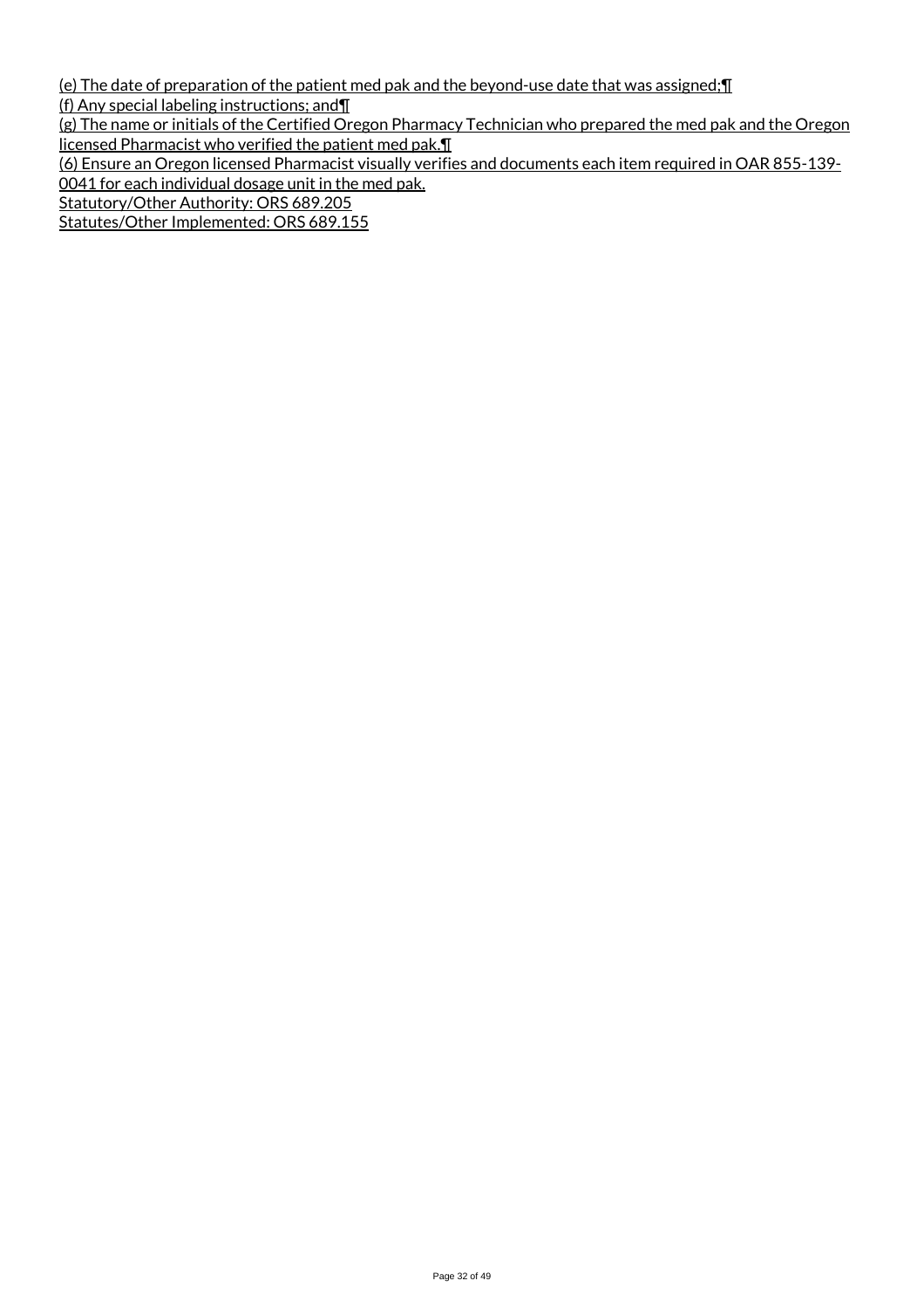# NOTICE FILED DATE: 10/25/2021

RULE SUMMARY: Revision to Divisions 019 and creation of Division 139 is necessary to allow for provision of pharmacy services via telepharmacy to a patient at a remote location allowed by 2021 SB 629.

CHANGES TO RULE:

855-139-0400 Labeling: General Requirements Prescriptions must be labeled with the following information:¶ (1) Name, address and telephone number of the RDSP;¶ (2) Date;¶ (3) Identifying number;¶ (4) Name of patient;¶ (5) Name of drug, strength, and quantity dispensed; when a generic name is used, the label must also contain the identifier of the manufacturer or distributor;¶ (6) Directions for use by the patient;¶ (7) Name of practitioner;¶ (8) Required precautionary information regarding controlled substances;¶ (9) Such other and further accessory cautionary information as required for patient safety;¶

(10) An expiration date after which the patient should not use the drug or medicine. Expiration dates on prescriptions must be the same as that on the original container unless, in the Oregon licensed Pharmacist's professional judgment, a shorter expiration date is warranted. Any drug bearing an expiration date must not be dispensed beyond the said expiration date of the drug; ¶

(11) Any dispensed prescription medication, other than those in unit dose or unit of use packaging, must be labeled with its physical description, including any identification code that may appear on tablets and capsules; and¶

(12) Address and telephone number of the RDSP Affiliated Pharmacy.

Statutory/Other Authority: ORS 689.205

Statutes/Other Implemented: ORS 689.505, ORS 689.515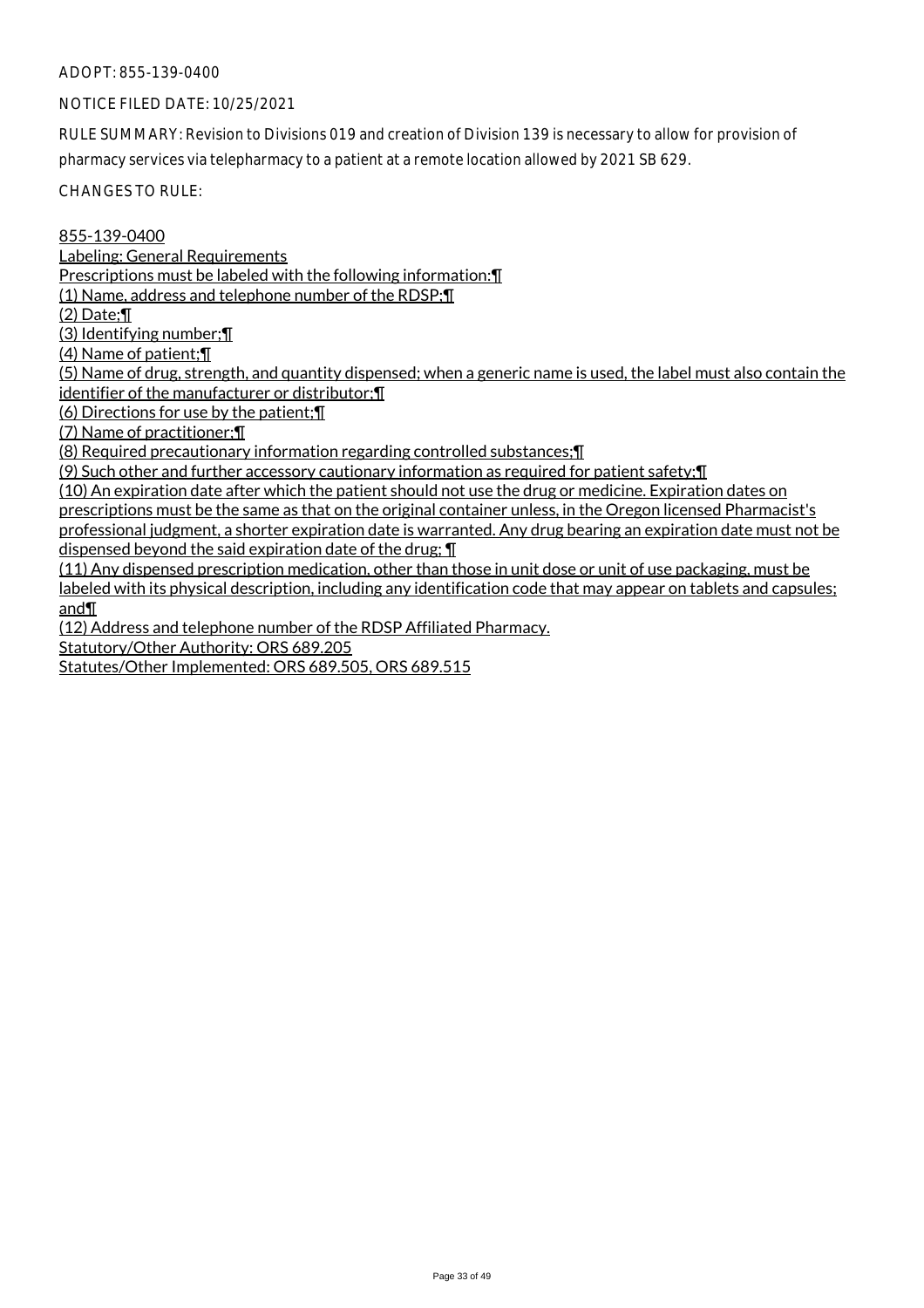#### NOTICE FILED DATE: 10/25/2021

RULE SUMMARY: Revision to Divisions 019 and creation of Division 139 is necessary to allow for provision of pharmacy services via telepharmacy to a patient at a remote location allowed by 2021 SB 629.

CHANGES TO RULE:

#### 855-139-0405

Labeling: Prescription Reader Accessibility

(1) A pharmacy must notify each person to whom a prescription drug is dispensed that a prescription reader is available to the person upon request; a prescription reader is a device designed to audibly convey labeling information. ¶

(2) If a person informs the pharmacy that the person identifies as a person who is blind, the pharmacy must provide to the person a prescription reader that is available to the person for at least the duration of the prescription, must confirm it is appropriate to address the person's visual impairment, and must ensure that prescription labels are compatible with the prescription reader. This requirement does not apply to an institutional drug outlet, dispensing a drug intended for administration by a healthcare provider. I (3) The pharmacy must ensure an Oregon licensed Pharmacist verifies and documents that the correct electronic label was placed on each prescription container and that the audio information produced by the prescription reader is accurate prior to dispensing the prescription.

Statutory/Other Authority: ORS 689.205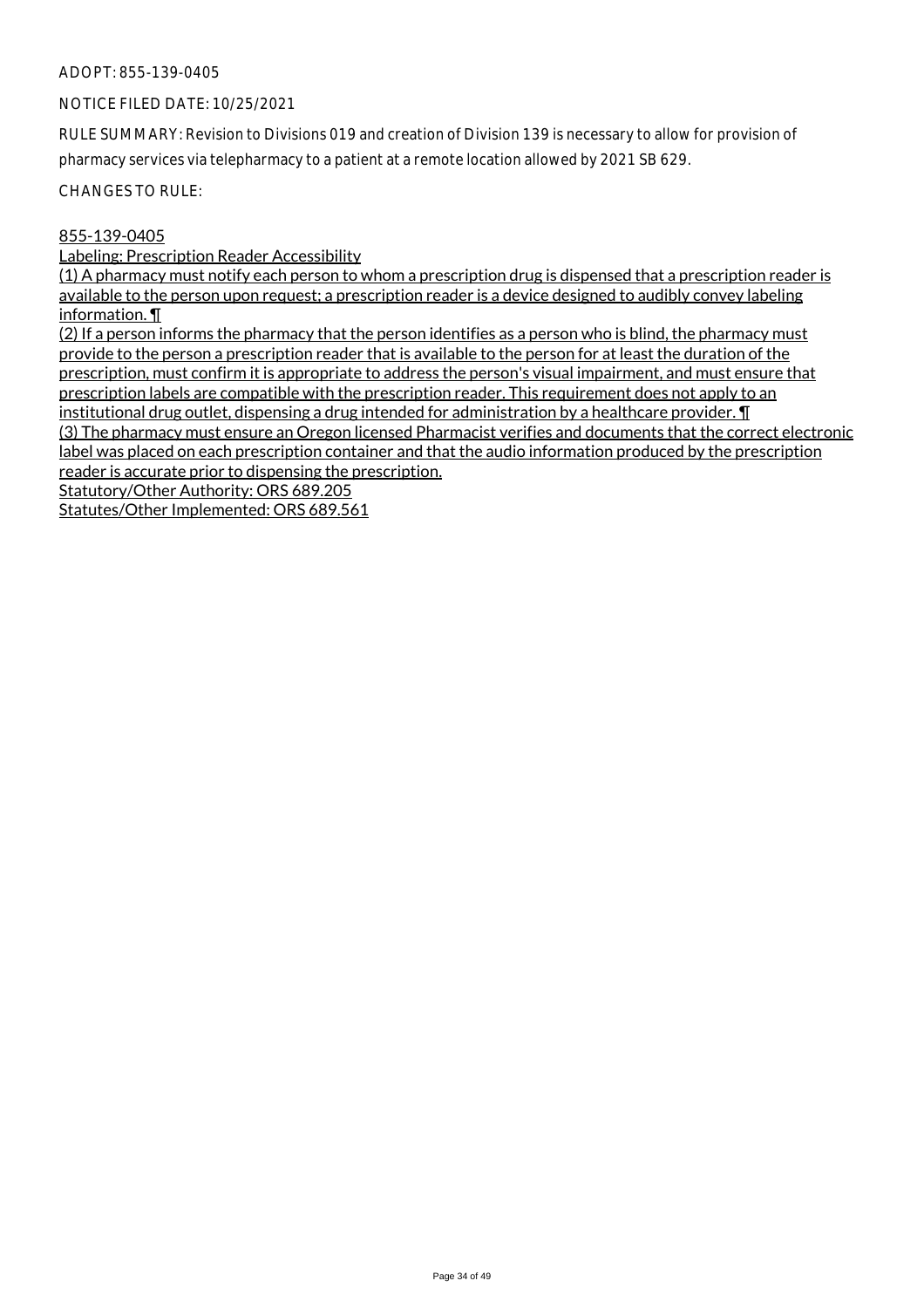#### NOTICE FILED DATE: 10/25/2021

RULE SUMMARY: Revision to Divisions 019 and creation of Division 139 is necessary to allow for provision of pharmacy services via telepharmacy to a patient at a remote location allowed by 2021 SB 629.

CHANGES TO RULE:

#### 855-139-0410

Labeling: Limited English Proficiency and Accessibility

1) Upon request of a prescriber, patient or a patient's agent, each drug dispensed by a pharmacy for a patient's self-administration must bear a label in both English and the language requested for an individual with limited English proficiency, defined as a person who is not fluent in the English language. This does not apply to a drug outlet dispensing a drug intended for administration by a healthcare worker.¶

(2) When dispensing a drug under (1), a pharmacy must provide labels and informational inserts in both English and one of the following languages: ¶

(a) Spanish;¶ (b) Russian;¶ (c) Somali;¶ (d) Arabic;¶ (e) Chinese (simplified);¶ (f) Vietnamese;¶ (g) Farsi;¶ (h) Korean;¶ (i) Romanian;¶ (j) Swahili;¶ (k) Burmese;¶ (l) Nepali;¶ (m) Amharic; and¶ (n) Pashtu.¶ (3) The board must reassess and update (2) as necessary and at least every ten years. Statutory/Other Authority: ORS 689.564 Statutes/Other Implemented: ORS 689.205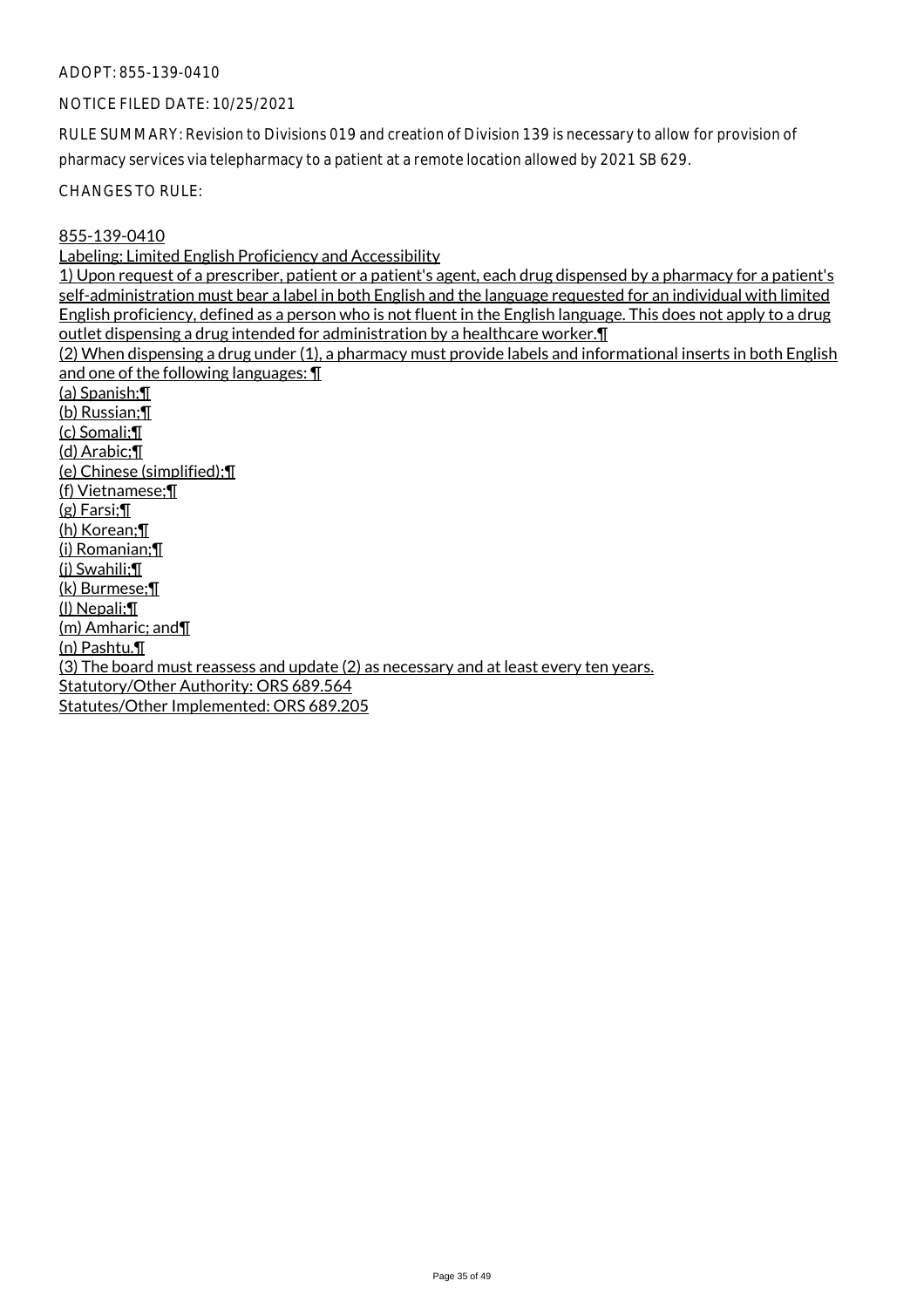#### NOTICE FILED DATE: 10/25/2021

RULE SUMMARY: Revision to Divisions 019 and creation of Division 139 is necessary to allow for provision of pharmacy services via telepharmacy to a patient at a remote location allowed by 2021 SB 629.

CHANGES TO RULE:

855-139-0450 Drugs and Devices: Disposal Drugs and devices that are outdated, damaged, deteriorated, misbranded, or adulterated must be quarantined and physically separated from other drugs until they are destroyed or returned to their supplier. Statutory/Other Authority: ORS 475.035, ORS 689.205, ORS 689.305, ORS 689.315 Statutes/Other Implemented: ORS 689.155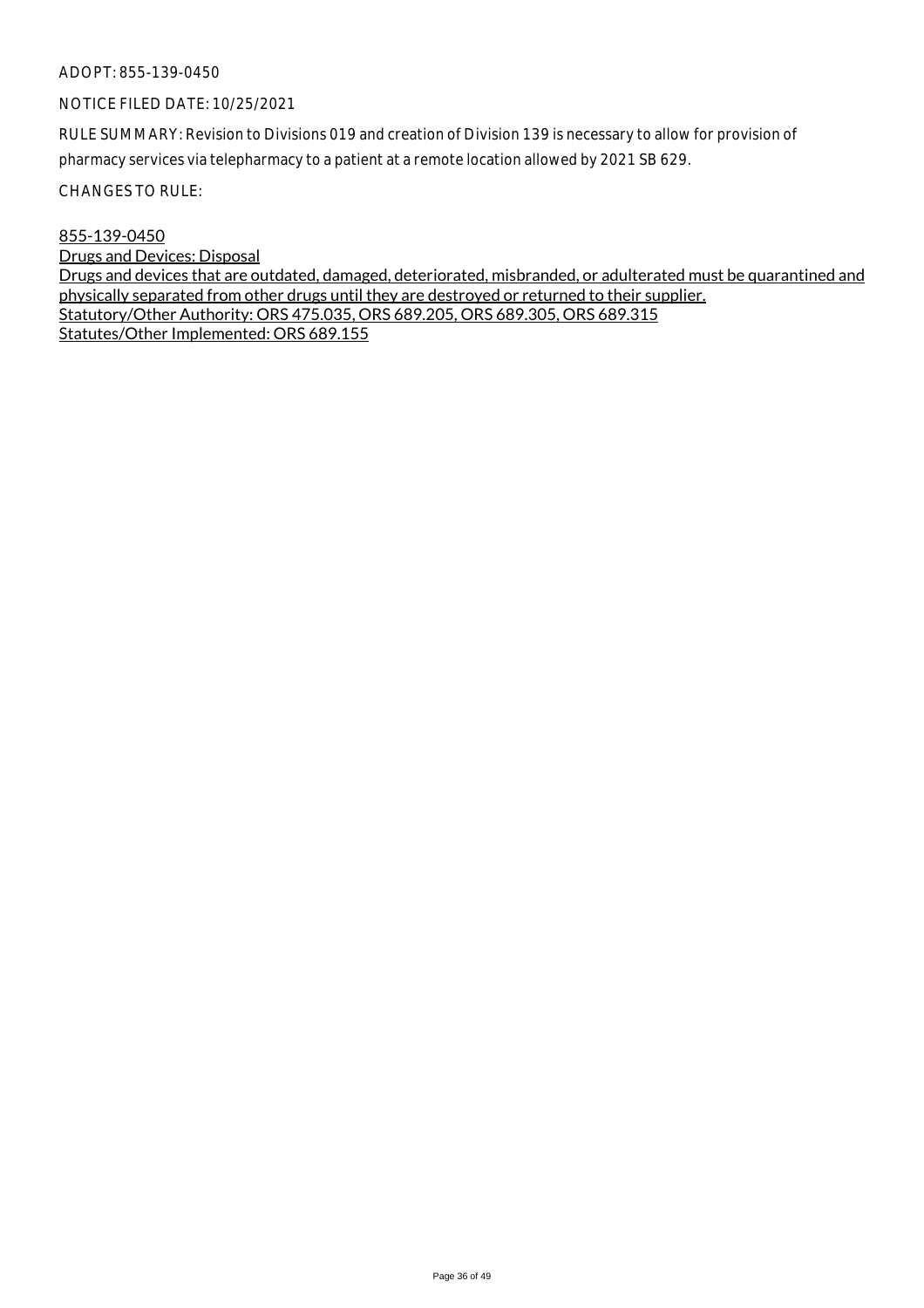# NOTICE FILED DATE: 10/25/2021

RULE SUMMARY: Revision to Divisions 019 and creation of Division 139 is necessary to allow for provision of pharmacy services via telepharmacy to a patient at a remote location allowed by 2021 SB 629.

CHANGES TO RULE:

#### 855-139-0455

Drug and Devices: Return

A Certified Oregon Pharmacy Technician may accept the return of a drug or device as defined by ORS 689.005 once the drug or device have been dispensed from the pharmacy if they were dispensed in error, were defective, adulterated, misbranded, dispensed beyond their expiration date, or are subject of a drug or device recall only if: [[ (1) An Oregon licensed Pharmacist has approved the return; ¶ (2) The drugs or devices are accepted for destruction or disposal; and ¶ (3) An Oregon licensed Pharmacist verifies the destruction or disposal. Statutory/Other Authority: ORS 689.205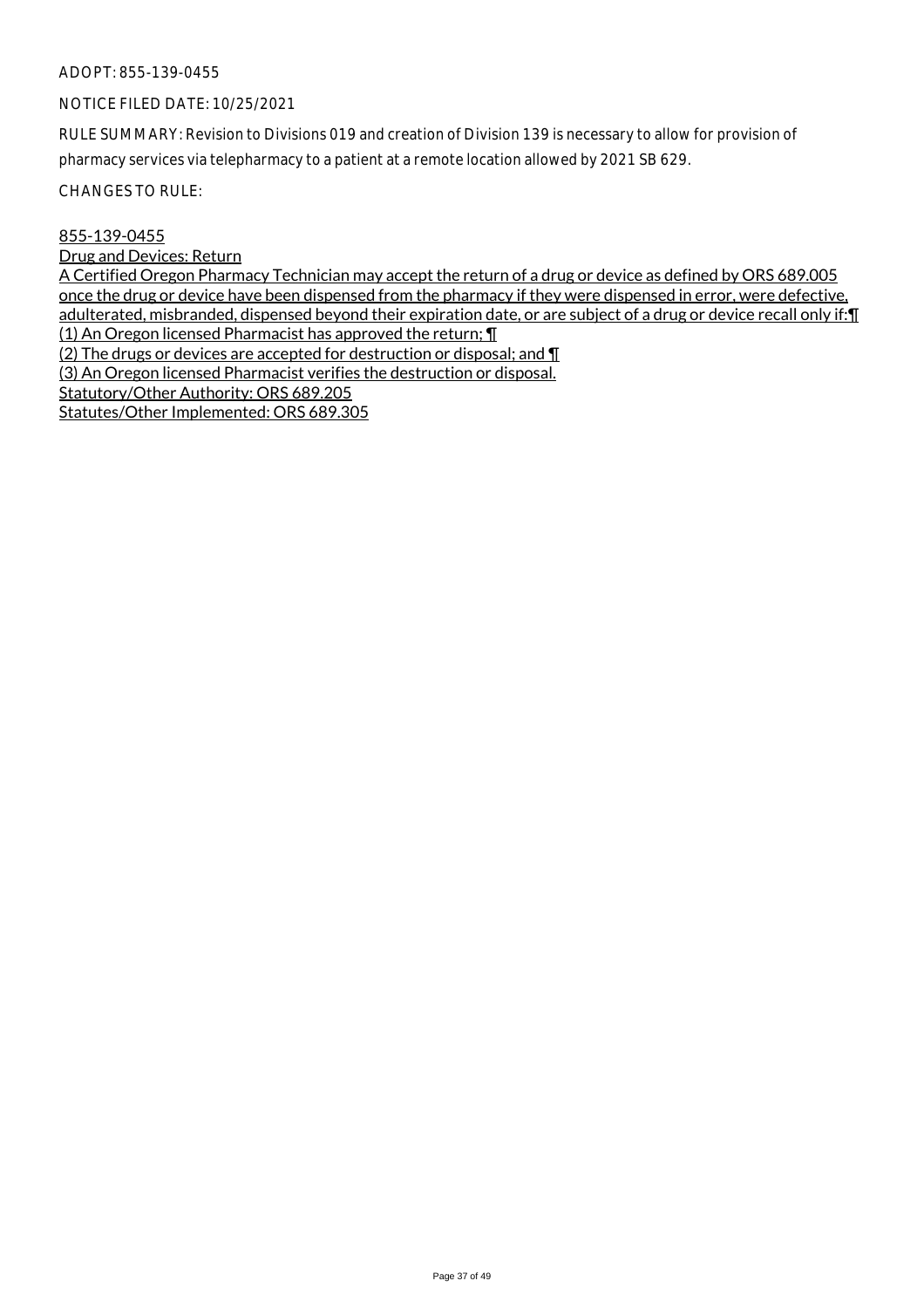#### NOTICE FILED DATE: 10/25/2021

RULE SUMMARY: Revision to Divisions 019 and creation of Division 139 is necessary to allow for provision of pharmacy services via telepharmacy to a patient at a remote location allowed by 2021 SB 629.

CHANGES TO RULE:

#### 855-139-0460

Drugs and Devices: Take-back Program

(1) A RDSP that operates a drug take-back collection program or that participates in a drug take-back program under ORS 459A.200 to ORS 459A.266 as an authorized collector must be registered with the DEA as an authorized collector to collect controlled and non-controlled drugs for destruction.¶

(2) A RDSP that operates as a Drug Enforcement Agency (DEA) authorized collector must notify the board within 30 days of initiating or terminating the program and must establish and enforce policies and procedures, including but not limited to:¶

(a) Provision of a secure location of the collection receptacle inside the retail drug outlet, which is accessible to the public, within view of the pharmacy counter and must not be located behind the pharmacy counter; and II (b) Provision of adequate security measures, including proper installation and maintenance of the collection

receptacle, tracking of liners, documentation and key accountability; and¶

(c) Personnel training and accountability.¶

(3) A RDSP must inform consumers to directly deposit drugs into the collection receptacle. Pharmacy personnel must not count, sort, inventory, or otherwise handle drugs collected.¶

(4) A RDSP must not dispose of drugs from pharmacy stock in a collection receptacle.¶

(5) The liner must be inserted and removed from a locked collection receptacle only by or under the supervision of two employees of the pharmacy. Upon removal, the liner must be immediately sealed, and the pharmacy employees must document their participation in the insertion and removal of each liner from a collection receptacle on a log. Sealed liners must not be opened, analyzed or penetrated at any time by the pharmacy or pharmacy personnel.¶

(6) Liners that have been removed from a collection receptacle and immediately sealed must be directly transferred, or otherwise stored in a secured, locked location in the pharmacy for no longer than 14 days prior to being transferred, by two pharmacy personnel to a registered drug distribution agent (such as registered UPS, FedEx or USPS) or a reverse wholesaler registered with the DEA and the board.¶

(7) Any tampering with a collection receptacle, liner or theft of deposited drugs must be reported to the board in writing within one day of discovery.¶

(8) A RDSP must maintain all drug disposal records for a minimum of 3 years.¶

(9) Authorized collectors are required to comply with the following federal and state laws: ¶

(a) ORS 459A.200, ORS 459A.203, ORS 459A.206, ORS 459A.209, ORS 459A.212, ORS 459A.215, ORS 459A.218, ORS 459A.221, ORS 459A.224, ORS 459A.227, ORS 459A.230, ORS 459A.233, ORS 459A.236, ORS 459A.239, ORS 459A.242, ORS 459A.245, ORS 459A.248, ORS 459A.251, ORS 459A.254, ORS 459A.257, ORS 459A.260, ORS 459A.263, and ORS 459A.266;¶

(b) OAR 340-098-0000, OAR 340-098-0010, OAR 340-098-0300, OAR 340-098-0350, OAR 340-098-0370, and OAR 340-098-0390;¶

(c) 21 CFR 1317.30 (04/01/2020), 21 CFR 1317.35 (04/01/2020), 21 CFR 1317.40 (04/01/2020), 21 CFR 1317.55 (04/01/2020), 21 CFR 1317.60 (04/01/2020), 21 CFR 1317.65 (04/01/2020), 21 CFR 1317.70 (04/01/2020), 21 CFR 1317.75 (04/01/2020), 21 CFR 1317.80 (04/01/2020), and 21 CFR 1317.85 (04/01/2020); and¶

(d) 21 USC 822 (04/01/2021), 21 USC 822a (04/01/2021).

Statutory/Other Authority: ORS 689.205, ORS 459A.266

Statutes/Other Implemented: ORS 689.305, ORS 459A.203, ORS 459A.215, ORS 495A.218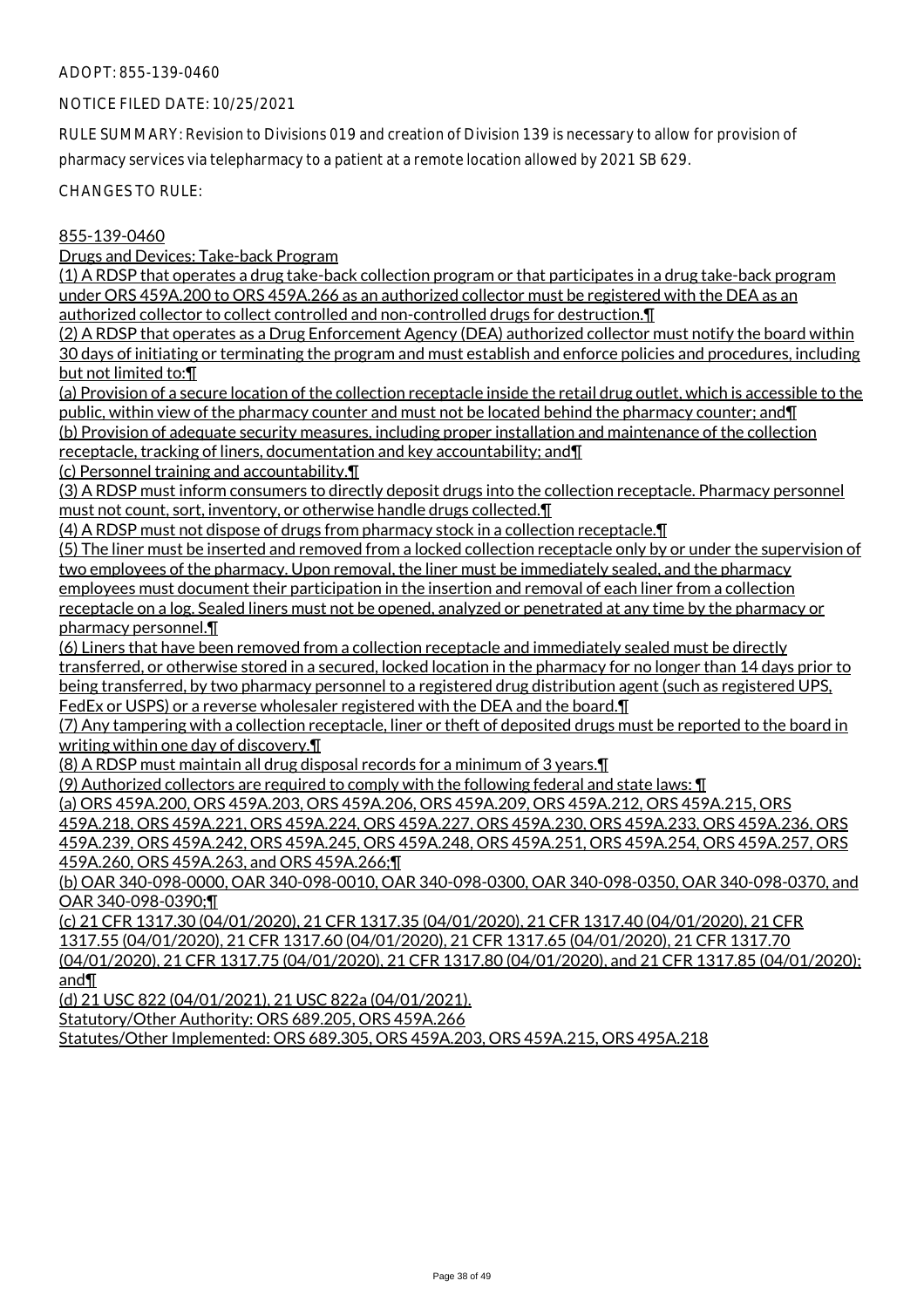# NOTICE FILED DATE: 10/25/2021

RULE SUMMARY: Revision to Divisions 019 and creation of Division 139 is necessary to allow for provision of pharmacy services via telepharmacy to a patient at a remote location allowed by 2021 SB 629.

CHANGES TO RULE:

# 855-139-0500

Policies and Procedures

(1) The Oregon licensed Pharmacist-in-charge of the RDSP Affiliated Pharmacy and the RDSP Affiliated Pharmacy drug outlet is accountable for establishing, maintaining, and enforcing written policies and procedures for the RDSP. The written policies and procedures must be maintained at the RDSP Affiliated Pharmacy and the RDSP and must be available to the board upon request. ¶

(2) The written policies and procedures must include at a minimum the responsibilities of the RDSP Affiliated Pharmacy and each RDSP including;¶

(a) Security;¶

(b) Operation, testing and maintenance of the telepharmacy system;¶

(c) Sanitation;¶

(d) Storage of drugs;¶

(e) Dispensing;¶

(f) Oregon licensed Pharmacist supervision, direction and control of pharmacy technicians;¶

(g) Documenting the identity, function, location, date and time of the licensees engaging in telepharmacy;¶

(h) Drug and/or device procurement;¶

(i) Receiving of drugs and/or devices;¶

(j) Delivery of drugs and/or devices; ¶

(k) Utilization of Oregon licensed Pharmacist (i.e. DUR, Counseling);¶

(l) Recordkeeping;¶

(m) Patient confidentiality;¶

(n) On-site inspection by an Oregon licensed Pharmacist;¶

(o) Continuous quality improvement;¶

(p) Plan for discontinuing and recovering services if telepharmacy system disruption occurs;¶

(q) Training: initial and ongoing; and¶

(r) Interpretation, translation and prescription reader services.¶

(3) If non-prescription drugs are offered for sale at the RDSP, the policies and procedures must outline the process for the Oregon licensed Pharmacist counseling and advice.¶

(4) If non-sterile preparations are compounded at the RDSP, the policies and procedures must meet the requirements of OAR 855-045.¶

(5) If controlled substances are stored at the RDSP, the policies and procedures must include the following processes:¶

(a) Reviewing of controlled substance prescriptions for unauthorized alterations and inspected for legitimacy by the Oregon licensed Pharmacist during inspection visits;¶

(b) Maintaining an accurate controlled substance perpetual inventory for all controlled substances that are stocked at the RDSP; and¶

(c) Conducting and reconciling the controlled substance inventory.¶

(6) A RDSP Affiliated Pharmacy that provides remote pharmacy services through a telepharmacy system at a RDSP must review its written policies and procedures every 12 months, revise them if necessary, and document the review.

Statutory/Other Authority: ORS 689.205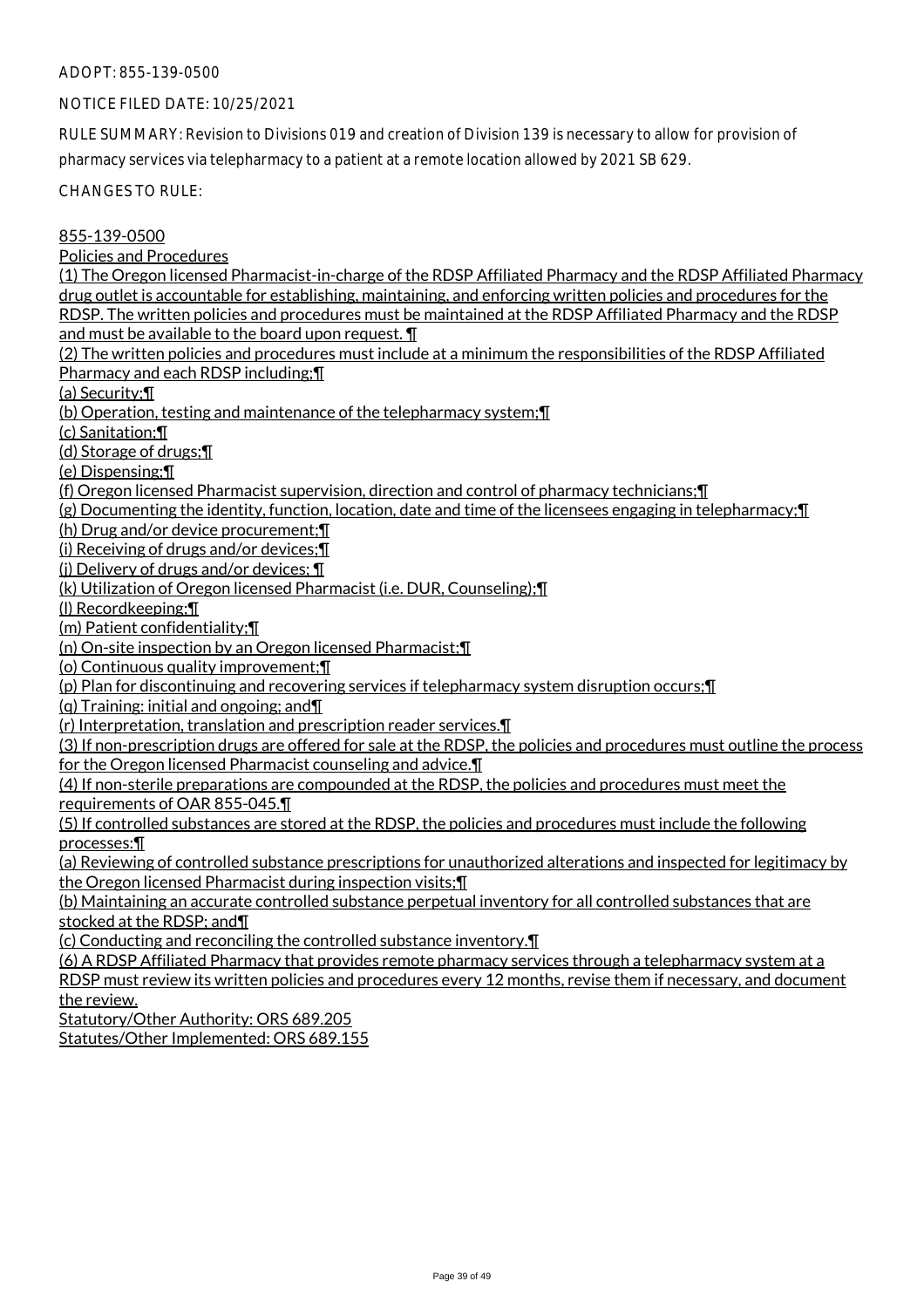# NOTICE FILED DATE: 10/25/2021

RULE SUMMARY: Revision to Divisions 019 and creation of Division 139 is necessary to allow for provision of pharmacy services via telepharmacy to a patient at a remote location allowed by 2021 SB 629.

CHANGES TO RULE:

# 855-139-0550

Records: General Requirements

(1) The recordkeeping requirements OAR 855-139 are in addition to the requirements of other recordkeeping rules of the board. Unless otherwise specified, all records and documentation required by these rules, must be retained for three years and made available to the board for inspection upon request. Records must be stored onsite for at least one year and may be stored, after one year, in a secured off-site location if retrievable within three business days. Records and documentation may be written, electronic or a combination of the two.¶ (2) The RDSP must maintain all required records unless these records are maintained in the RDSP Affiliated Pharmacy.¶

(3) Records retained by the Drug Outlet must include, but are not limited to:¶

(a) Patient profiles and records;¶

(b) Date, time and identification of each individual and activity or function performed;¶

(c) If filling prescriptions, date, time and identification of the licensee and the specific activity or function of the person performing each step in the dispensing process;¶

(d) Controlled substance inventory and reconciliation;¶

(e) Oregon licensed Pharmacist physical inspection of RDSP;¶

(f) Audio and visual connection testing and individual training on use of the audio and visual connection; ¶

(g) Still image capture and store and forward images must be retained according to  $(1)$ ;  $\P$ 

(h) Data, telephone audio and surveillance data must be retained for 6 months; and¶

(i) Any errors or irregularities identified by the quality improvement program.

Statutory/Other Authority: ORS 689.205

Statutes/Other Implemented: ORS 689.155, ORS 689.508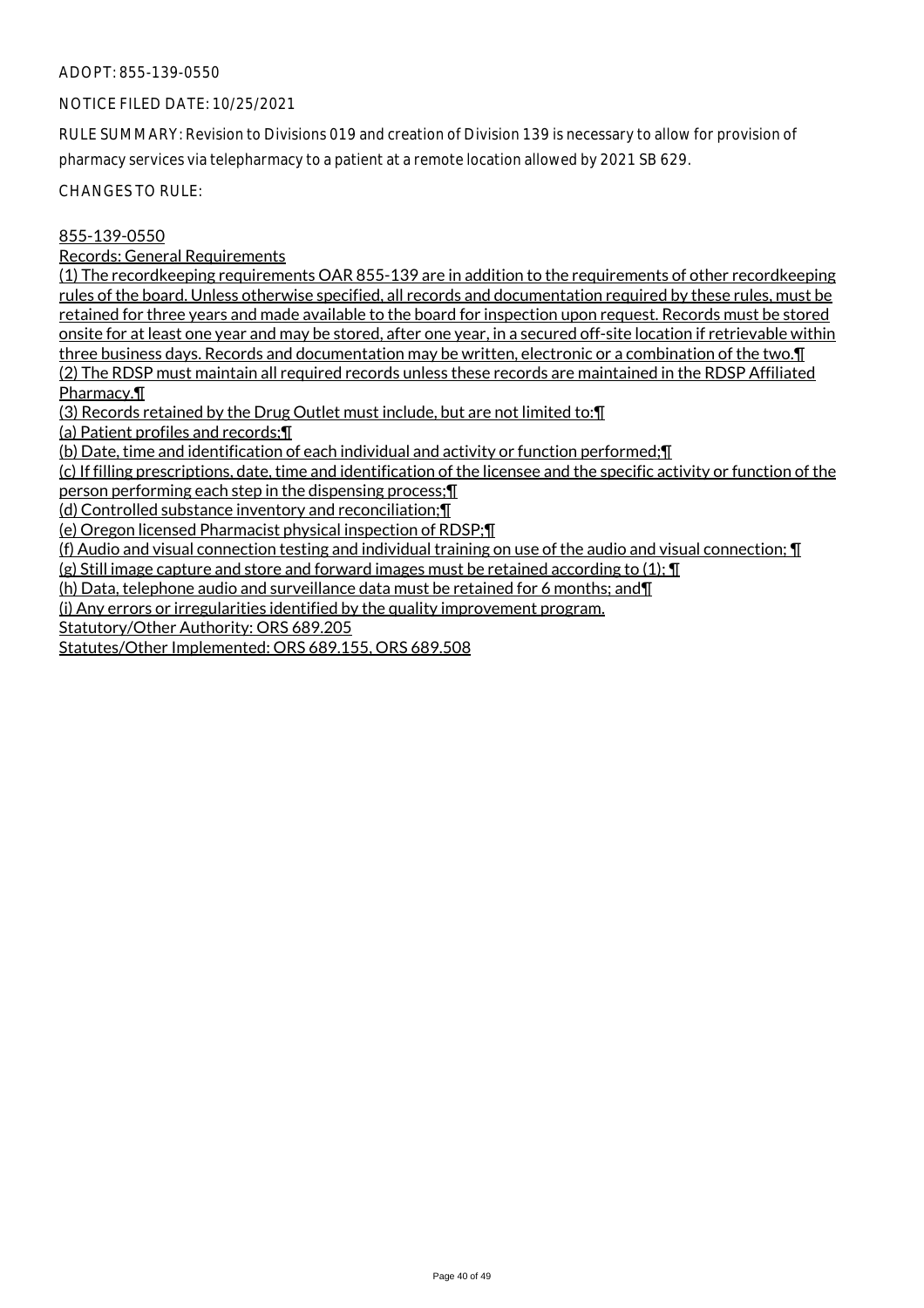# NOTICE FILED DATE: 10/25/2021

RULE SUMMARY: Revision to Divisions 019 and creation of Division 139 is necessary to allow for provision of pharmacy services via telepharmacy to a patient at a remote location allowed by 2021 SB 629.

CHANGES TO RULE:

# 855-139-0555

#### Records: Patient

A patient record system must be maintained by pharmacies for all patients for whom a prescription drug is dispensed. The patient record system must provide information necessary for the dispensing Oregon licensed Pharmacist to identify previously dispensed drugs at the time a prescription is presented for dispensing. The pharmacist must make a reasonable effort to obtain, record, and maintain the following information:¶

(1) Full name of the patient for whom the drug is intended;¶

(2) Address and telephone number of the patient;¶

(3) Patient's age or date of birth;¶

(4) Patient's gender;¶

(5) Chronic medical conditions;¶

(6) A list of all prescription drug orders obtained by the patient at the pharmacy maintaining the patient record showing the name of the drug or device, prescription number, name and strength of the drug, the quantity and date received, and the name of the prescriber;¶

(7) Known allergies, drug reactions, and drug idiosyncrasies; and¶

(8) If deemed relevant in the Oregon licensed Pharmacist's professional judgment:¶

(a) Oregon licensed Pharmacist comments relevant to the individual's drug therapy, including any other

information peculiar to the specific patient or drug; and¶

(b) Additional information such as chronic conditions or disease states of the patient, the patient's current weight, and the identity of any other drugs, including over-the-counter drugs, or devices currently being used by the

patient which may relate to prospective drug review.

Statutory/Other Authority: ORS 689.205

Statutes/Other Implemented: ORS 689.151, ORS 689.155, ORS 689.508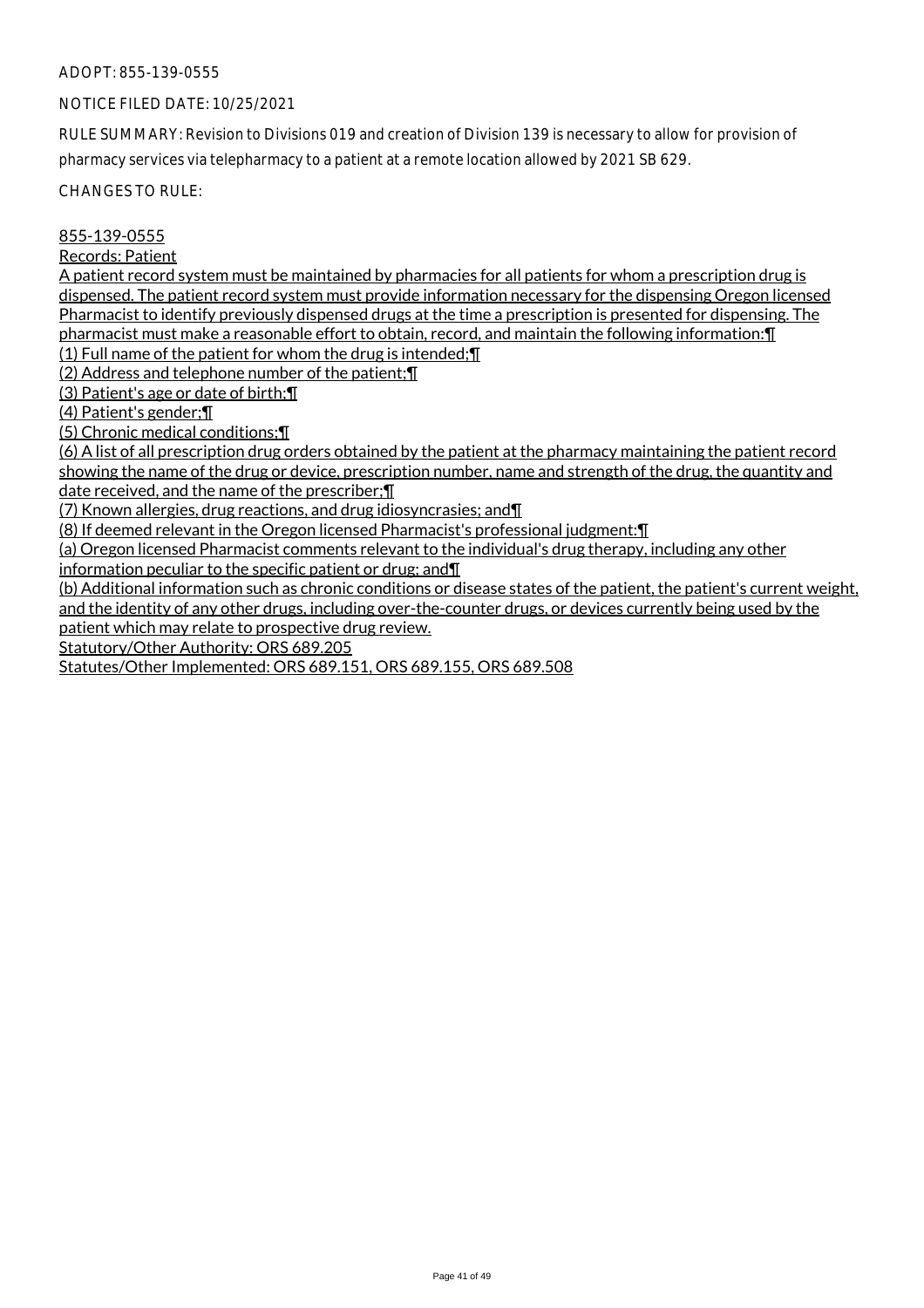#### NOTICE FILED DATE: 10/25/2021

RULE SUMMARY: Revision to Divisions 019 and creation of Division 139 is necessary to allow for provision of pharmacy services via telepharmacy to a patient at a remote location allowed by 2021 SB 629.

CHANGES TO RULE:

855-139-0600 Prohibited Practices: General A Retail Drug Outlet RDSP may not:¶ (1) Allow a Certified Oregon Pharmacy Technician to ask questions of a patient or patient's agent which screen and/or limit interaction with the Oregon licensed Pharmacist;¶ (2) Advertise or otherwise purport to operate as a pharmacy or to advertise or purport to provide pharmacy services unless the person is registered with the board pursuant to ORS 689.305. (3) Deliver a prescription;¶ (4) Compound sterile preparations; or¶ (5) Repackage drugs. Statutory/Other Authority: ORS 475.035, ORS 689.205, ORS 689.305, ORS 689.315 Statutes/Other Implemented: ORS 689.155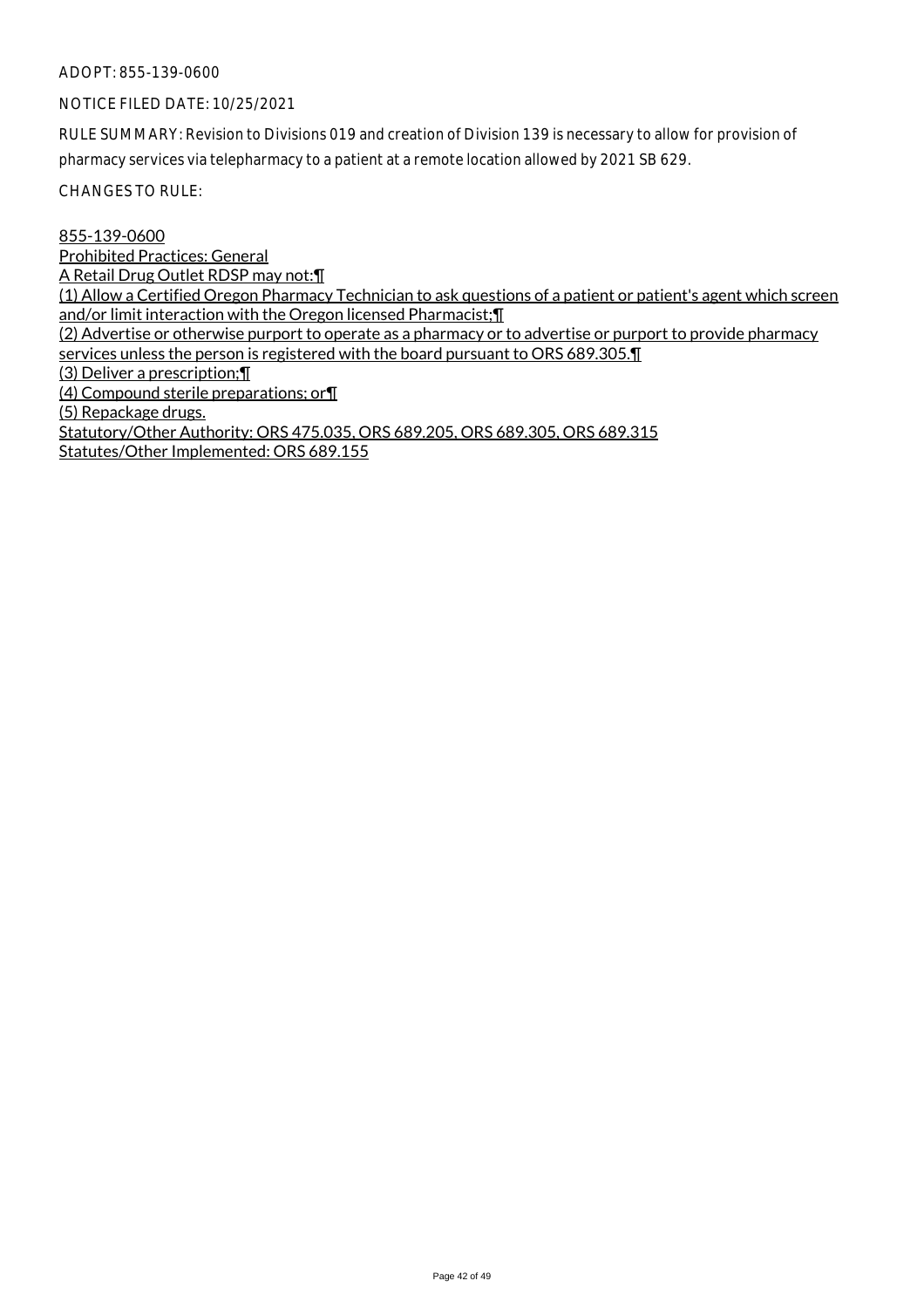# NOTICE FILED DATE: 10/25/2021

RULE SUMMARY: Revision to Divisions 019 and creation of Division 139 is necessary to allow for provision of pharmacy services via telepharmacy to a patient at a remote location allowed by 2021 SB 629.

CHANGES TO RULE:

855-139-0602

Prohibited Practices: Disclosure of Patient Information

A Retail Drug Outlet RDSP may not:¶

(1) Allow a licensee or registrant of the board who obtains any patient information to disclose that information to a third party without the consent of the patient except as provided in (2) of this rule.¶

(2) A licensee may disclose patient information:¶

(a) To the board;¶

(b) To a practitioner, Oregon licensed Pharmacist, Intern, Pharmacy Technician, or Certified Oregon Pharmacy Technician, if disclosure is authorized by an Oregon-licensed Pharmacist who reasonably believes that disclosure is necessary to protect the patient's health or well-being; or  $\P$ 

(c) To a third-party when disclosure is authorized or required by law; or¶

(d) As permitted pursuant to federal and state patient confidentiality laws; or¶

(e) To the patient or to persons as authorized by the patient.¶

(3) Allow a licensee or registrant of the board to access or obtain any patient information unless it is accessed or obtained for the purpose of patient care.

Statutory/Other Authority: ORS 475.035, ORS 689.205, ORS 689.305, ORS 689.315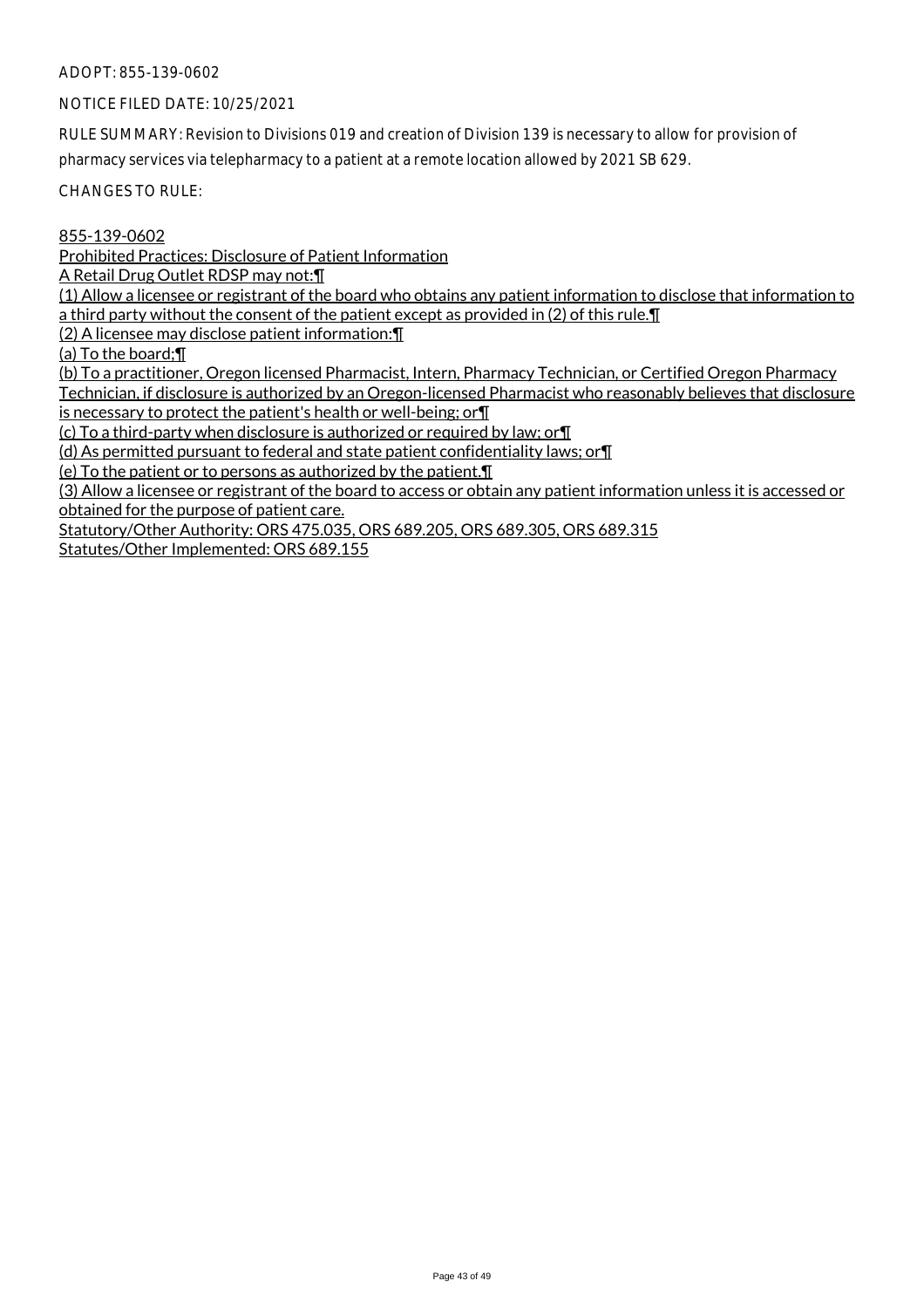# NOTICE FILED DATE: 10/25/2021

RULE SUMMARY: Revision to Divisions 019 and creation of Division 139 is necessary to allow for provision of pharmacy services via telepharmacy to a patient at a remote location allowed by 2021 SB 629.

CHANGES TO RULE:

#### 855-139-0650

#### Grounds for Discipline

The State Board of Pharmacy may impose one or more of the following penalties which includes: suspend, revoke, or restrict the license of an outlet or may impose a civil penalty upon the outlet upon the following grounds:¶ (1) Unprofessional conduct as defined in OAR 855-006-0020;¶

(2) Advertising or soliciting that may jeopardize the health, safety, or welfare of the patient including, but not be limited to, advertising or soliciting that:¶

(a) Is false, fraudulent, deceptive, or misleading; or¶

(b) Makes any claim regarding a professional service or product or the cost or price thereof which cannot be substantiated by the licensee.¶

(3) Failure to provide a working environment that protects the health, safety and welfare of a patient which includes but is not limited to:¶

(a) Sufficient personnel to prevent fatigue, distraction or other conditions that interfere with an Oregon licensed Pharmacist's ability to practice with reasonable competency and safety.¶

(b) Appropriate opportunities for uninterrupted rest periods and meal breaks.¶

(c) Adequate time for an Oregon licensed Pharmacist to complete professional duties and responsibilities including, but not limited to:¶

(A) Drug Utilization Review;¶

(B) Verification of the accuracy of a prescription; ¶

(C) Counseling; and¶

(D) All other duties and responsibilities of an Oregon licensed Pharmacist as specified in OAR 855-019.¶

(4) Introducing external factors such as productivity or production quotas or other programs to the extent that they interfere with the ability to provide appropriate professional services to the public.¶

(5) Incenting or inducing the transfer of a prescription absent professional rationale.

Statutory/Other Authority: ORS 689.151, ORS 689.155, ORS 689.205, ORS 689.225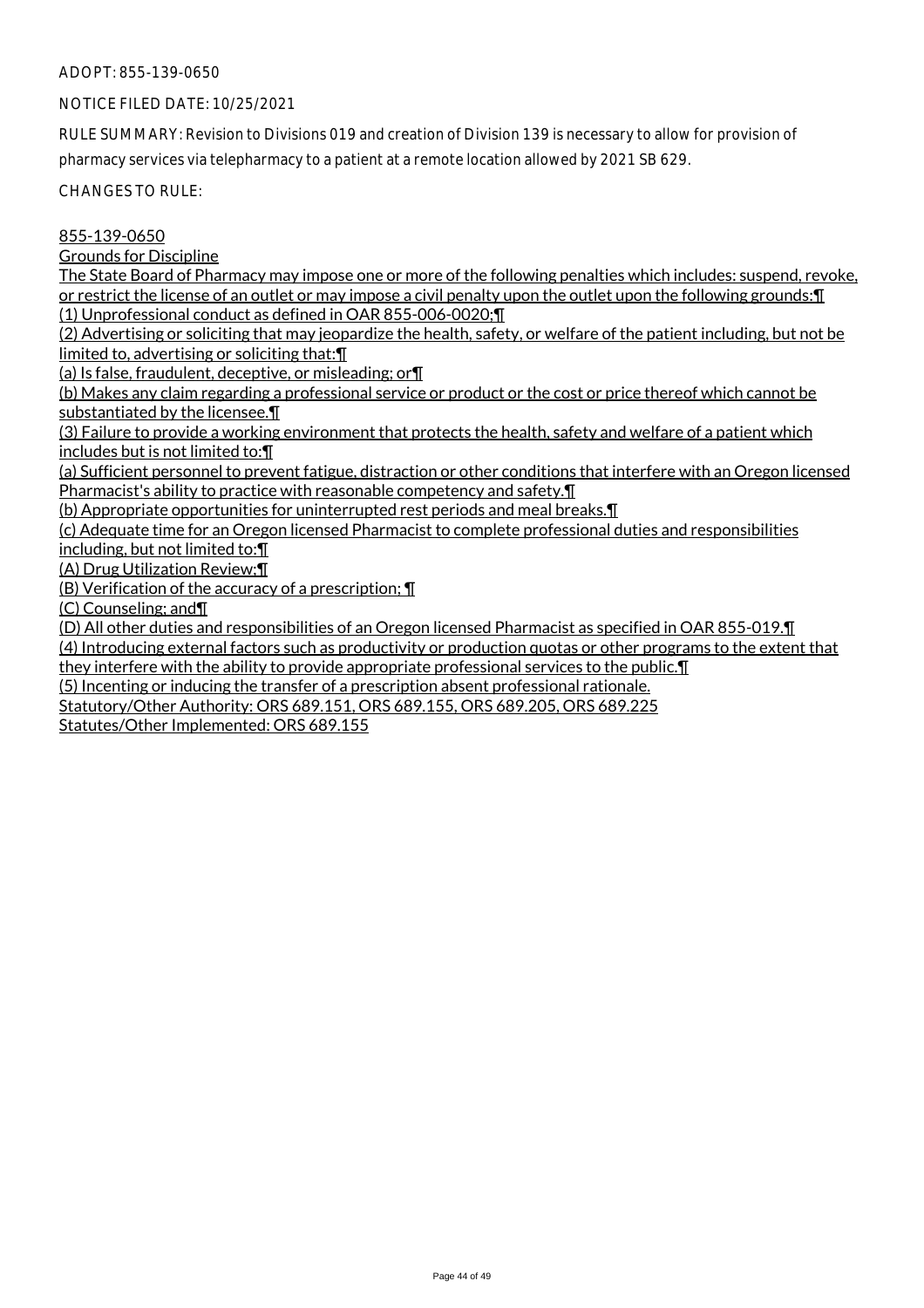# NOTICE FILED DATE: 10/25/2021

RULE SUMMARY: Revision to Divisions 019 and creation of Division 139 is necessary to allow for provision of pharmacy services via telepharmacy to a patient at a remote location allowed by 2021 SB 629.

CHANGES TO RULE:

# 855-139-0710

Service: Epinephrine- Definitions

The following words and terms, when used in OAR 855-139-0210 through OAR 855-139-0211 have the following meanings, unless the context clearly indicates otherwise.¶

(1) "Allergic reaction" means a medical condition caused by exposure to an allergen, with physical symptoms that may be life threatening, ranging from localized itching to severe anaphylactic shock and death.¶

(2) "Authorization to Obtain Epinephrine" means a certificate that contains the name, signature, and license number of the supervising professional authorizing the dispensing of epinephrine to the individual whose name appears on the certificate. Additionally, the certificate contains a record of the number of epinephrine orders filled to date.¶

(3) "Statement of Completion" means a certificate that states the specific type of emergency the trainee was trained to respond to, the trainee's name and address, the name of the authorized trainer and the date that the training was completed.¶

(4) "Trainee" means an individual who has attended and successfully completed the formal training pursuant to the protocols and criteria established by the Oregon Health Authority, Public Health Division.

Statutory/Other Authority: ORS 689.205, ORS 689.681

Statutes/Other Implemented: ORS 689.681, ORS 689.155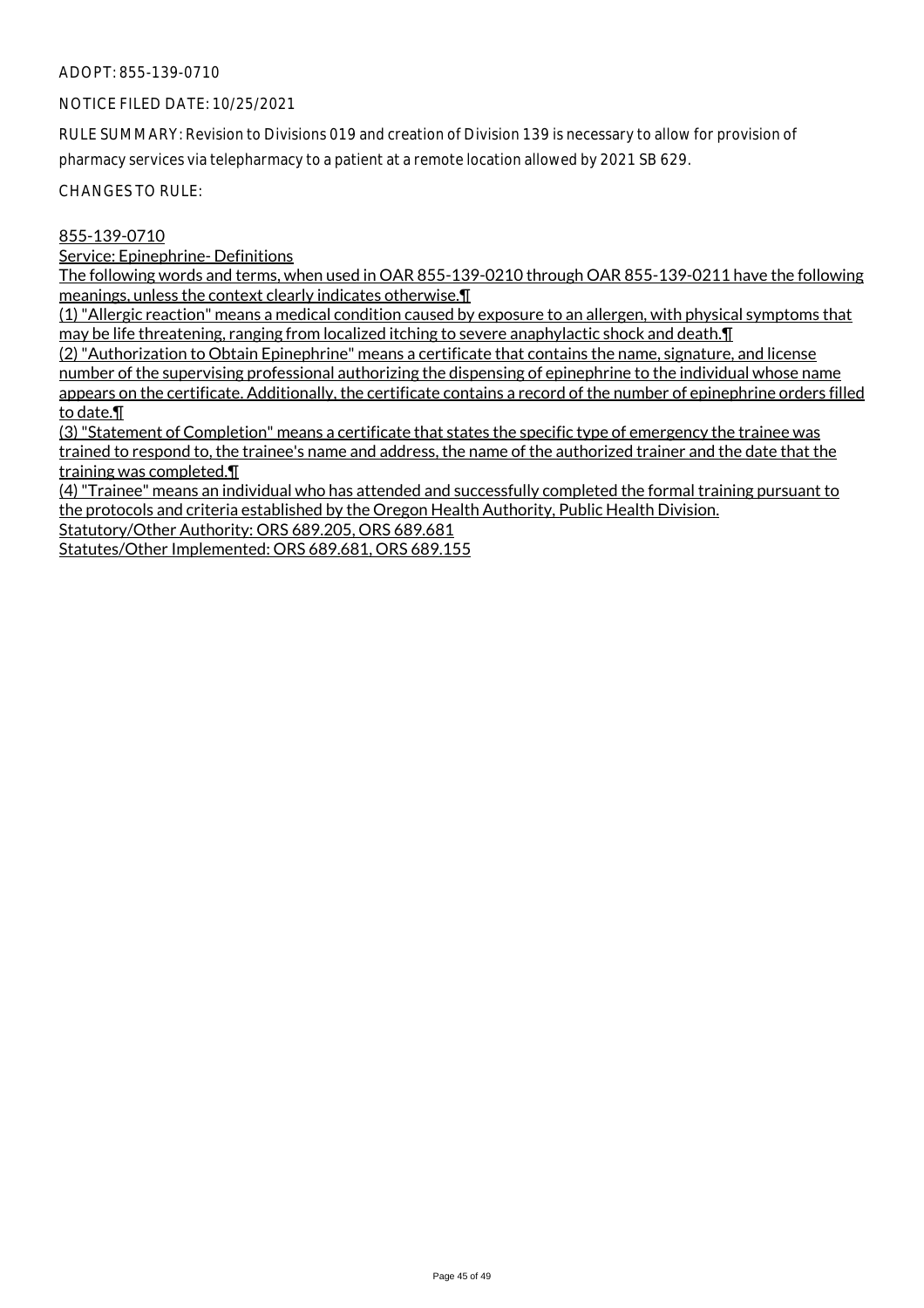# NOTICE FILED DATE: 10/25/2021

RULE SUMMARY: Revision to Divisions 019 and creation of Division 139 is necessary to allow for provision of pharmacy services via telepharmacy to a patient at a remote location allowed by 2021 SB 629.

CHANGES TO RULE:

# 855-139-0715

Service: Epinephrine- General Requirements

(1) A Certified Oregon Pharmacy Technician may prepare for Oregon licensed Pharmacist verification an order for epinephrine to be used by trainees to treat an anaphylactic reaction. Trainees must be 18 years of age or older and must have responsibility for or contact with at least one (1) other person as a result of the trainee's occupation or volunteer status, such as, but not limited to, a camp counselor, scout leader, forest ranger, school employee, tour guide or chaperone.¶

(2) Individuals must successfully complete a training program approved by the Oregon Health Authority, Public Health Division. Upon successful completion, the trainee will receive the following certificates:¶

(a) Statement of Completion; and¶

(b) Authorization to Obtain Epinephrine.¶

(3) Acquisition of epinephrine from a pharmacy to be used for the treatment of allergic emergencies may occur in the following manners:¶

(a) An Oregon licensed Pharmacist may dispense epinephrine to a trainee upon presentation of the Statement of Completion and Authorization to Obtain Epinephrine certificate to a pharmacy when:¶

(A) An Oregon licensed Pharmacist may generate a prescription for and dispense an emergency supply of epinephrine for not more than one adult and one child dose package, as specified by the supervising professional whose name, signature, and license number appear on the Authorization to Obtain Epinephrine certificate.¶ (B) The Oregon licensed Pharmacist who generates the hardcopy prescription for epinephrine in this manner must reduce the prescription to writing and file the prescription in a manner appropriate for a non-controlled substance.¶

(C) Once the Oregon licensed Pharmacist generates the epinephrine prescription, the Certified Oregon Pharmacy Technician must write in the appropriate space provided on the Authorization to Obtain Epinephrine certificate the date and the number of doses dispensed, the Oregon licensed Pharmacist must verify the accuracy of data written on the certificate and the Certified Oregon Pharmacy Technician must return the completed certificate to the trainee.¶

(D) The Statement of Completion and the Authorization to Obtain Epinephrine certificate may be used to obtain epinephrine up to four (4) times within three (3) years from the date of the initial training.¶

(E) Both the Statement of Completion and the Authorization to Obtain Epinephrine certificate expire three (3) years from the date of the trainee's last Oregon Health Authority approved allergy response training.¶

(F) Upon completion of the training, the trainee will receive a new Statement of Completion and Authorization to Obtain Epinephrine certificate, with a valid duration of three (3) years.¶

(b) A Certified Oregon Pharmacy Technician may prepare for Oregon licensed Pharmacist verification epinephrine to be dispensed to an entity when:¶

(A) The epinephrine is acquired by a valid prescription presented to the pharmacy;¶

(B) The prescription identifies the entity as the patient for the purpose of prescribing and labeling the prescription. Statutory/Other Authority: ORS 689.205

Statutes/Other Implemented: ORS 689.155, ORS 433.825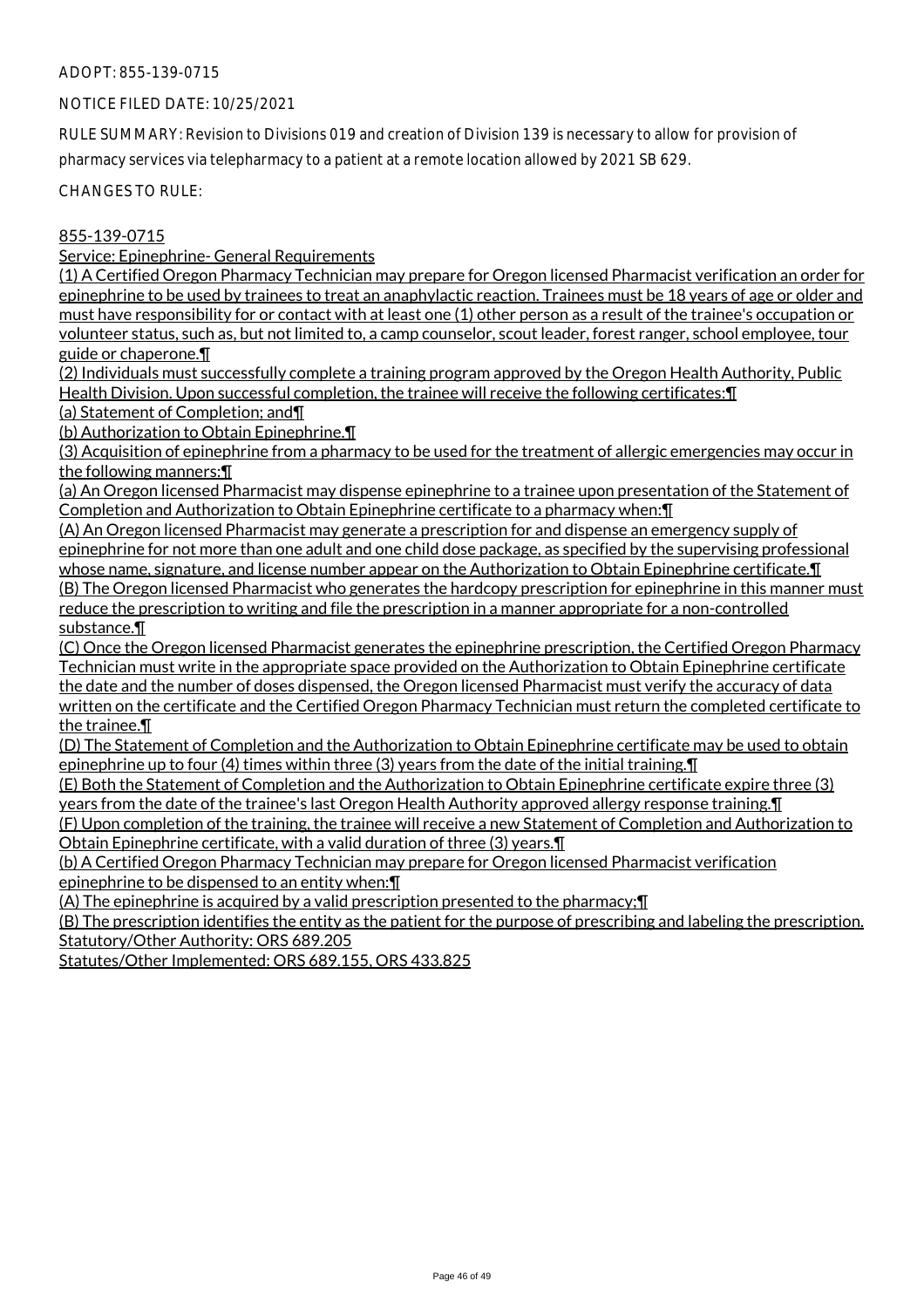# NOTICE FILED DATE: 10/25/2021

RULE SUMMARY: Revision to Divisions 019 and creation of Division 139 is necessary to allow for provision of pharmacy services via telepharmacy to a patient at a remote location allowed by 2021 SB 629.

CHANGES TO RULE:

855-139-0720

Service: Naloxone- General Requirements

Pharmacies providing naloxone services must establish, maintain and enforce written procedures including, but not limited to:¶

(1) Providing a workflow process and physical location that maintains confidentiality and is not susceptible to distraction; ¶

(2) Documentation and recordkeeping: and¶

(3) Provide written notice in a conspicuous manner that naloxone and the necessary medical supplies to administer naloxone are available at the pharmacy.

Statutory/Other Authority: ORS 689.205

Statutes/Other Implemented: ORS 689.305, ORS 689.681, ORS 689.682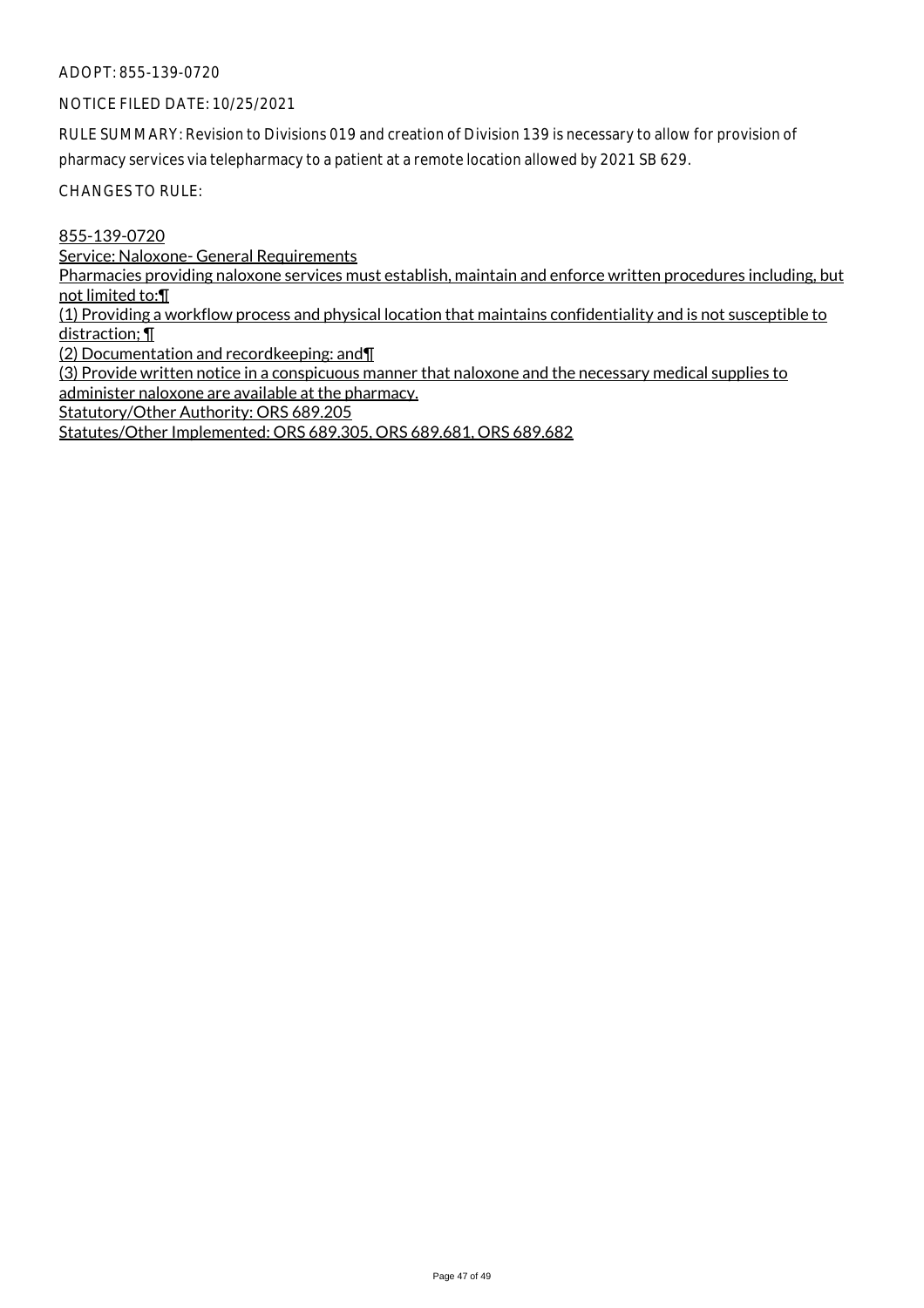# NOTICE FILED DATE: 10/25/2021

RULE SUMMARY: Revision to Divisions 019 and creation of Division 139 is necessary to allow for provision of pharmacy services via telepharmacy to a patient at a remote location allowed by 2021 SB 629.

CHANGES TO RULE:

# 855-139-0725

Service: Expedited Partner Therapy (EPT)- Purpose

(1) There is substantial evidence that rates of re-infection with certain sexually transmitted diseases can be reduced by treating all sexual partners for the disease, even when the treating clinician has not examined those partners. This practice is known as Expedited Partner Therapy.¶

(2) Because of the important public health implications, the 2009 Oregon Legislature passed HB 3022 authorizing this practice. This law permits health professional regulatory boards to adopt rules permitting practitioners to practice Expedited Partner Therapy.¶

(3) The law specifies that a prescription issued in the practice of Expedited Partner Therapy is valid, even if the name of the patient the prescription is intended for is not on the prescription.

Statutory/Other Authority: ORS 689.205